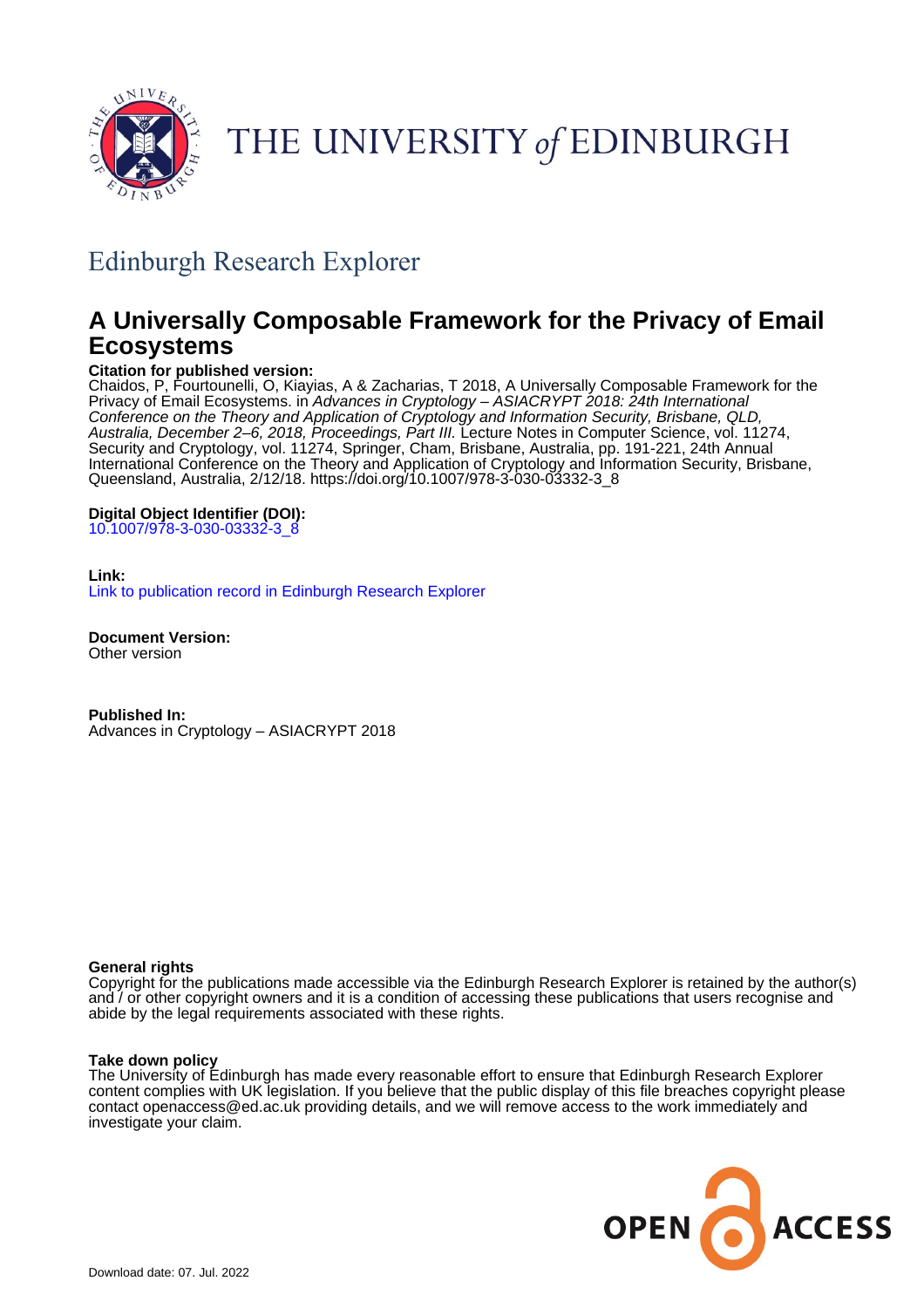## A Universally Composable Framework for the Privacy of Email Ecosystems\*

Pyrros Chaidos<sup>1</sup>, Olga Fourtounelli<sup>1</sup>, Aggelos Kiayias<sup>2,3</sup>, and Thomas Zacharias<sup>2</sup>

<sup>1</sup> National and Kapodistrian University of Athens, Greece {pchaidos,folga}@di.uoa.gr <sup>2</sup> The University of Edinburgh, UK {akiayias,tzachari}@inf.ed.ac.uk  $^3$  IOHK, UK

Abstract. Email communication is amongst the most prominent online activities, and as such, can put sensitive information at risk. It is thus of high importance that internet email applications are designed in a privacy-aware manner and analyzed under a rigorous threat model. The Snowden revelations (2013) suggest that such a model should feature a global adversary, in light of the observational tools available. Furthermore, the fact that protecting metadata can be of equal importance as protecting the communication context implies that end-to-end encryption may be necessary, but it is not sufficient.

With this in mind, we utilize the Universal Composability framework [Canetti, 2001] to introduce an expressive cryptographic model for email "ecosystems" that can formally and precisely capture various well-known privacy notions (unobservability, anonymity, unlinkability, etc.), by parameterizing the amount of leakage an ideal-world adversary (simulator) obtains from the email functionality.

Equipped with our framework, we present and analyze the security of two email constructions that follow different directions in terms of the efficiency vs. privacy tradeoff. The first one achieves optimal security (only the online/offline mode of the users is leaked), but it is mainly of theoretical interest; the second one is based on parallel mixing [Golle and Juels, 2004] and is more practical, while it achieves anonymity with respect to users that have similar amount of sending and receiving activity.

## 1 Introduction

During the last decade, internet users increasingly engage in interactions that put their sensitive information at risk. Social media, e-banking, e-mail, and egovernment, are prominent cases where personal data are collected and processed in the web. To protect people's personal data, it is important that applications

 $^\star$  This is the full version of [\[8\]](#page-31-0) that appears in the proceedings of the ASIACRYPT 2018 conference in Brisbane, Australia. The said work was supported by the European Union's Horizon 2020 research and innovation programme under Grant Agreement No. 653497 (project PANORAMIX).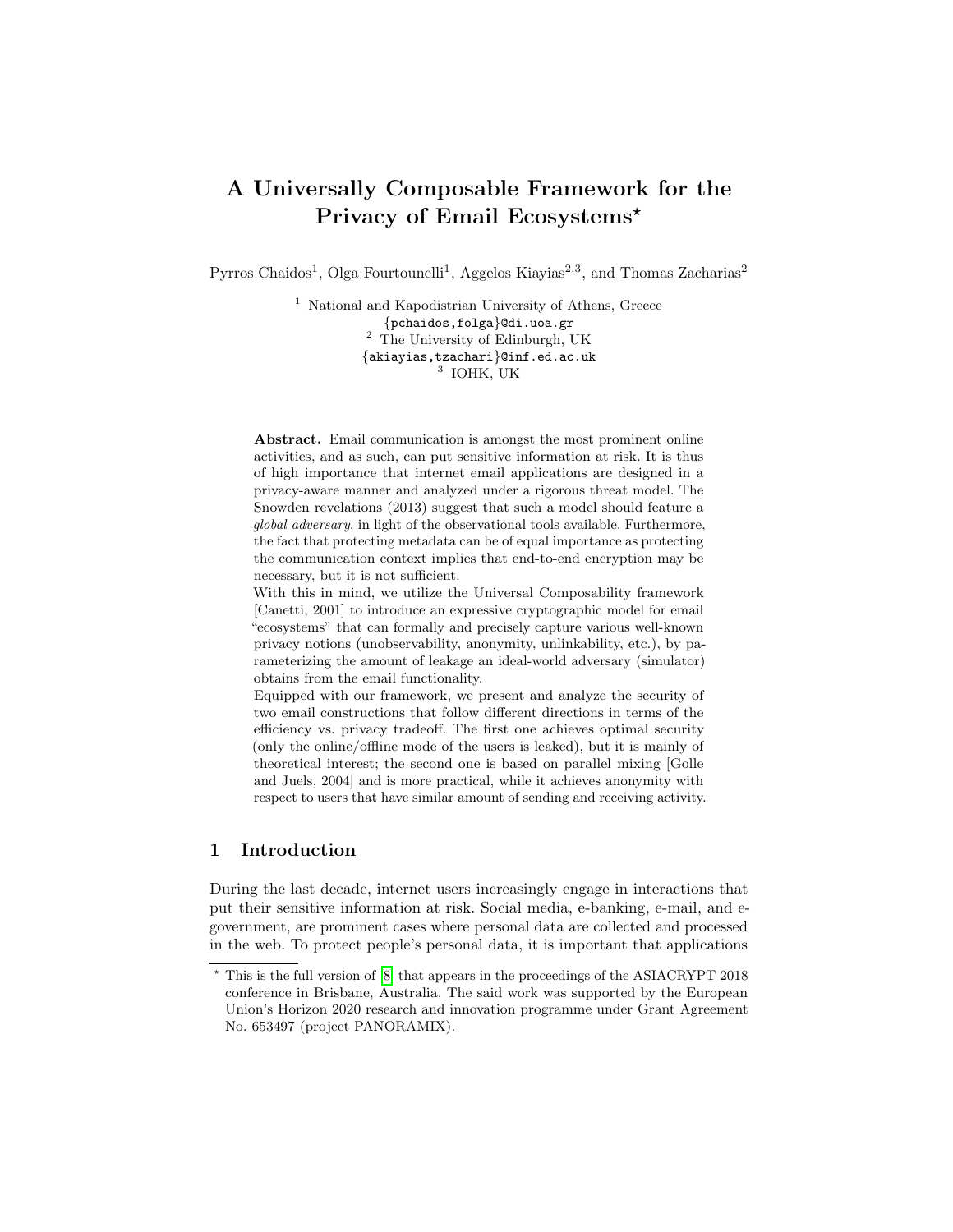intended for communication of such information over the internet are designed in a privacy-aware manner and analyzed under a rigorous threat model.

The recent revelations by Snowden (2013) on massive surveillance of citizens' internet interactions, confirmed researchers' views that current technology is sufficient to provide adversaries with the tools to monitor the entire network. This was a turning point in that, henceforth, treating internet security and privacy in a threat model that considers a global adversary seems not only desirable, but imperative for the design of state-of-the-art cryptographic protocols.

As far as standard security is concerned, i.e., hiding the context between communicating internet users, there have been significant advancements on the aforementioned matter, mainly to due to wide deployment of end-to-end (E2E) encryption tools, even for some of the world's most popular applications, such as WhatsApp, Viber, Facebook Messenger and Skype (over Signal). However, it is well understood that E2E encryption is not enough to protect the users' metadata (e.g. users' identities and location, or the communication time), that often can be of equal importance. The protection of metadata is studied in the context of anonymous communications, that were introduced by the seminal works of Chaum with the concept of mix-nets [\[11\]](#page-31-1), followed by DC-nets a few years later [\[9\]](#page-31-2). A mixnet is a message transmission system that aims to decouple the relation of senders to receivers by using intermediate servers to re-encrypt and re-order messages. The operation of mix-nets relies on messages from A to B making intermediate stops in mix servers, with appropriate delay times so that multiple messages "meet" at each server. The server re-encrypts messages before forwarding them, thus breaking the link between incoming and outgoing messages. We will analyse a mix-based system in Sect. [6](#page-24-0) and contrast its overhead to the more expensive broadcast solution in Sect. [5.](#page-17-0) Nowadays, the most scalable solutions of anonymous communications in the real-world rely on onion-routing [\[34\]](#page-32-0), and mostly on the Tor anonymous browser [\[17\]](#page-32-1). Although very efficient and a major step forward for privacy-preserving technologies, it has been pointed out (e.g., [\[22,](#page-32-2) [33,](#page-32-3) [35\]](#page-33-0)) that onion-routing can provide anonymity only against adversaries with local views with respect to the (three) relay routing nodes, whereas a global observer can easily derive the addresses of two entities that communicate over onion-routing applications. Towards the goal of communication anonymity against a global adversary [\[2,](#page-31-3) [10,](#page-31-4) [12–](#page-31-5)[14,](#page-32-4) [25](#page-32-5)[–27,](#page-32-6) [30,](#page-32-7) [36\]](#page-33-1), various schemes have been proposed, and several recent ones achieving reasonable latency [\[1,](#page-31-6) [10,](#page-31-4) [26,](#page-32-8) [27,](#page-32-6) [30,](#page-32-7) [36\]](#page-33-1).

Modeling privacy for email ecosystems. In this work, we focus on the study of privacy (as expressed via several anonymity-style notions cf. [\[28\]](#page-32-9)) for email ecosystems. The reason why we choose to focus on the email case is threefold:

1. Email is one of the most important aspects of internet communication, as email traffic is estimated to be in the order of  $\sim 10^{11}$  messages per day, while there are approximately 2.5 billion accounts worldwide  $4$ .

<span id="page-2-0"></span><sup>4</sup> [https://www.radicati.com/wp/wp-content/uploads/2014/10/](https://www.radicati.com/wp/wp-content/uploads/2014/10/Email-Market-2014-2018-Executive-Summary.pdf) [Email-Market-2014-2018-Executive-Summary.pdf](https://www.radicati.com/wp/wp-content/uploads/2014/10/Email-Market-2014-2018-Executive-Summary.pdf)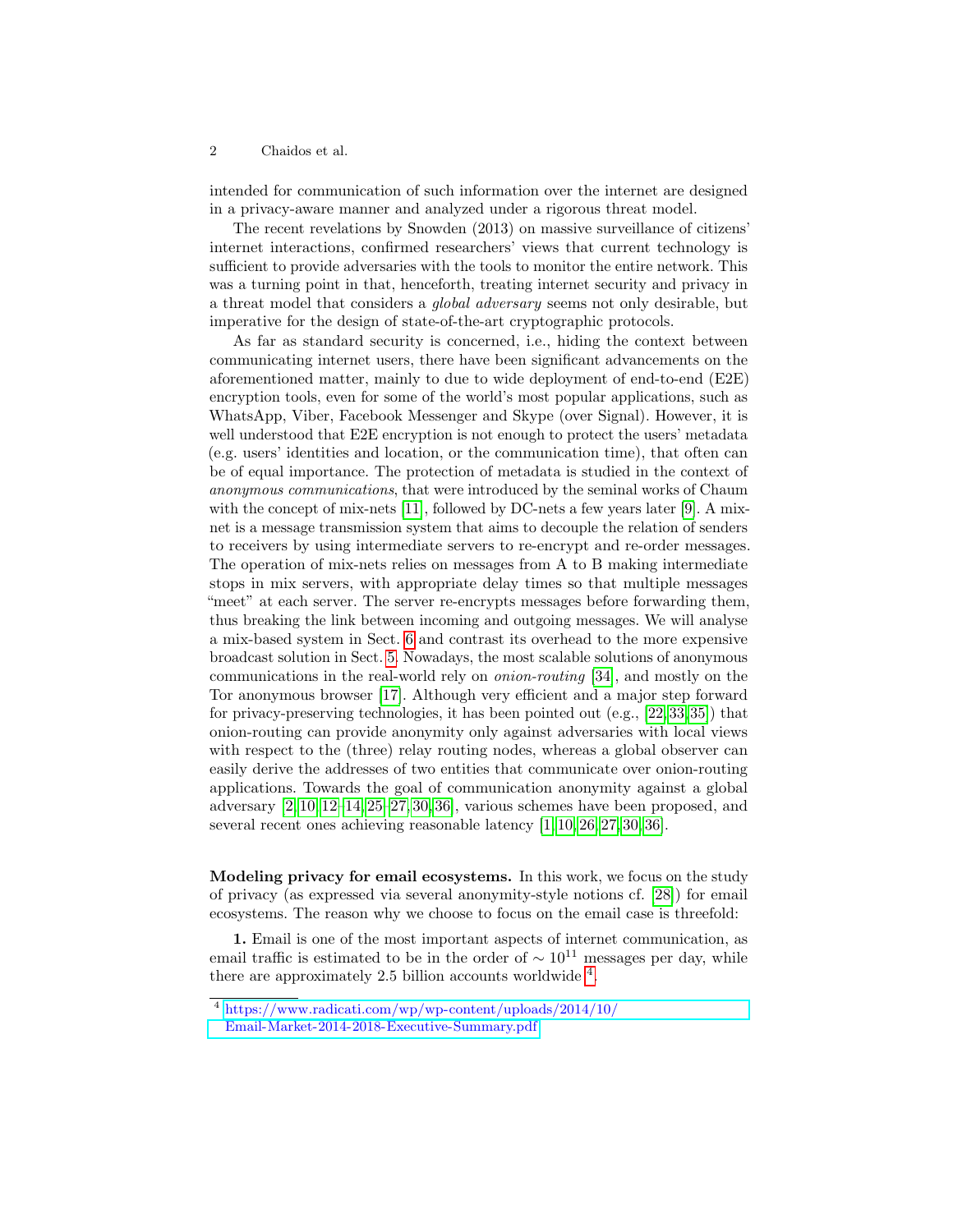A Universally Composable Framework for the Privacy of Email Ecosystems 3

2. The actual network infrastructure of an email ecosystem has some special features that encourage a separate study from the general case of private messaging. Namely, the users dynamically register, go online/offline, and communicate, in a client-friendly environment and the management of the protocol execution is mainly handled by their service providers (SPs) that manage their inboxes. In turn, the client interface allows the user to log in/log out and while online, submit send and fetch requests to their SP. Moreover, adding a subsystem of mix-nodes which, in principle, are functionally different than the clients and the SPs, stratifies the observational power of the global adversary into three layers (i) the client $\leftrightarrow$ SP channels, (ii) the SP $\leftrightarrow$ mix-node channels, and (iii) the channels within the mix-node system. Under this real-world setting, exploring the feasibility and the trade off between efficiency and privacy for anonymous email routing poses restrictions on the expected secrecy, that would not be present in a generic peer-to-peer setting (e.g. users jointly engaging in an MPC execution).

3. To the best of our knowledge, there is no prior work on general modeling of email privacy in a computational model, that captures protocol flow under a composition of individual email messaging executions. The Universal Composability  $(UC)$  framework [\[6\]](#page-31-7) is the ideal tool for such a modeling.

#### Contributions. Our contributions are as follows:

1. In Section [3,](#page-6-0) we introduce a framework for the formal study of email ecosystems in the real-ideal world paradigm of the UC model [\[6\]](#page-31-7). The realworld entities involved in our framework comprise the set of clients, the of SPs and the subsystem of mix-nodes; all entities are synchronized via a global clock functionality  $\mathcal{G}_{\text{clock}}$  and communicate over an *authenticated channel functionality* with bounded message delay  $\Delta_{\text{net}}$ , denoted by  $\mathcal{F}_{\text{auth}}^{\Delta_{\text{net}}}$ . In the ideal-world, an email privacy functionality  $\mathcal{F}_{\text{priv}}^{\text{Leak},\Delta_{\text{net}}}$  manages email traffic among dummy parties that forward their inputs. The functionality is parameterized by  $\Delta_{\text{net}}$  and a leakage function Leak, defined over the history transcript, that formally expresses the underlying privacy notion the studied email ecosystem should satisfy. To illustrate the expressibility of our framework, in Section [4,](#page-12-0) we show how to formally capture intuitively well understood privacy notions by properly defining the leakage function. In particular, we express and study the relation of notions of anonymity, unlinkability, unobservability and pseudonymity defined in [\[28\]](#page-32-9), as well as E2E encryption, and a notion we call weak anonymity that, although a relaxed version of standard anonymity (still stronger than E2E encryption), provides reasonable privacy guarantees given the setting.

2. In Section [5,](#page-17-0) we present and formally analyze a theoretical construction with quadratic communication overhead that we prove it achieves unobservability (i.e, only the online/offline mode of the clients is leaked), which we argue that it sets the optimal level of privacy that can be expected under the restrictions posed in our client-SP setting, even against a global adversary that only observes the network. As a result, the said construction shows that in principle, optimal privacy is feasible, while the challenge of every real-world email ecosystem is to balance the privacy vs. efficiency trade off.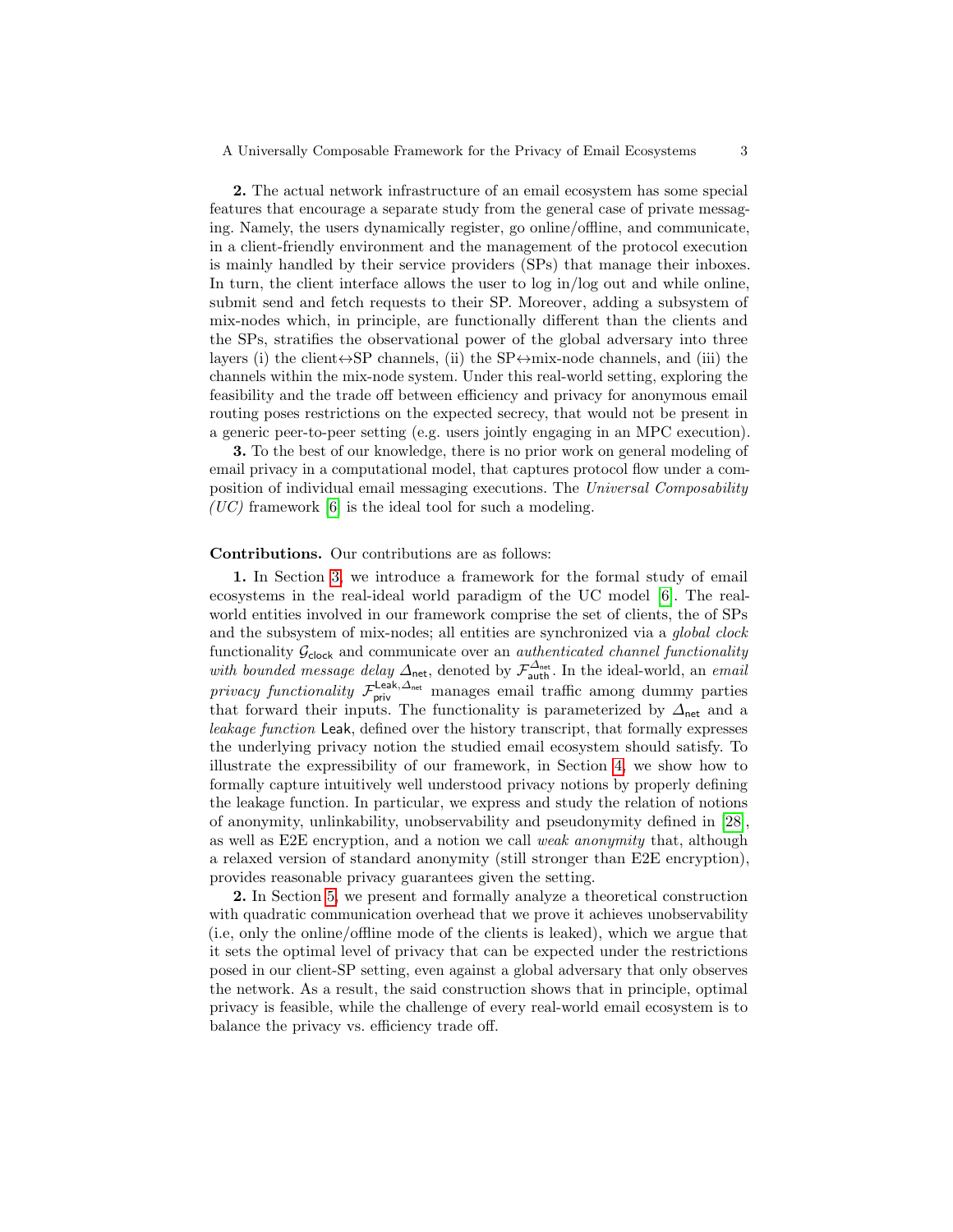3. In Sections [6](#page-24-0) and [7](#page-29-0) we analyze a construction similar to the classical parallel mix of Golle and Juels [\[19\]](#page-32-10), to illustrate the expressiveness of our model in a more practice-oriented protocol. We focus on the UC simulation in Section [6,](#page-24-0) and in Section [7,](#page-29-0) we use Håstad's matrix shuffle to model the permutation's distribution. This in turn makes our analysis relevant to Atom [\[26\]](#page-32-8), a state of the art anonymity system using similar permutation strategies. At the same time, as we only assume an adversary that is a global passive observer, Atom's techniques to mitigate corruptions are complementary, even if orthogonal, to our work.

## 2 Background

#### 2.1 Notation

We use  $\lambda$  as the security parameter and write negl( $\lambda$ ) to denote that some function  $f(\cdot)$  is negligible in  $\lambda$ . We write [n] to denote the set  $\{1, \ldots, n\}$  and  $\llbracket \cdot \rrbracket$ to denote a multiset. By  $X \approx_{\epsilon} Y$ , we denote that the random variable ensembles  ${X_{\lambda}}_{\lambda\in\mathbb{N}}, {Y_{\lambda}}_{\lambda\in\mathbb{N}}$  are computationally indistinguishable with error  $\epsilon(\cdot)$ , i.e., for every probabilistic polynomial time (PPT) algorithm  $A$ , it holds that

$$
|\Pr[w \leftarrow X_{\lambda} : \mathcal{A}(w) = 1] - \Pr[w \leftarrow Y_{\lambda} : \mathcal{A}(w) = 1] < \epsilon(\lambda)|.
$$

We simply write  $X \approx Y$  when the error  $\epsilon$  is negl( $\lambda$ ). The notation  $x \stackrel{\$}{\leftarrow} S$  stands for  $x$  being sampled from the set  $S$  uniformly ar random.

#### <span id="page-4-0"></span>2.2 IND-CPA security of public-key encryption schemes

In our constructions, we utilize public-key encryption (PKE). We require that a PKE scheme  $PKE = (KeyGen, Enc, Dec)$  satisfies the property of *multiple challenge* IND-CPA (m-IND-CPA) security, which is equivalent to standard IND-CPA security (up to negligible error). We recall that m-IND-CPA with error  $\epsilon(\lambda)$ dictates that any adversary  $\beta$  that (a) obtains the public key, and (b) sends (polynomially many) challenge queries of the form  $(M_0, M_1)$  to the challenger receiving encryption of  $M_b$ , where b is the random bit of the challenger, can not guess *b* with more than  $1/2 + \epsilon(\lambda)$  probability.

#### 2.3 Related Work

Early works treating anonymity followed the intuitive definition of Pfitzmann and Hansen (formerly Khöntopp) [\[28\]](#page-32-9), originally [\[29\]](#page-32-11), as "the state of not being identifiable within a set of subjects", and aimed to augment it by quantifying the degree of non-identifiability. One of the first efforts in that direction (predating [\[29\]](#page-32-11)) was the concept of " $k$ -anonymity" by Samarati and Sweeney [\[31\]](#page-32-12), that (in the context of databases) attempts to identify an individual produce at least  $k$ candidates.

In [\[16,](#page-32-13)[32\]](#page-32-14), anonymity is quantified by measuring the probability that a message M was sent by a user U.Thus, we are no longer interested only in the size of the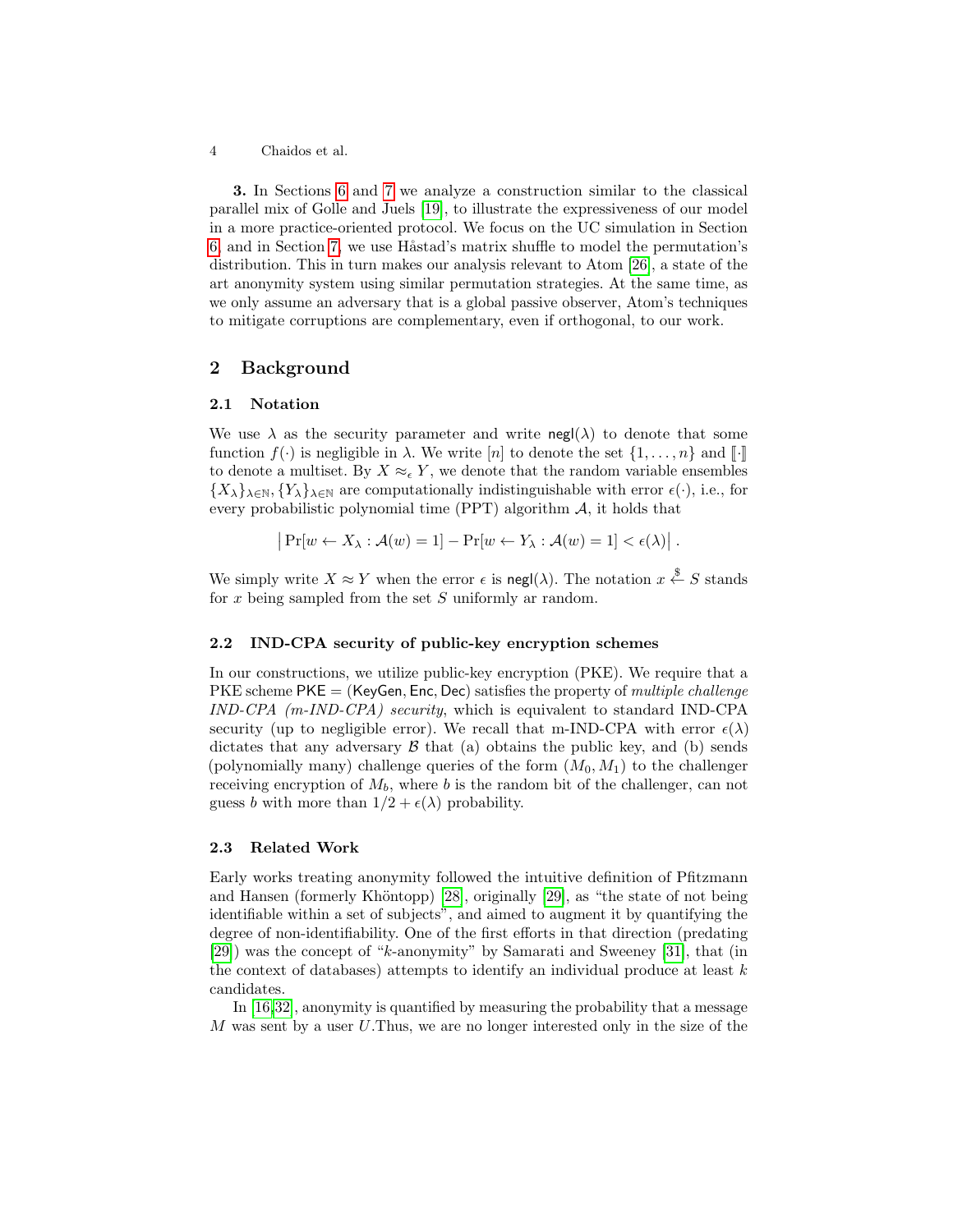set of candidates, but also their relative probabilities. This definition improved upon the "folklore" metric of only measuring the size of the subject set, even if the probability distribution on that set was highly non-uniform  $-e.g.$  [\[24\]](#page-32-15).

The seminal work of Dwork [\[18\]](#page-32-16) on Differential Privacy, while originating in the realm of databases, highlights and formalizes the strength of combining different pieces of seemingly privacy-respecting information to arrive at a privacyimpacting conclusion. Influenced in part by Differential Privacy, AnoA [\[3\]](#page-31-8) is a game-based privacy analysis framework that is flexible enough to model various privacy concepts.Their approach is based on games between a challenger and an adversary who has control of the execution of the game, apart from a challenge message representing the scenarios the adversary is trying to distinguish.

In a different direction, the Universal Composability (UC) framework, [\[6\]](#page-31-7) models security as a simulation not against an adversary, but a malicious environment, given strong control over the inputs of each party as well as a complete view of the system. This rigorous approach produces strong and composable security guarantees but is quite demanding in that the simulation must operate with the bare minimum of data (i.e. what we assume the protocol leaks). This precision in both simulation and leakage is a key motivation of this work.

On the other hand, state of the art anonymous communication solutions such as Loopix [\[30\]](#page-32-7) which aims for high performance while maintaining strong anonymity properties, as well as unobservability, are analyzed under a weaker adversary. Moreover, Atom [\[26\]](#page-32-8) is engineered to provide statistical indistinguishable shuffling with strong safeguards against malicious servers, but lacks formal proofs. In our work, we analyze a construction that shares a similar design (namely Håstad's matrix shuffle), so that we are able to offer a suggested  $T$  value (i.e. mix length) as a side contribution in Section [7.](#page-29-0) A key difference between Loopix and Atom is that Loopix uses a free routing approach (i.e a message's path is determined by its sender) as opposed to allowing mix nodes to route messages. The first approach is more agreeable with high-efficiency solution aiming for a practical level of resilience against active adversaries while the second approach is easier to reason about but requires a passive adversary or measures such as NIZKs or trap messages to ensure correct behavior.

Camenish and Lysyanskaya [\[5\]](#page-31-9) offer a treatment of onion routing in the Universal Composability model. The defining characteristic of onion routing, is that routing is entirely determined by the initial sender and is not influenced by the intervening nodes. As such, their analysis focuses on defining security with regards to the encryption, padding, structuring and layering of onions rather than the routing strategy itself. This is orthogonal to our approach: we focus on evaluating the anonymity of different mixing strategies under what we view as realistic requirements about the message encapsulation.

Wikström  $[37]$  covers the UC-security of a specific mix construction. His analysis is well-suited to voting but is hard to generalize over other use cases and performance parameters. In contrast, our work, while focusing on email, is more general and flexible in regards to leakage, timings and network topology.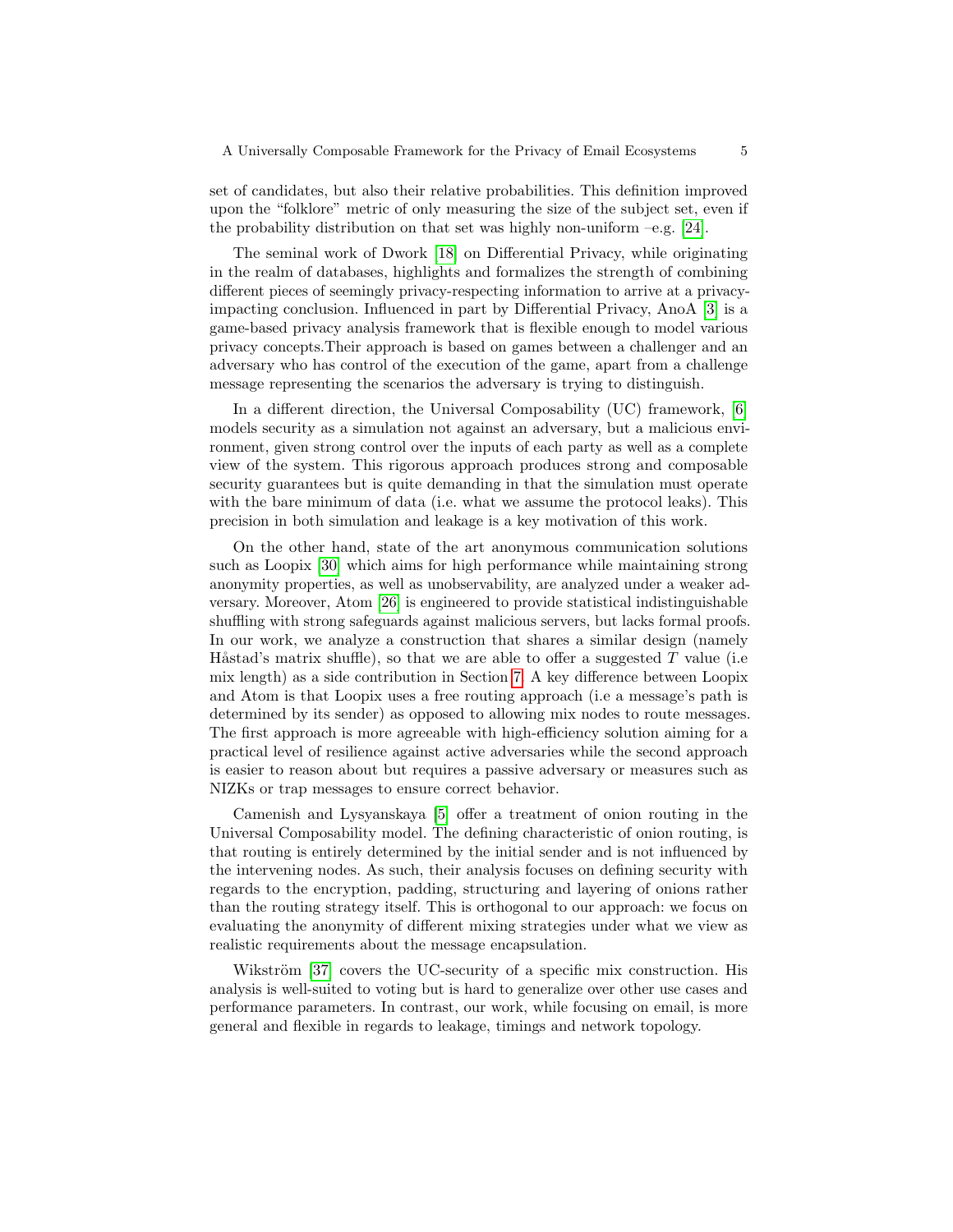In the work of Alexopoulos *et al.* [\[1\]](#page-31-6), anonymity is studied in the concept of messaging via a stand-alone simulation-based model. Even though formally treated, anonymity in [\[1\]](#page-31-6) is defined under a framework that is weaker than UC.

## <span id="page-6-0"></span>3 A UC framework for the privacy of email ecosystems

In this section, we present our UC framework for email privacy. As in standard UC approach, privacy will be defined via the inability of an environment  $Z$ , that schedules the execution and provides the inputs, to distinguish between  $(i)$  a real-world execution of an email ecosystem  $E$  in the presence of a (global passive) adversary  $A$  and (ii) an ideal-world execution handled by an email privacy functionality interacting with a PPT simulator Sim. More specifically, we adjust our definitions to the *global UC* setting [\[7\]](#page-31-10), by incorporating a global clock functionality (cf. [\[4,](#page-31-11) [23\]](#page-32-17)) that facilitates synchronicity and is accessed by all parties, including the environment.

#### 3.1 Entities and protocols of an email ecosystem

The entities that are involved in a private email "ecosystem" E are the following:

- The service providers (SPs)  $\mathsf{SP}_1, \ldots, \mathsf{SP}_N$  that register users and are responsible for mailbox management and email transfer.
- The *clients*  $C_1, \ldots, C_n$  that wish to exchange email messages and are registered to the SPs. For simplicity, we assume that each client is linked with only one SP that manages her mailbox. We write  $C_{\ell} \otimes \mathsf{SP}_i$  to denote that  $C_{\ell}$ is registered to  $SP<sub>i</sub>$ , where registration is done dynamically. We define the set  $\mathbf{C}_i := \{ C_\ell \mid C_\ell \mathbb{QSP}_i \}$  of all clients whose mailboxes  $\mathsf{SP}_i$  is managing.
- The *mix node* subsystem  $\mathbf{MX}$  that consists of the mix nodes  $\mathsf{MX}_1, \ldots, \mathsf{MX}_m$ and is the core of the anonymous email routing mechanism.

An email ecosystem  $E$  has the two following phases:

Initialization is a setup phase where all SPs and mix nodes generate any possible private and public data, and commune their public data to a subset of the ecosystem's entities.

- **Execution** is a phase that comprises executions of the following protocols:
	- The REGISTER protocol between client  $C_s$  and her service provider  $SP_i$ . For simplicity, we assume that registration can be done only once.
	- The SEND protocol between client  $C_s$  and her service provider SP<sub>i</sub>. In particular,  $C_s$  that wishes to send a message M to some client address  $C_r$  QSP<sub>j</sub> authenticates to  $\mathsf{SP}_i$  and provides her with an encoding  $\mathsf{Encode}(M, C_r \mathsf{QSP}_i)$ of  $(M, C_r \otimes \mathsf{SP}_i)$  (that may not necessarily include information about the sender). At the end of the protocol,  $\mathsf{Encode}(M, C_r@{\sf SP}_i)$  is at the outbox of  $C_s$ @SP<sub>i</sub> managed by SP<sub>i</sub>.
	- The ROUTE protocol that is executed among  $SP_1, \ldots, SP_N$  and  $MX_1, \ldots, MX_m$ . Namely, the encoded message  $\mathsf{Encode}(M, C_r@{\mathsf{SP}_i})$  is forwarded to the MX subsystem, which in turn delivers it to  $SP_j$  that manages the inbox of  $C_r$ .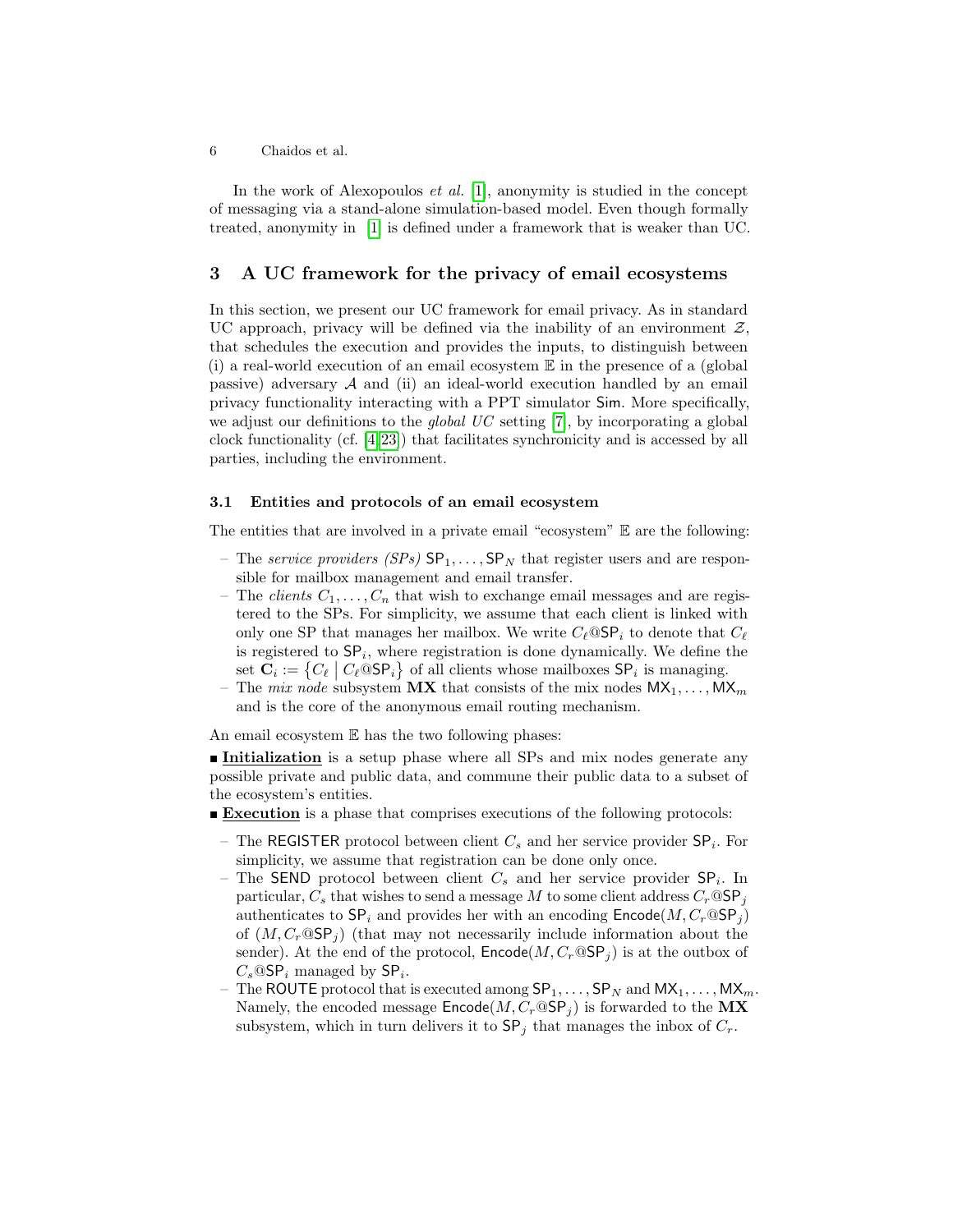- A Universally Composable Framework for the Privacy of Email Ecosystems 7
- The RECEIVE protocol between client  $C_r$  and her service provider SP<sub>j</sub>, where  $C_r$  can retrieve the messages from the inbox of  $C_r$ @SP<sub>j</sub> via fetch requests.

Remark 1. In this work, we consider email solutions that follow the realistic client-side approach, where the client-side operations are relatively simple and do not include complex interaction with the other entities for the execution of heavy cryptographic primitives (e.g. pairwise secure MPC). As we will explain shortly, the client-friendly approach poses some limitations on the privacy level that the email ecosystem can achieve.

#### 3.2 A global clock functionality

In our setting, the protocol flow within the email ecosystem  $E$  advances in time slots, that could refer to any suitable time unit (e.g. ms). The entities of  $E$  are synchronized via a *global clock functionality*  $\mathcal{G}_{\text{clock}}$  that interacts with a set of parties **P**, a set of functionalities **F**, the UC environment  $\mathcal{Z}$  and the adversary  $\mathcal{A}$ . In the spirit of [\[4,](#page-31-11) [23\]](#page-32-17), the functionality  $\mathcal{G}_{clock}$ , presented in Fig. [1,](#page-7-0) advances when all entities in  $P$  and  $F$  declare completion of their activity within the current time slot, whereas all entities have read access to it.

The global clock functionality  $\mathcal{G}_{clock}(\mathbf{P}, \mathbf{F})$ .

The functionality initializes the global clock variable as  $Cl \leftarrow 0$  and the set of advanced parties as  $L_{\text{adv}} \leftarrow \emptyset$ .

- Upon receiving (sid, ADVANCE\_CLOCK, P) from  $\mathcal{F} \in \mathbf{F}$  or  $P \in \mathbf{P}$ , if  $P \notin L_{adv}$ , then it adds P to  $L_{adv}$  and sends the message (sid, ADVANCE\_ACK, P) to F or  $P$ , repsectively, and notifies  $A$  by forwarding (sid, ADVANCE\_CLOCK,  $P$ ). If  $L_{adv} = \mathbf{P}$ , then it updates as  $\mathbf{C} \leftarrow \mathbf{C} + 1$  and resets  $L_{adv} \leftarrow \emptyset$ .
- Upon receiving (sid, READ\_CLOCK) from  $X \in \mathbf{P} \cup \mathbf{F} \cup \{Z, \mathcal{A}\}$ , then it sends (sid, READ\_CLOCK, Cl) to  $X$ .

<span id="page-7-0"></span>Fig. 1. The global clock functionality  $\mathcal{G}_{\text{clock}}(P, F)$  interacting with the environment  $\mathcal Z$ and the adversary  $A$ .

#### <span id="page-7-1"></span>3.3 A UC definition of e-mail privacy

Let **Ad** be the set of all valid email addresses linking the set of clients  $C =$  $\{C_1, \ldots, C_n\}$  and with their corresponding providers in  $\mathbf{SP} = \{\mathsf{SP}_1, \ldots, \mathsf{SP}_N\}$ , i.e.  $\mathbf{Ad} := \cup_{i \in [N]} \mathbf{C}_i$ . We denote by P the union  $\mathbf{C} \cup \mathbf{SP} \cup \mathbf{MX}$ .

The history of an email ecosystem execution that involves the entities in  $\mathbf{C}, \mathbf{SP}$  and  $\mathbf{MX}$  is a transcript of actions expressed as a list H, where each action entry of  $H$  is associated with a unique pointer ptr to this action. The leakage in each execution step, is expressed via a *leakage function*  $\textsf{Leak}(\cdot, \cdot)$  that, when given as input (i) a pointer ptr and (ii) an execution history sequence  $H$ , outputs some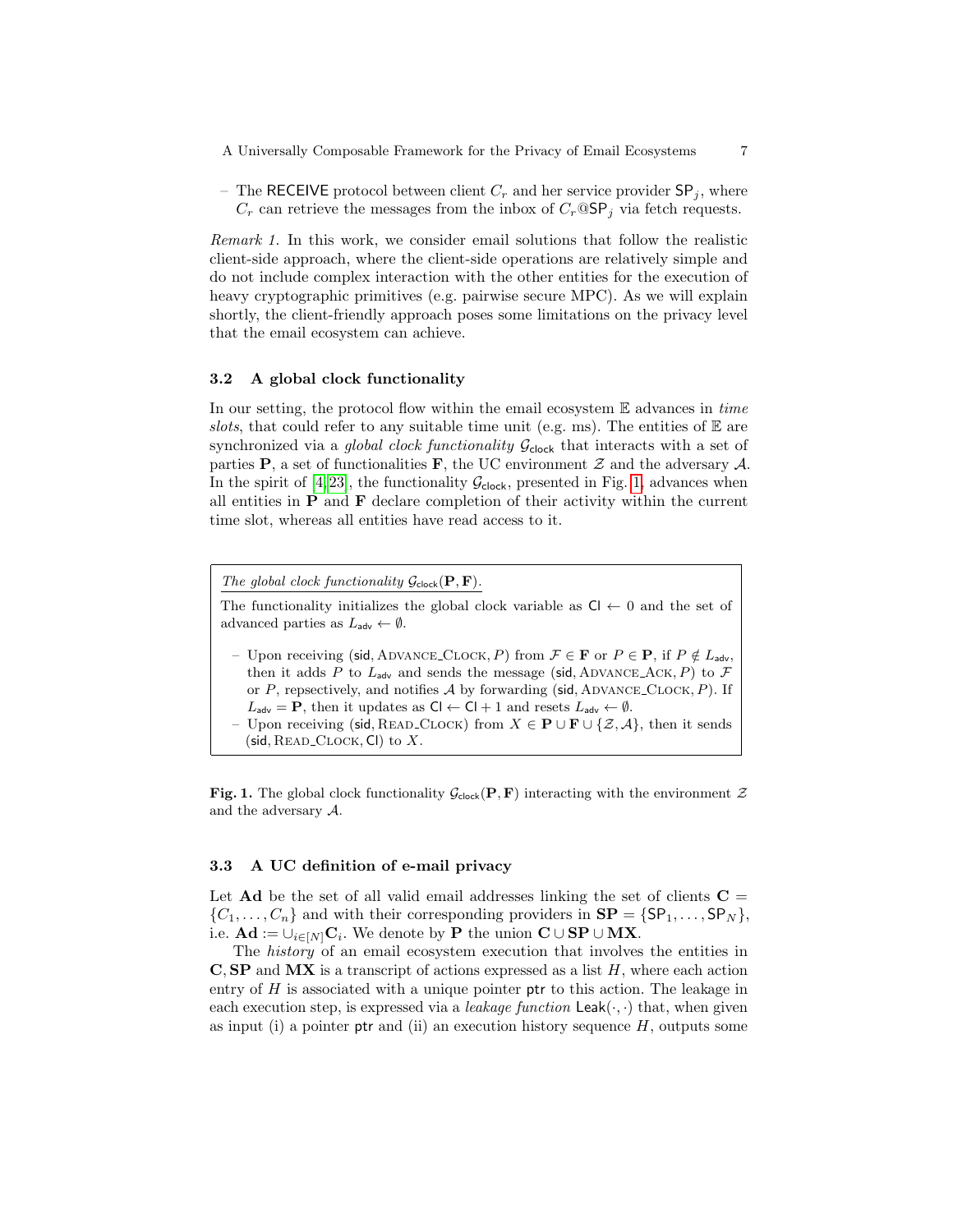leakage string z. Here, z could be  $\perp$  indicating no leakage to the adversary. This leakage may depend on the entry indexed by ptr as well as on entries recorded previously (i.e. prior than ptr).

We require that during a time slot, the environment sends a message for every party, even when the party is idle (inactive) for this slot, so that the clock can be advanced as described in Fig. [1.](#page-7-0)

The ideal world execution. In the ideal world, the protocol execution is managed by the *email privacy functionality*  $\mathcal{F}_{\text{priv}}^{\text{Leak},\Delta_{\text{net}}}(\bar{\mathbf{P}})$ , parameterized by the message delivery delay bound  $\Delta_{\text{net}}$  and the leakage function Leak $(\cdot, \cdot)$ , with access to  $\mathcal{G}_{\text{clock}}$ . The functionality  $\mathcal{F}_{\text{priv}}^{\text{Leak},\Delta_{\text{net}}}(\textbf{P})$  consists of the **Initialization**, Execution, and Clock advancement phases, that informally are run as follows:

– At the Initialization phase, all the SPs in SP and mix nodes in MX provide  $\mathcal{F}_{\text{priv}}^{\text{Leak},\Delta_{\text{net}}}(\mathbf{P})$  with an initialization notification via public delayed output. The functionality proceeds to the **Execution** phase when all SPs and mix nodes are initialized. Note that in the ideal world, the SPs and the mix nodes remain idle after Initialization (besides messages intended for  $\mathcal{G}_{clock}$ ), as privacy-preserving email routing is done by  $\mathcal{F}_{\text{priv}}^{\text{Leak},\Delta_{\text{net}}}(\mathbf{P})$ . Their presence in the ideal setting is for consistency in terms of UC interface.

– At the Execution phase,  $\mathcal{F}_{\text{priv}}^{\text{Leak},\Delta_{\text{net}}}(\mathbf{P})$  manages the email traffic, as scheduled per time slot by the environment. During this phase, the clients may (dynamically) provide  $\mathcal{F}_{\text{priv}}^{\text{Leak},\Delta_{\text{net}}}(\mathbf{P})$  with registration, log in, log out, send or fetch requests. Upon receiving a request,  $\mathcal{F}_{\text{priv}}^{\text{Leak},\Delta_{\text{net}}}(\mathbf{P})$  updates the history by adding the request as a new entry associated with a unique pointer ptr, in a 'pending' mode. Then, it notifies the simulator Sim by attaching the corresponding leakage. The execution of a pending request which record is indexed by a pointer ptr is completed when  $\mathcal{F}_{\text{priv}}^{\text{Leak},\Delta_{\text{net}}}(\tilde{P})$  receives an ALLOW EXEC message paired with ptr from Sim.

Within a time slot  $T$ , each client may perform only one action that also implies a time advancement request to  $\mathcal{G}_{clock}$ . In order for the clock to advance all the other parties that performed no action (i.e., the SPs, the mix nodes and the clients that remained idle during  $T$ , send an explicit time advancement request to  $\mathcal{F}_{\text{priv}}^{\text{Leak},\Delta_{\text{net}}}(\mathbf{P})$ . Besides, any party may submit clock reading requests arbitrarily. All the messages that are intended for  $\mathcal{G}_{\text{clock}}$  are forwarded to it by  $\mathcal{F}_{\text{priv}}^{\text{Leak},\Delta_{\text{net}}}(\mathbf{P})$ .

– At the Clock advancement phase, all parties have already submitted time advancement requests during time slot T, so  $\mathcal{F}_{\text{priv}}^{\text{Leak},\Delta_{\text{net}}}(\mathbf{P})$  takes the necessary final steps before proceeding to  $T + 1$ . In particular,  $\mathcal{F}_{\text{priv}}^{\text{Leak},\Delta_{\text{net}}}(\mathbf{P})$  completes the execution of all send and fetch requests that have been delayed for  $\Delta_{\textsf{net}}$  steps (by Sim). This suggests that in the ideal-world, the delay in message delivery is upper bounded by  $\Delta_{\text{net}}$ . Finally,  $\mathcal{F}_{\text{priv}}^{\text{Leak},\Delta_{\text{net}}}(\mathbf{P})$  informs Sim of the leakage derived from the aforementioned executions, advances its local time by 1 and reenters the **Execution** phase for time slot  $T + 1$ .

Formally, the email privacy functionality  $\mathcal{F}_{\text{priv}}^{\text{Leak},\Delta_{\text{net}}}(\mathbf{P})$  is described as follows: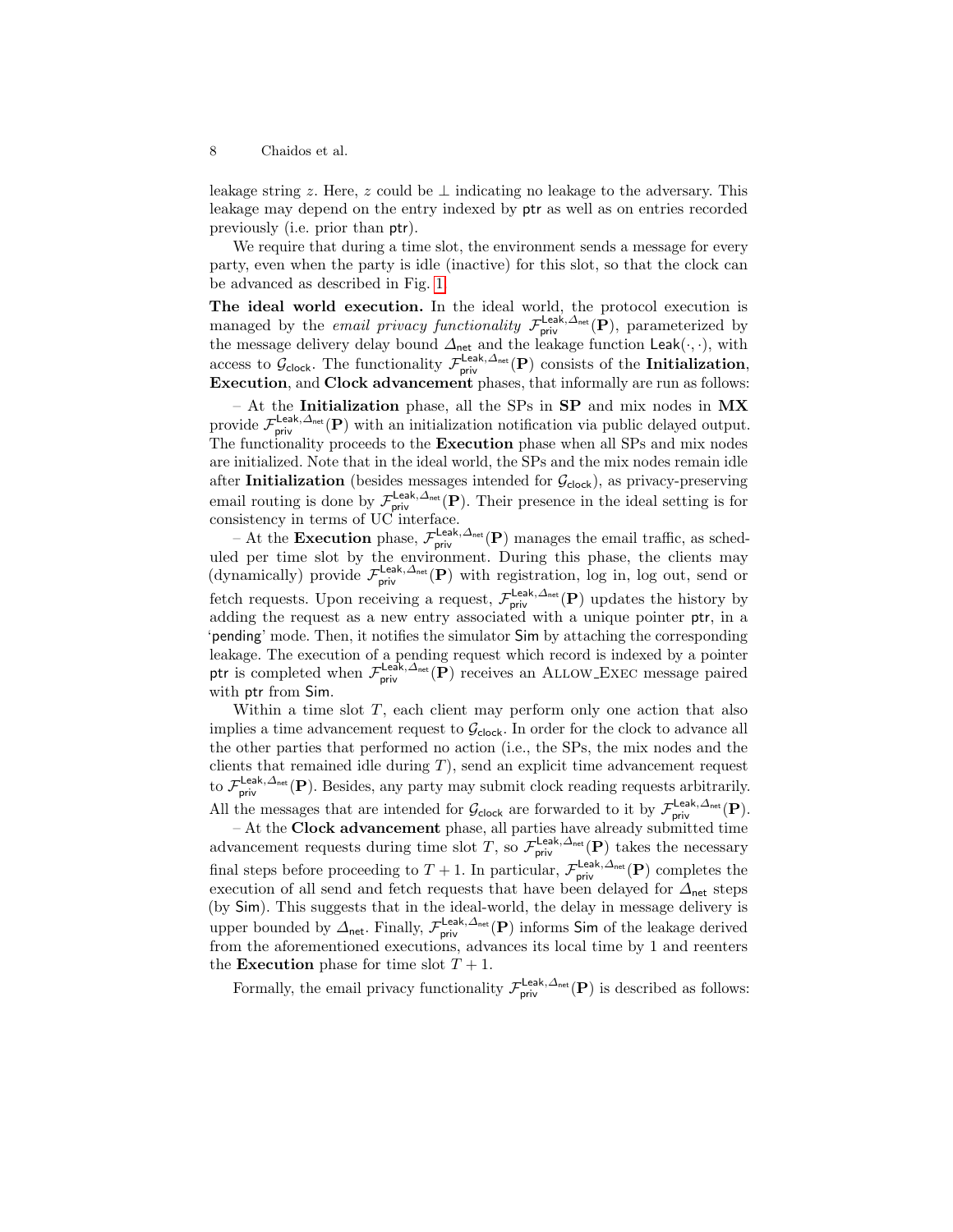#### Initialization on status 'init'.

- $-\mathcal{F}_{\text{priv}}^{\text{Leak},\Delta_{\text{net}}}(\textbf{P})$  sets its status to 'init'. It initializes the set of valid addresses Ad, the set of active entities  $L_{\text{act}}$ , the set of clock-advanced entities  $L_{\text{adv}}$ , the history list  $H$ , and the set of leaked entries  $L_{\text{leak}}$  as empty.
- Upon receiving (sid, INIT) from a party  $P \in \text{SP} \cup \text{MX}$ , if  $L_{\text{act}} \subsetneq \text{SP} \cup \text{MX}$ , then it sends the message (sid,  $INT, P$ ) to Sim.
- Upon receiving (sid, ALLOW\_INIT, P) from Sim, if  $P \in (\mathbf{SP} \cup \mathbf{MX}) \setminus L_{\mathsf{act}}$ , then it adds P to  $L_{\text{act}}$ . If  $L_{\text{act}} = \text{SP} \cup \text{MX}$ , then it sends (sid, ready) to Sim.
- Upon receiving (sid, EXECUTE) from Sim, it sends (sid, READ\_CLOCK) to  $\mathcal{G}_{\mathsf{clock}}$ .
- Upon receiving (sid, READ\_CLOCK, Cl) from  $\mathcal{G}_{clock}$ , it sets its clock as Cl and its status to 'execute', and sends the message (sid, start, Cl) to Sim.

#### Execution on status 'execute'.

## Registration:

- $\overline{\phantom{I}}$  Upon receiving (sid, REGISTER, @SP<sub>i</sub>) from  $C_{\ell}$ , if for every  $j \in [N]$  :  $C_{\ell}$  @SP<sub>j</sub>  $\notin$ Ad and  $C_{\ell} \notin L_{\text{adv}}$ , then
	- 1. It sends the message (sid, ADVANCE\_CLOCK,  $C_{\ell}$ ) to  $\mathcal{G}_{\text{clock}}$ .
	- 2. Upon receiving (sid, ADVANCE\_ACK,  $C_{\ell}$ ) from  $\mathcal{G}_{\text{clock}}$ , it adds  $C_{\ell}$  to  $L_{\text{adv}}$ and the entry (ptr, (sid, Cl, REGISTER,  $C_{\ell}@\mathsf{SP}_i),$  'pending') to  $H.$
	- 3. It sends the message  $(\text{sid}, \text{ptr}, \text{Leak}(\text{ptr}, H))$  to Sim.
	- 4. Upon receiving (sid, ALLOW\_EXEC, ptr) from Sim, if ptr refers to an entry of the form  $(\mathsf{ptr}, (\mathsf{sid}, \mathsf{CI}, \mathsf{REGISTER}, C_\ell @ \mathsf{SP}_i), \mathsf{'pending{}'}),$  then
		- (a) It adds  $C_{\ell}$  QSP<sub>i</sub> to **Ad** and  $L_{\text{act}}$ , and initializes a list  $\mathsf{Inbox}[C_{\ell}$  QSP<sub>i</sub>] as empty.
		- (b) It updates the entry as  $(\text{ptr}, (\text{sid}, \text{CI}', \text{REGISTER}, C_\ell \text{@SP_i}), (\text{registered}, \text{CI})').$
		- (c) It sends the message (sid, ptr, Leak(ptr,  $H$ )) to Sim.
- Log in:

## $\overline{\phantom{C}}$  Upon receiving (sid, ACTIVE, QSP<sub>i</sub>) from  $C_{\ell}$ , if  $C_{\ell}$ QSP<sub>i</sub>  $\in$  **Ad** and  $C_{\ell} \notin L_{\mathsf{adv}}$ , 1. It sends the message (sid, ADVANCE\_CLOCK,  $C_{\ell}$ ) to  $\mathcal{G}_{\text{clock}}$ .

- 2. Upon receiving (sid, ADVANCE\_ACK,  $C_{\ell}$ ) from  $\mathcal{G}_{\text{clock}}$ , it adds  $C_{\ell}$  to  $L_{\text{adv}}$ and the entry  $($ ptr,  $u$ sid, Cl, ACTIVE,  $C_{\ell}$ @SP<sub>i</sub> $)$ , 'pending' $)$  to  $H$ .
- 3. It sends the message  $(\text{sid}, \text{ptr}, \text{Leak}(\text{ptr}, H))$  to Sim.
- 4. Upon receiving (sid, ALLOW\_EXEC, ptr) from Sim, if ptr refers to an entry of the form  $(\mathsf{ptr}, (\mathsf{sid}, \mathsf{Cl}', \mathrm{ACTIVE}, C_\ell @ \mathsf{SP}_i), \mathsf{'pending'}),$  then
	- (a) If  $C_{\ell}$   $\mathbb{Q}$ SP<sub>i</sub>  $\notin$   $\dot{L}_{act}$ , then it adds  $C_{\ell}$   $\mathbb{Q}$ SP<sub>i</sub> to  $L_{act}$ .
	- (b) It updates the entry as  $(\text{ptr}, (\text{sid}, \text{C}l', \text{ACTIVE}, C_{\ell} \text{@SP<sub>i</sub>}), (\text{logged in}, \text{C}l')'.$
	- (c) It sends the message (sid, ptr, Leak(ptr,  $H$ )) to Sim.

### Log out:

- $\overline{\phantom{x}}$  Upon receiving (sid, INACTIVE, QSP<sub>i</sub>) from  $C_{\ell}$ , if  $C_{\ell}$ QSP<sub>i</sub>  $\in$  Ad and  $C_{\ell}$   $\notin$  $L_{\text{adv}}$ , then
	- 1. It sends the message (sid, ADVANCE\_CLOCK,  $C_{\ell}$ ) to  $\mathcal{G}_{\text{clock}}$ .
	- 2. Upon receiving (sid, ADVANCE\_ACK,  $C_{\ell}$ ) from  $\mathcal{G}_{\text{clock}}$ , it adds  $C_{\ell}$  to  $L_{\text{adv}}$ and the entry (ptr, (sid, Cl, INACTIVE,  $C_{\ell} @{\sf SP}_i),$  , 'pending') to  $H.$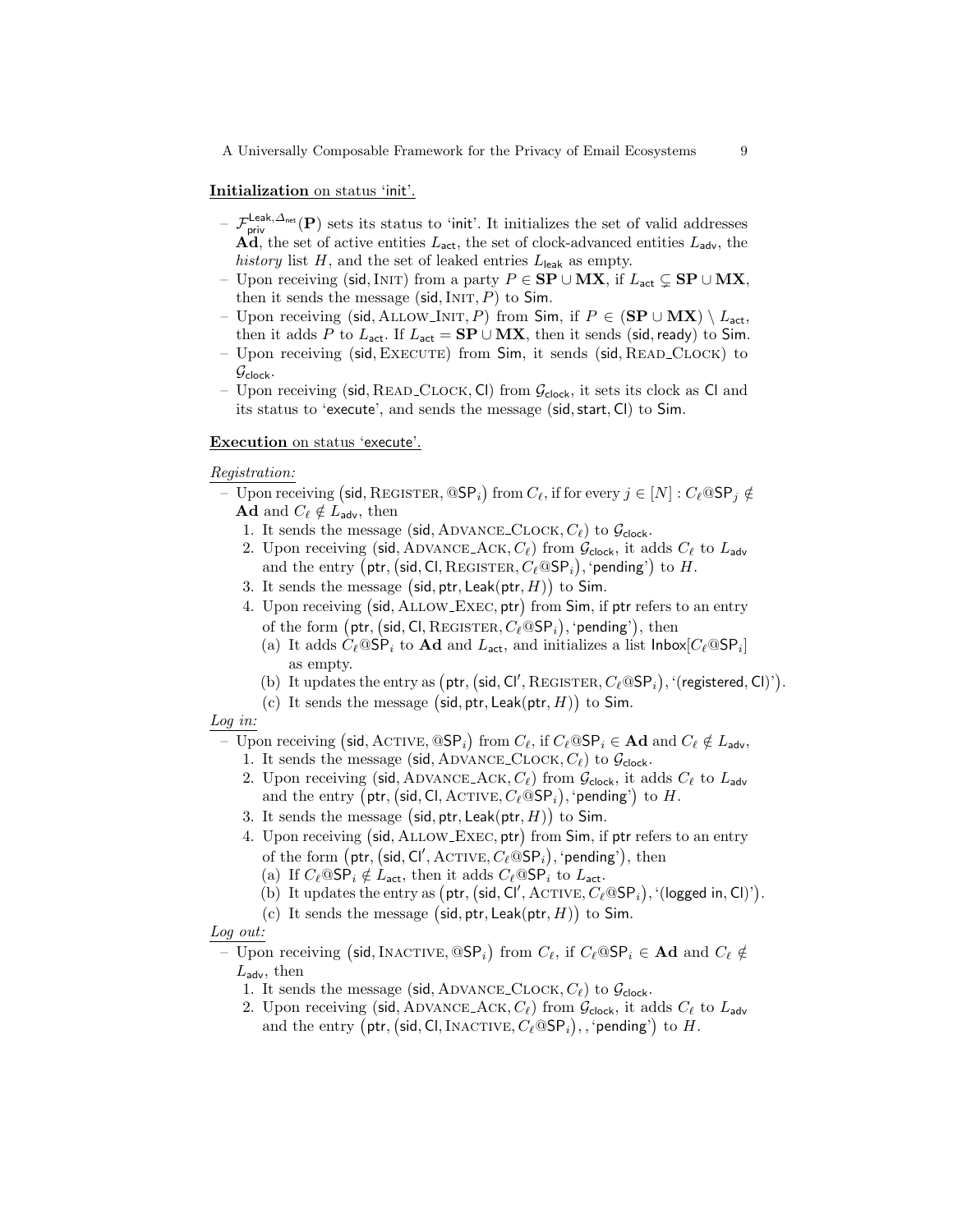- 10 Chaidos et al.
	- 3. It sends the message  $(\text{sid}, \text{ptr}, \text{Leak}(\text{ptr}, H))$  to Sim.
	- 4. Upon receiving (sid, ALLOW\_EXEC, ptr) from Sim, if ptr refers to an entry of the form  $(\mathsf{ptr}, (\mathsf{sid}, \mathsf{C} \mathsf{I}', \text{INACTIVE}, C \mathsf{e} @ \mathsf{SP}_i), \text{'pending'}),$  then (a) If  $C_{\ell}$   $\mathbb{Q}$ SP<sub>i</sub>  $\in$   $L_{\text{act}}$ , then it deletes  $C_{\ell}$   $\mathbb{Q}$ SP<sub>i</sub> from  $L_{\text{act}}$ .
		- (b) It updates the entry as  $(\mathsf{ptr}, \left(\mathsf{sid}, \mathsf{CI}', \mathsf{INACTIVE}, C_\ell @ \mathsf{SP}_i\right), \left(\mathsf{logged} \mathsf{out}, \mathsf{CI}\right)')$ .
		- (c) It sends the message (sid, ptr, Leak(ptr,  $H$ )) to Sim.
- Send:

 $\overline{\mathcal{L}}$  Upon receiving (sid, SEND,  $\langle C_s@{\sf SP}_i, M, C_r@{\sf SP}_j\rangle$ ) from  $C_s$ , if  $C_s@{\sf SP}_i, C_r@{\sf SP}_j\in C_s@{\sf SP}_i$ Ad and  $C_s \in L_{\text{act}} \setminus L_{\text{adv}},$  then

- 1. It sends the message (sid, ADVANCE\_CLOCK,  $C_s$ ) to  $\mathcal{G}_{\text{clock}}$ .
- 2. Upon receiving (sid, ADVANCE\_ACK,  $C_s$ ) from  $\mathcal{G}_{\text{clock}}$ , it adds  $C_s$  in  $L_{\text{adv}}$ and the entry  $(\mathsf{ptr}, (\mathsf{sid}, \mathsf{CI}, \mathsf{SEND}, \langle C_s \mathsf{QSP}_i, M, C_r \mathsf{QSP}_j \rangle), \mathsf{'pending')}$  to  $H.$
- 3. It sends the message  $(\text{sid}, \text{ptr}, \text{Leak}(\text{ptr}, H))$  to Sim.
- 4. Upon receiving (sid, ALLOW\_EXEC, ptr) from Sim, if ptr refers to an entry  $(\text{sid}, \text{Cl}', \text{SEND}, \langle C_s \text{@SP}_i, M, C_r \text{@SP}_j \rangle)$  with status 'pending', then
	- (a) It adds (sid, Cl', SEND,  $\langle C_s @ \mathsf{SP}_i, M, C_r @ \mathsf{SP}_j \rangle$ ) to  $\mathsf{Inbox}[C_r @ \mathsf{SP}_j]$ .
	- (b) It updates as  $(\mathsf{ptr}, (\mathsf{sid}, \mathsf{C}', \mathsf{SEND}, \langle C_s \mathsf{QSP}_i, M, C_r \mathsf{QSP}_j \rangle), (\mathsf{sent}, \mathsf{CI})').$
	- (c) It sends the message (sid, ptr, Leak(ptr,  $H$ )) to Sim.

Fetch:

- $\overline{\phantom{C}}$  Upon receiving (FETCH, sid,  $C_r$ SP<sub>j</sub>) from  $C_r$ , if  $C_r$ SP<sub>j</sub>  $\in$  **Ad** and  $C_r$   $\in$  $L_{\text{act}} \setminus L_{\text{adv}}, \text{ then}$ 
	- 1. It sends the message (sid, ADVANCE\_CLOCK,  $C_r$ ) to  $\mathcal{G}_{\text{clock}}$ .
	- 2. Upon receiving (sid, ADVANCE\_ACK,  $C_r$ ) from  $\mathcal{G}_{\text{clock}}$ , it adds  $C_s$  in  $L_{\text{adv}}$ and the entry (ptr, (sid, Cl, FETCH,  $C_r@{\sf SP}_j$ ), 'pending') to  $H$ .
	- 3. It sends the message  $(\text{sid}, \text{ptr}, \text{Leak}(\text{ptr}, H))$  to Sim.
	- 4. Upon receiving (sid, ALLOW\_EXEC, ptr) from Sim, if ptr refers to an entry of the form (sid, Cl', FETCH,  $C_r@{\sf SP}_j$ ) with status 'pending', then
		- (a) It sends the message (sid,  $\textsf{Inbox}[C_r@SP_i]$ ) to  $C_r$ .
		- (b) It updates the entry as  $(\text{ptr}, (\text{sid}, \text{Cl}', \text{FETCH}, C_r \text{@SP}_j), (\text{fetched}, \text{Cl}')$ .
		- (c) It resets  $\textsf{Inbox}[C_r@SP_i]$  as empty.
		- (d) It sends the message  $(\textsf{sid}, \textsf{ptr}, \textsf{Leak}(\textsf{ptr}, H))$  to Sim.

#### Clock reading:

- Upon receiving (sid, READ\_CLOCK) from a party  $P \in \mathbf{P}$ , then
	- 1. It sends the message (sid, READ\_CLOCK) to  $G_{\text{clock}}$ .
	- 2. On receiving (sid, READ\_CLOCK, CI) from  $\mathcal{G}_{clock}$  it adds (ptr, (sid, CI,  $READ\_CLOCK, P)$  to H, sending (sid, READ\_CLOCK, CI) to P.
	- 3. It sends the message  $(\text{sid}, \text{ptr}, \text{Leak}(\text{ptr}, H))$  to Sim.

Clock advance:

- Upon receiving (sid, ADVANCE\_CLOCK) from a party  $P \in \mathbf{P} \setminus L_{adv}$ , then
	- 1. It sends the message (sid, ADVANCE\_CLOCK, P) to  $\mathcal{G}_{clock}$ .
	- 2. Upon receiving (sid, ADVANCE\_ACK, P) from  $\mathcal{G}_{\text{clock}}$ , it adds P in  $L_{\text{adv}}$  and  $(\text{ptr}, (\text{sid}, \text{Cl}, \text{ADVANCE\_CLOCK}, P))$  to  $H$ .
	- 3. It sends the message  $(\text{sid}, \text{ptr}, \text{Leak}(\text{ptr}, H))$  to Sim.
	- 4. If  $L_{adv} = P$ , then it sets its status to 'advance' and proceeds to the Clock advancement phase below.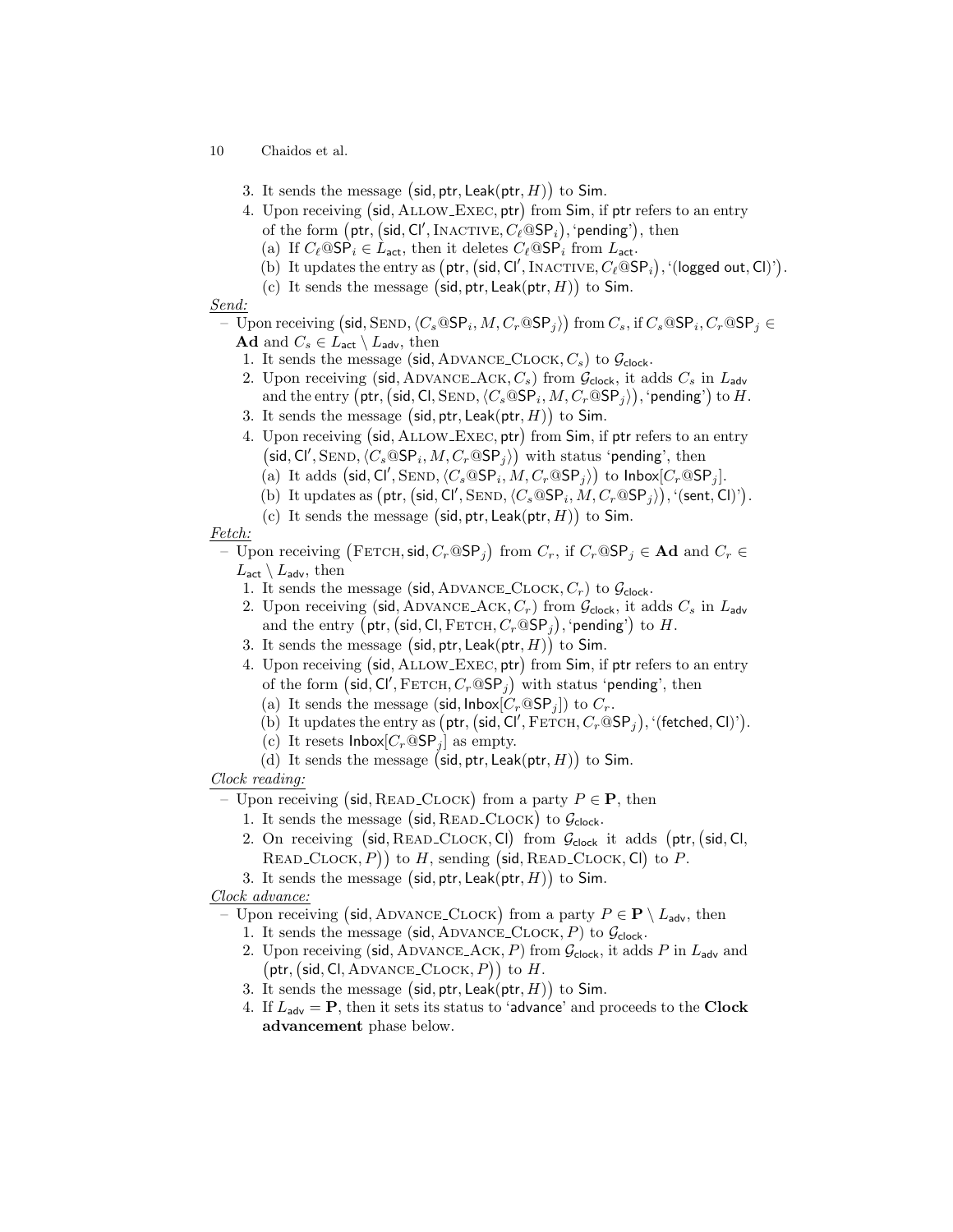A Universally Composable Framework for the Privacy of Email Ecosystems 11

Clock advancement on status 'advance'.

- Upon setting its status to 'advance':
	- 1. For every history entry of the form  $(\text{sid}, \text{Cl}', \text{SEND}, \langle C_s \text{QSP}_i, M, C_r \text{QSP}_j \rangle)$ with status 'pending' such that  $Cl - Cl' = \Delta_{net}$ , it adds this entry to  $\textsf{Inbox}[C_r@SP_i]$  and updates the entry's status to '(sent, Cl)'.
	- 2. For every history entry of the form  $(\text{sid}, \text{Cl}', \text{FETCH}, C_r \text{QSP}_j)$  with status 'pending' such that  $Cl-Cl' = \Delta_{\text{net}}$ , it sends the message (sid, Inbox $[C_r@SP_j]$ ) to  $C_r$ , resets the list Inbox $[C_r@SP_j]$  as input and updates the entry's status to '(fetched, Cl)'.
	- 3. It sends the message  $(\text{sid}, \text{ptr}, \text{Leak}(\text{ptr}, H))$  to Sim.
	- 4. It finalizes execution for the current slot as follows:
		- (a) It advances its time by  $Cl \leftarrow Cl + 1$ .
		- (b) It adds  $(\text{ptr}, (\text{sid}, \text{CLOCK}\_\text{ADVANCED}))$  to  $H$ .
		- (c) It reverts its status to 'execute' and resets  $L_{adv}$  to empty.
		- (d) It sends the message  $(\text{sid}, \text{CLOCK}\_\text{ADVANCED})$  to  $\text{Sim}$ .

We denote by  $\operatorname{EXEC}_{\mathsf{Sim},\mathcal{Z},\mathcal{G}_{\text{clock}}}^{\mathcal{F}_{\text{pair}}^{\text{leak},\Delta_{\text{net}}}}[\mathbf{P}](\lambda)$ , the output of the environment  $\mathcal{Z}$  in an ideal-world execution of  $\mathcal{F}_{\text{priv}}^{\text{Leak},\Delta_{\text{net}}}(\mathbf{P})$  under the presence of Sim.

The authenticated channel functionality  $\mathcal{F}^{\Delta_{\text{net}}}_{\text{auth}}(\mathbf{P}).$ The functionality initializes a list of pending messages  $L_{\text{pend}}$  as empty. - Upon receiving (sid, CHANNEL,  $M, P'$ ) from  $P \in \mathbf{P}$ , then 1. It sends the message (sid, READ\_CLOCK) to  $\mathcal{G}_{clock}(\mathbf{P})$ . 2. Upon receiving (sid, READ\_CLOCK, Cl) to  $\mathcal{G}_{clock}(\mathbf{P})$ , it picks a unique pointer ptr and stores the entry (ptr, (sid, Cl, CHANNEL,  $P, M, P'$ ) to  $L_{\text{pend}}$ . 3. It sends the message  $(\text{ptr}, (\text{sid}, \text{CHANNEL}, P, M, P'))$  to  $\mathcal{A}$ . - Upon receiving (sid, ALLOW\_CHANNEL, ptr') from  $\mathcal{A}$ , if there is an entry  $(\text{ptr}', (\text{sid}, \text{Cl}', \text{CHANNEL}, P, M, P'))$  in  $L_{\text{pend}}$ , then it sends the message  $(\mathsf{sid}, M, P)$  to P' and deletes  $(\mathsf{ptr}', (\mathsf{sid}, \mathsf{Cl}', \mathsf{CHANNEL}, P, M, P'))$  from  $L_{\mathsf{pend}}$ . – Upon any activation from a party  $P \in \mathbf{P}$  or A as above, 1. It sends the message (sid, READ\_CLOCK) to  $\mathcal{G}_{clock}(\mathbf{P})$ . 2. Upon receiving (sid, READ\_CLOCK, Cl) to  $\mathcal{G}_{clock}(\mathbf{P})$ , it parses  $L_{pend}$ . For every entry (ptr', (sid, Cl', CHANNEL, P, M, P')) s.t.  $Cl - Cl' = \Delta_{net}$ , it sends the message (sid, M, P) to P' and deletes  $(\text{ptr}', (\text{sid}, \text{Cl}', \text{CHANNEL}, P, M, P'))$ from  $L_{\mathsf{pend}}$ .

<span id="page-11-0"></span>Fig. 2. The authenticated channel functionality  $\mathcal{F}^{\Delta_{\text{net}}}_{\text{auth}}(P)$  interacting with the adversary  $A$ .

The  $(\mathcal{G}_{\mathsf{clock}}, \mathcal{F}_{\mathsf{auth}}^{\Delta_{\mathsf{net}}})$ -hybrid world execution. In the real world email ecosystem E, the clients, the SPs and the mix nodes interact according to the protocols'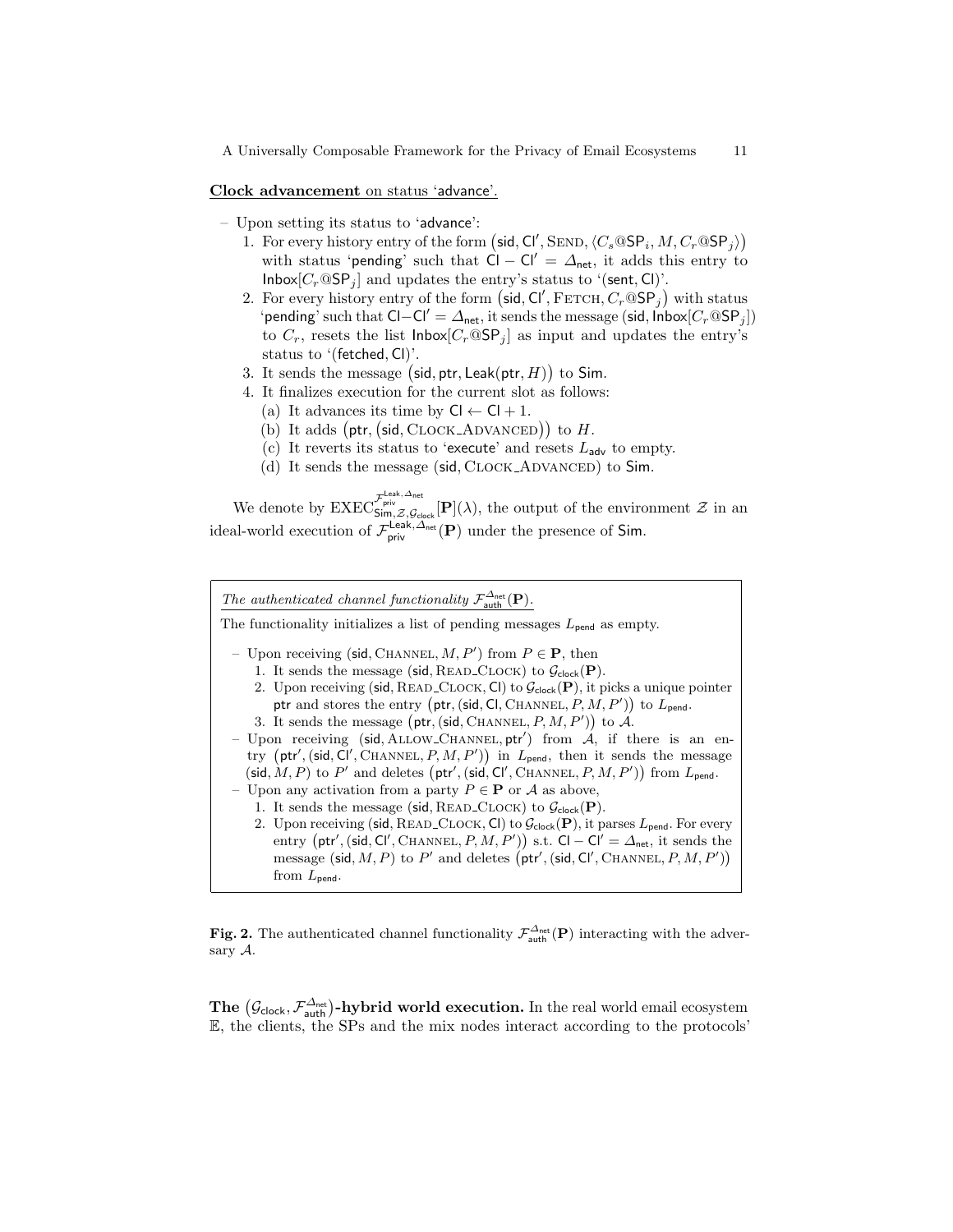guidelines and the environment's instructions. The message delivery is executed via the functionality  $\mathcal{F}_{\text{auth}}^{\Delta_{\text{net}}}(\mathbf{P})$  described in Fig. [2](#page-11-0) that captures the notion of an authenticated channel, upon which a maximum delivery delay  $\Delta_{\text{net}}$  can be imposed. Clock advancement is done via calls to  $\mathcal{G}_{clock}$ , which interacts with all entities and  $\mathcal{F}^{\Delta_{\text{net}}}_{\text{auth}}$ .

We denote by  $\operatorname{EXEC}_{\mathcal{A},\mathcal{Z},\mathcal{G}_{\text{clock}}}^{\mathbb{E}^{\mathcal{G}_{\text{clock}}},\mathcal{F}_{\text{anti}}^{\mathcal{A}_{\text{net}}} } [\mathbf{P}](\lambda)$  the output of the environment  $\mathcal{Z}$  in an execution of  $\mathbb{E}^{\mathcal{G}_{\text{clock}}, \mathcal{F}_{\text{auth}}^{\Delta_{\text{net}}} }$  under the presence of A.

The UC definition of a private email ecosystem is provided below.

Definition 1 (UC Email Privacy). Let  $\Delta_{\text{net}}$ ,  $\epsilon$  be non-negative values. Let  $\mathbb E$ be an email ecosystem with client set  $\mathbf{C} = C_1, \ldots, C_n$ , service provider set  $\mathbf{SP} =$  $SP_1, \ldots, SP_N$  and mix node set  $MX = MX_1, \ldots, MX_m$ . Let  $P := C \cup SP \cup MX$ . We say that  $\mathbb{E}^{\mathcal{G}_{\text{clock}},\mathcal{F}_{\text{auth}}^{\Delta_{\text{net}}} }$  achieves statistical (resp. computational)  $\epsilon$ -privacy with respect to leakage (Leak) and message delay  $\Delta_{\text{net}}$ , if for every unbounded (resp.  $PPT$ ) global passive adversary  $A$ , there is a  $PPT$  simulator  $Sim$  such that for every PPT environment  $Z$ , it holds that

$$
\mathrm{EXEC}^{\mathcal{F}^{\mathrm{leak},\Delta_{\mathrm{net}}}_{\mathsf{Sim},\mathcal{Z},\mathcal{G}_{\mathrm{clock}}}[ \mathbf{P} ] (\lambda) \approx_{\epsilon} \mathrm{EXEC}^{\mathbb{E}^{\mathcal{G}_{\mathrm{clock}},\mathcal{F}_{\mathrm{auth}}^{\mathbb{Z}_{\mathrm{other}}}}_{\mathcal{A},\mathcal{Z},\mathcal{G}_{\mathrm{clock}}}[ \mathbf{P} ] (\lambda) ~.
$$

## <span id="page-12-0"></span>4 Formalizing privacy notions via types of leakage functions

In [\[28\]](#page-32-9), Pfitzmann and Hansen provide definitions for anonymity, unlinkability, unobservability and pseudonymity. Even though outside the context of a formal framework, the definitions in this seminal work have served as a reference point by researchers for the understanding of privacy notions. In this section, we formally express the said (yet not only these) notions by carefully specifying a corresponding leakage function.

Basic leakage sets. Below, we define some useful sets that will enable the succinct description of the various leakage functions that we will introduce. In our formalization, leakage will derive from the history entries that are in a 'pending' mode. This is due to technical reasons, as the ideal-world simulator Sim (cf. Section [3.3\)](#page-7-1) must be aware of the actions to be taken by the email privacy functionality  $\mathcal{F}_{\text{priv}}^{\text{Leak},\Delta_{\text{net}}}(\mathbf{P})$  before allowing their execution, so that it can simulate the real-world run in an indistinguishable manner. In the following, the symbol  $*$ denotes a wildcard, and  $\mathsf{ptr}' \leq \mathsf{ptr}$  denotes that entry indexed with pointer  $\mathsf{ptr}'$ was added earlier than the entry with pointer ptr.

– The active address set for  $H$  by pointer ptr:

$$
\begin{aligned} &\mathsf{Act}_{\mathsf{ptr}}[H]=:\left\{C_\ell @\mathsf{SP}_i \;\Big|\; \exists \mathsf{ptr'}\leq \mathsf{ptr}: \Big[\big[(\mathsf{ptr'},\big(\mathsf{sid},\ast,\mathrm{ACTIVE},C_\ell @\mathsf{SP}_i\big),\text{'pending'})\in H\big]\vee\\ &\vee\big[(\mathsf{ptr'},\big(\mathsf{sid},\ast,\mathrm{REGISTER},C_\ell @\mathsf{SP}_i\big),\text{'pending'})\in H\big]\Big]\wedge\\ &\wedge\Big[\forall \mathsf{ptr''}:\mathsf{ptr'}\leq \mathsf{ptr''}\leq \mathsf{ptr}\Rightarrow \big(\mathsf{ptr''},\big(\mathsf{sid},\ast,\mathrm{INACTIVE},C_\ell @\mathsf{SP}_i\big),\text{'pending')}\notin H\Big]\Big\}\;. \end{aligned}
$$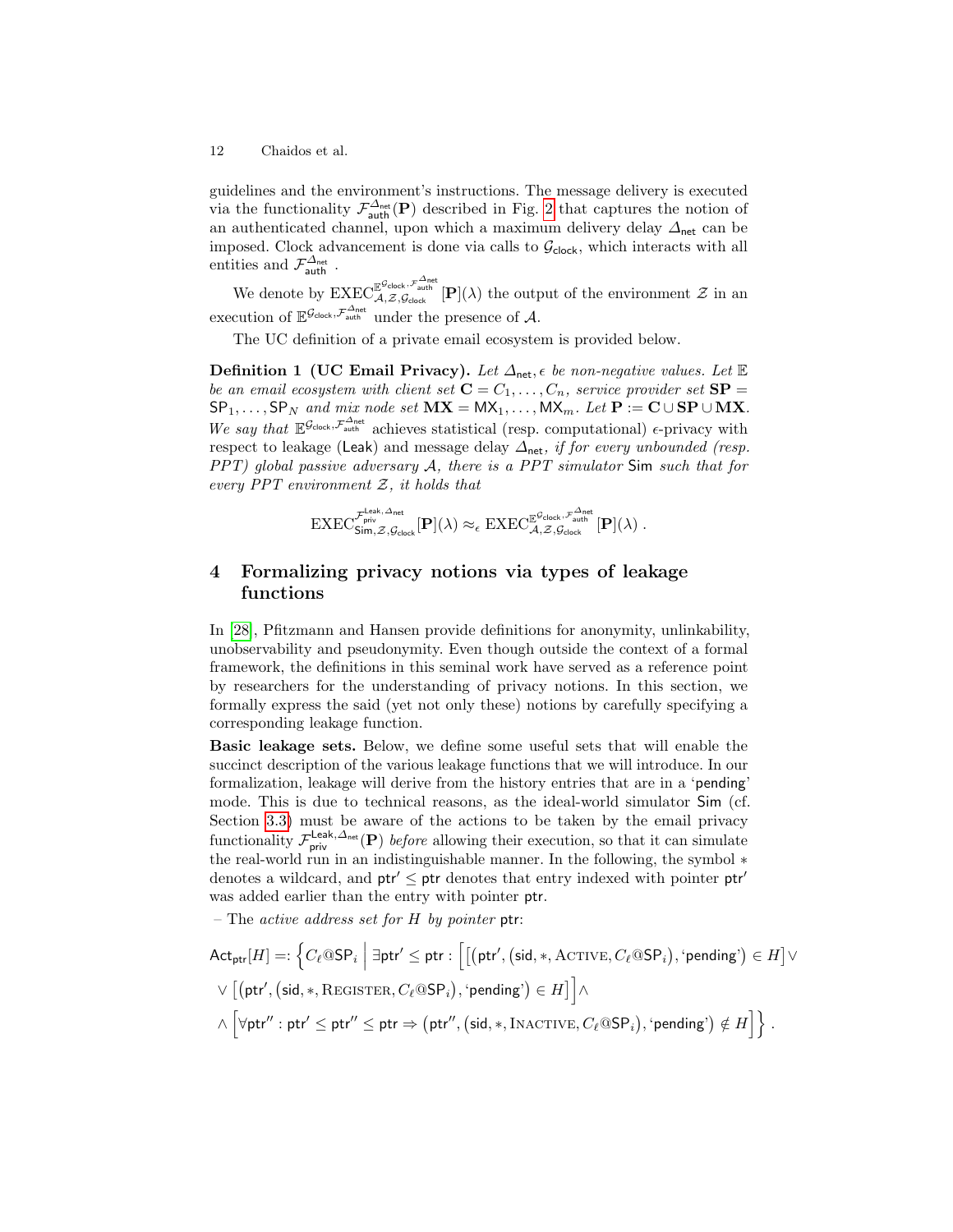Note. To simplify the notation and terminology that follows, we consider as active all the addresses that are in a pending registration status.

– The sender set for  $H$  by pointer ptr:

$$
\mathbf{S}_{\mathsf{ptr}}[H] := \left\{C_s @ \mathsf{SP}_i \;\Big|\; \exists \mathsf{ptr'}\leq \mathsf{ptr}: \big(\mathsf{ptr'}, \big(\mathsf{sid}, *, \mathsf{SEND}, \langle C_s @ \mathsf{SP}_i, *, *\rangle\big), \text{ 'pending') } \in H\right\}\,.
$$

– The sender multiset for H by pointer ptr, denoted by  $[\mathbf{S}_{\text{ptr}}][H]$ , is defined analogously. The difference with  $S_{\text{ptr}}[H]$  is that the cardinality of the pending SEND messages provided by  $C_s@{\sf SP}_i$  is attached.

– The message-sender set for  $H$  by pointer ptr:

$$
\begin{aligned} \mathbf{MS}_{\mathsf{ptr}}[H] &:= \left\{ (M, C_s @ \mathsf{SP}_i) \; \middle| \; \exists \mathsf{ptr'} \leq \mathsf{ptr} : \\ & (\mathsf{ptr'}, (\mathsf{sid}, \ast, \mathsf{SEND}, \langle C_s @ \mathsf{SP}_i, M, \ast \rangle), \text{'pending'}) \in H \right\}. \end{aligned}
$$

– The recipient set for  $H$  by pointer ptr:

$$
\mathbf{R}_{\mathsf{ptr}}[H] := \left\{ C_r @ \mathsf{SP}_j \; \middle| \; \exists \mathsf{ptr'} \leq \mathsf{ptr} : \\ (\mathsf{ptr'}, \left( \mathsf{sid}, \ast, \mathsf{SEND}, \langle \ast, \ast, C_r @ \mathsf{SP}_j \rangle \right), \forall \mathsf{pending'} \right) \in H \right\}.
$$

– The recipient multiset for H at time slot T, denoted by  $[\mathbf{R}_{\text{ptr}}][H]$ , is defined analogously. The difference with  $\mathbf{R}_{\text{ptr}}[H]$  is that the cardinality of the pending SEND messages intended for  $C_r@{\sf SP}_i$  is attached.

– The message-recipient set for  $H$  by pointer ptr:

$$
\mathbf{MR}_{\mathsf{ptr}}[H] := \left\{ (M, C_r @ \mathsf{SP}_j) \middle| \exists \mathsf{ptr'} \leq \mathsf{ptr} : \right.
$$
  

$$
(\mathsf{ptr'}, (\mathsf{sid}, *, \mathsf{SEND}, \langle *, M, C_r @ \mathsf{SP}_j \rangle), \mathsf{'pending'}) \in H \right\}.
$$

– The set of fetching clients for  $H$  by pointer ptr

$$
\mathbf{F}_{\mathsf{ptr}}[H] := \left\{ C_r @ \mathsf{SP}_j \; \Big| \; \exists \mathsf{ptr'} \leq \mathsf{ptr}: \big(\mathsf{ptr}, \big(\mathsf{sid}, *, \mathsf{FETCH}, C_r @ \mathsf{SP}_j\big), \text{ 'pending')}\right\} \, .
$$

<span id="page-13-0"></span>Unobservability. Unobservability is the state where "the messages are not discernible from random noise". Here, we focuse on the case of *(complete) sender* and receiver unobservability, that we will refer to as unobservability for brevity. In this case, the sender and recipient unobservability sets match the set of all online clients, and within these complete unobservability sets, it is neither noticeable if a client sends, nor if it receives as message. Hence, in our setting, unobservability is achieved if only the "client activity bit" is leaked. As a result, we can define the *unobservability leakage function* Leak<sub>unob</sub> as the active address set:

<span id="page-13-1"></span>
$$
\mathsf{Leak}_{\mathsf{unob}}(\mathsf{ptr}, H) := \mathsf{Act}_{\mathsf{ptr}}[H] . \tag{1}
$$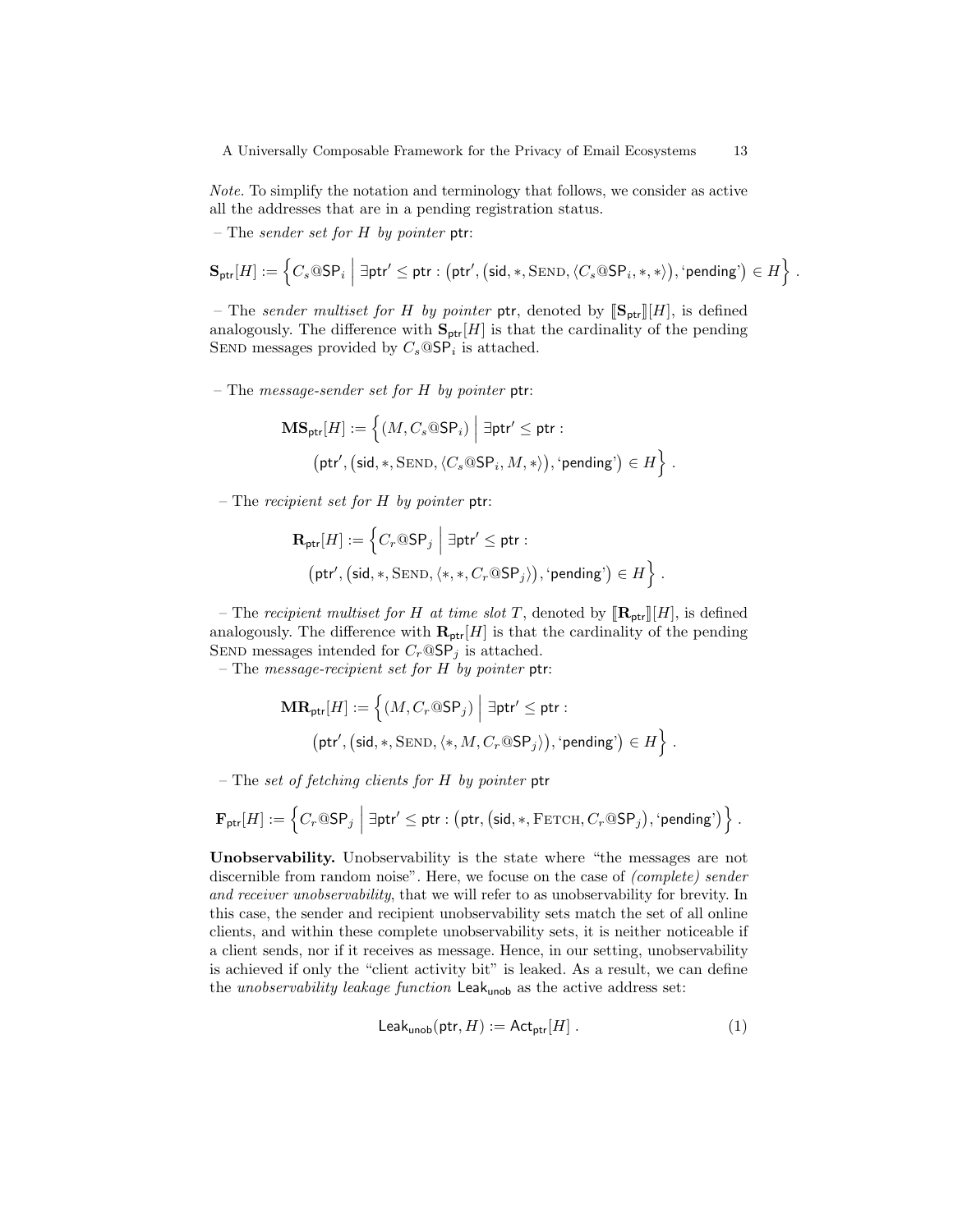Remark 2 (Unobservability as a golden standard for email privacy). In our UC formalization of e-mail ecosystems, we consider a dynamic scenario where the clients register, go online/offline and make custom fetch requests, which is consistent with the real-world dynamics of email communication. It is easy to see that in such a setting the clients' online/offline status may be leaked to a global observer. E.g., the environment may provide send requests to offline clients and notify the global adversary that provided the said requests, so that the latter can check the activity of those clients. Hence, in our framework, unobservability as defined in Eq. [\(1\)](#page-13-0), sets a "golden standard" for optimal privacy. In Section [5,](#page-17-0) we show that this golden standard is feasible in principle. Namely, we describe a theoretical construction with quadratic communication complexity and we prove it achieves unobservability. As a result, that construction sets one extreme point in the privacy vs. efficiency trade off for the client-server email infrastructure, the other being a simple and fast network with no security enhancements. Clearly, the challenge of every email construction is to balance the said trade off between these two extreme points.

We conclude our remark noting that a higher level privacy (e.g., no leakage at all) could be possible if we considered an alternative setting where the email addresses are a priori given, the clients are always online and mail delivery is via continuous push by the SPs. However, we believe that such a setting is restrictive for formally capturing what is an email ecosystem in general.

Anonymity. According to [\[28\]](#page-32-9), *anonymity* "is the state of being not identifiable within a set of subjects, the anonymity set". In the email scenario, a sender (resp. recipient) should be anonymous within the set of potential senders (resp. recipients), i.e. the sender (resp. recipient) anonymity set. In addition, anonymity sets may change over time, which in our framework is done via global clock advancement and per slot. We recall from the discussion in Remark [2](#page-13-1) that in our setting, the anonymity sets are restricted within the set of online users.

We define the predicate  $\text{End}(\cdot, \cdot)$  over the pointers and history transcripts to denote that a pointer ptr refers to the last history entry before the functionality enters the Clock advancement phase in order to finalize execution for the running time slot. By the above, we define the anonymity leakage function, Leakanon, as follows:

$$
\mathsf{Leak}_{\mathsf{anon}}(\mathsf{ptr}, H) := \begin{cases} (\mathbf{S}_{\mathsf{ptr}}[H], \mathbf{R}_{\mathsf{ptr}}[H], \mathsf{Act}_{\mathsf{ptr}}[H]), & \text{if } \mathsf{End}(\mathsf{ptr}, H) = 1\\ \mathsf{Act}_{\mathsf{ptr}}[H], & \text{otherwise} \end{cases} \tag{2}
$$

Unlinkability. Unlinkability of items of interest (e.g. subjects, messages, etc.) means that "the ability of the attacker to relate these items does not increase by observing the system". In [\[28\]](#page-32-9) several anonymity variants are defined in terms of unlinkability. Below, we propose a formalization of a selection of the said notions<sup>[5](#page-14-0)</sup>.

<span id="page-14-0"></span><sup>&</sup>lt;sup>5</sup> In the proceedings version of this work [\[8\]](#page-31-0), the terms of sender-side/recipient-side unlinkability are used instead of sender/recipient anonymity, respectively. Here, we choose to be closer to the terminology of [\[28\]](#page-32-9).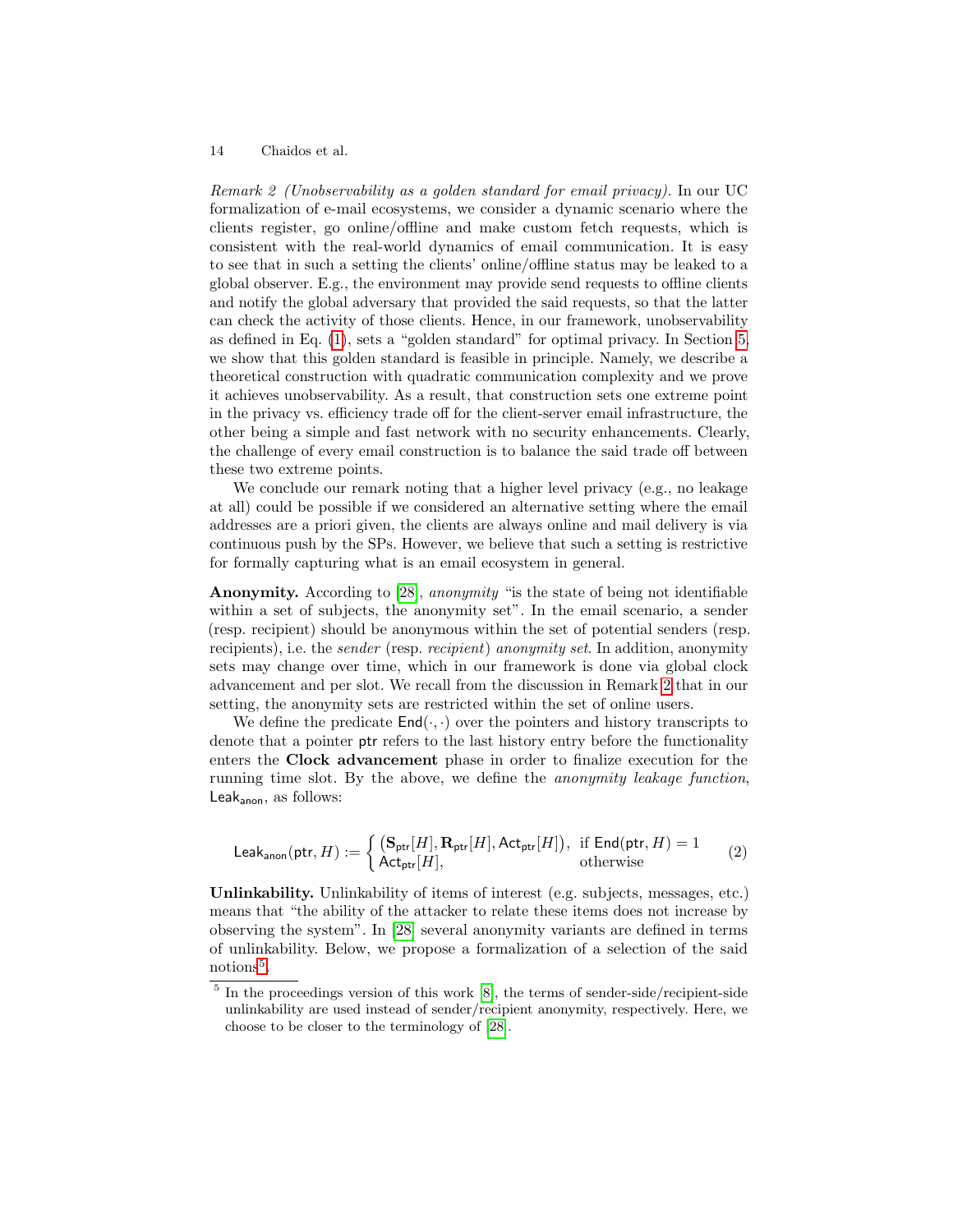- A Universally Composable Framework for the Privacy of Email Ecosystems 15
- Sender anonymity: a particular message can not be linked to any sender and to a particular sender, no message is linkable. We define the sender anonymity leakage function Leaks.anon as

$$
\mathsf{Leak}_{\mathsf{s.anon}}(\mathsf{ptr}, H) := \begin{cases} (\mathbf{S}_{\mathsf{ptr}}[H], \mathbf{MR}_{\mathsf{ptr}}[H], \mathsf{Act}_{\mathsf{ptr}}[H]), & \text{if } \mathsf{End}(\mathsf{ptr}, H) = 1\\ \mathsf{Act}_{\mathsf{ptr}}[H], & \text{otherwise} \end{cases} \tag{3}
$$

Sender anonymity is a useful notion to capture the level of privacy desired in an e-voting process. Namely, all voters (senders) provide their votes (messages) in an encrypted form to a single known recipient server, playing the role of the ballot box. During tally, the ballot box opens so that the votes are counted, yet the link between the vote and the voter is should be broken so that privacy is preserved.

– Recipient anonymity: a particular message can not be linked to any recipient and to a particular recipient, no message is linkable. We define the recipient anonymity leakage function  $\textsf{Leak}_{\textsf{r.anon}}$  as

$$
\mathsf{Leak}_{\mathsf{r.anon}}(\mathsf{ptr}, H) := \begin{cases} (\mathbf{MS}_{\mathsf{ptr}}[H], \mathbf{R}_{\mathsf{ptr}}[H], \mathsf{Act}_{\mathsf{ptr}}[H]), & \text{if } \mathsf{End}(\mathsf{ptr}, H) = 1\\ \mathsf{Act}_{\mathsf{ptr}}[H], & \text{otherwise} \end{cases} \tag{4}
$$

As an interesting example for the direction of recipient-anonymity, suppose that an individual wishes to make several donations amongst a number of known charities. Recipient-anonymity ensures that even if the sender wishes to disclose the amounts, this is done without necessarily disclosing which the charity received which amount.

Pseudonymity. According to [\[28\]](#page-32-9) "being pseudonymous is the state of using a pseudonym as ID". To capture pseudonymity, we may slightly abuse notation and consider leakage as a randomized function (or program). Namely, the functionality initially chooses a random permutation  $\pi$  over the set of clients **C**, and the pseudonym of each client  $C_{\ell}$  is  $\pi(C_{\ell}) \in [n]$ . We denote by  $\pi[H]$  the "pseudonymized history" w.r.t. to  $\pi$ , i.e. in every entry of H we replace  $C_{\ell}$  by  $\pi(C_{\ell})$ . We define the *pseudonymity leakage function* as follows:

$$
\mathsf{Leak}_{\mathsf{pseudo}n}(\mathsf{ptr}, H) := \pi[H], \text{ where } \pi \stackrel{\$}{\leftarrow} \{f \mid f : \mathbf{C} \longrightarrow [n]\} \,. \tag{5}
$$

Besides anonymity, unlinkability, unobservability and pseudonymity defined in [\[28\]](#page-32-9), other meaningful notions of privacy can be formally expressed in our framework. We present two such notions below.

Weak anonymity. We define weak anonymity, as the privacy notion where the number of messages that a client sends or receives and her fetching activity is leaked. In this weaker notion, the anonymity set for a sender (resp. recipient) consists of the subset of senders (resp. recipients) that are associated with the same number of pending messages. In addition, now the leakage for sender anonymity set is gradually released according to the protocol scheduling, whereas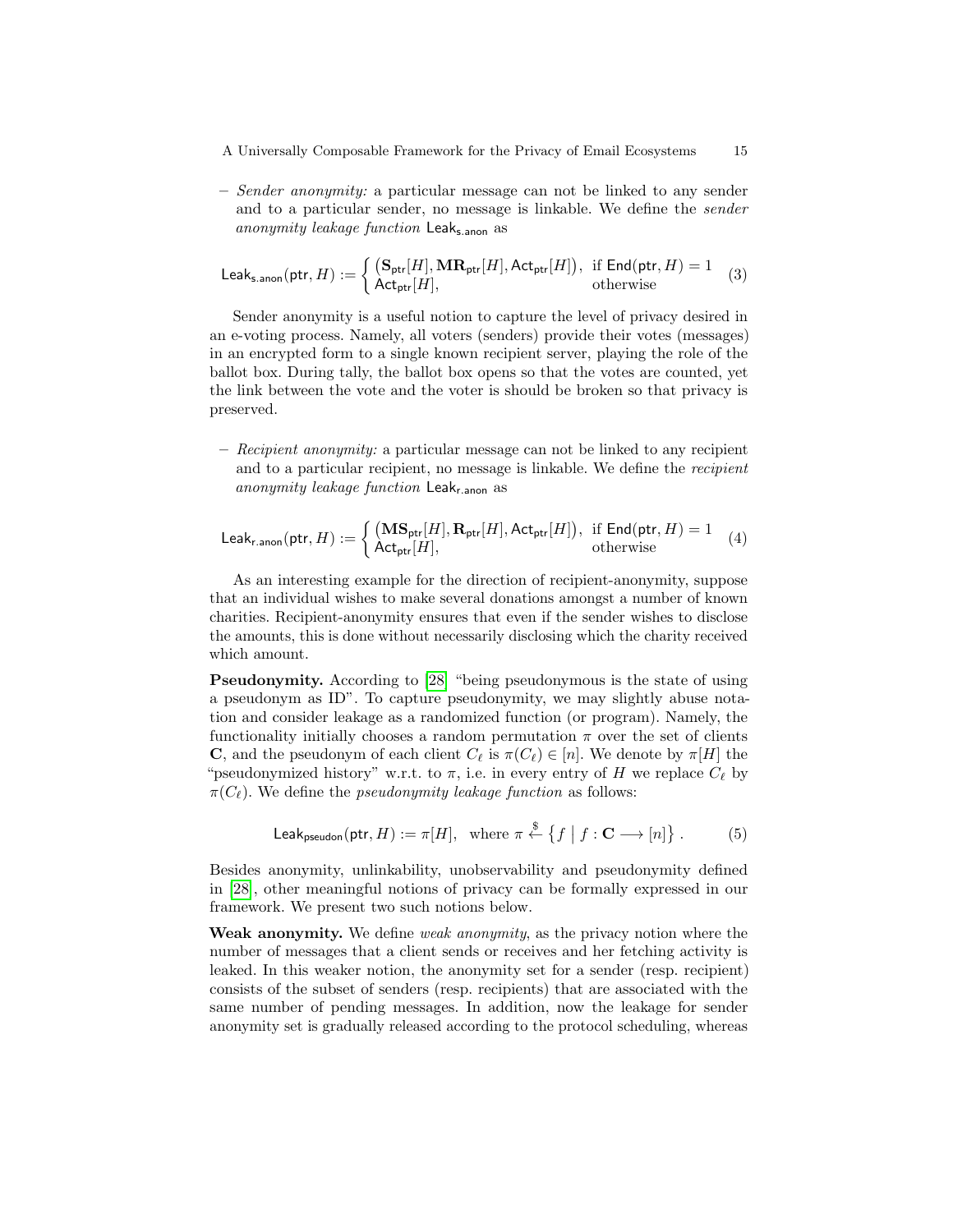the recipient anonymity set still is leaked "per slot". The weak anonymity leakage function, Leak<sub>w.anon</sub>, is defined via the sender and recipient multisets as follows:

<span id="page-16-1"></span>
$$
\mathsf{Leak}_{\mathsf{w}.\mathsf{anon}}(\mathsf{ptr}, H) := \begin{cases} ([\mathbb{S}_{\mathsf{ptr}}][H], [\mathbb{R}_{\mathsf{ptr}}][H], \mathbf{F}_{\mathsf{ptr}}[H], \mathsf{Act}_{\mathsf{ptr}}[H]), \text{ if } \mathsf{End}(\mathsf{ptr}, H) = 1 \\ ([\mathbb{S}_{\mathsf{ptr}}][H], \mathbf{F}_{\mathsf{ptr}}[H], \mathsf{Act}_{\mathsf{ptr}}[H]), \end{cases} \text{ otherwise } (6)
$$

Remark 3. Even though not a very strong privacy notion, weak anonymity supports a reasonable level of privacy for email realizations that aim at a manageable overhead and practical use. Indeed, observe that if we can not tolerate to blow up the ecosystem's complexity by requiring some form of cover traffic (which is a plausible requirement in practical scenarios), then a global adversary monitoring the client-SP channel can easily infer the number of sent/received messages over this channel. Moreover, one may informally argue that in case the email users do not vary significantly in terms of their sending and fetching activity (or at least they can be grouped into large enough sets of similar activity), weak anonymity and standard anonymity are not far. In Section [6,](#page-24-0) we present an efficient weakly anonymous email construction based on parallel mixing [\[19,](#page-32-10) [20\]](#page-32-18).

End-to-end encryption. The standard notion of end-to-end encryption, now applied in many internet applications (e.g., Signal, WhatsApp, Viber, Facebook Messenger, Skype), suggests context hiding of  $M$  in the communication of the end users (up to the message length  $|M|$ ), in our case the sender and the recipient. Hence, we define the *end-to-end leakage function*  $\text{Leak}_{e2e}$  as shown below.

$$
\mathsf{Leak}_{e2e} := \left(\mathsf{Act}_{\mathsf{ptr}}[H], \left\{ (C_s @ \mathsf{SP}_i, |M|, C_r @ \mathsf{SP}_j) \; \middle| \; \exists \mathsf{ptr}' \leq \mathsf{ptr} : \\ (\mathsf{ptr}', (\mathsf{sid}, *, \mathsf{SEND}, \langle C_s @ \mathsf{SP}_i, M, C_r @ \mathsf{SP}_j \rangle), \langle \mathsf{pending} \rangle) \in H \right\} \right). \tag{7}
$$

Relation between privacy notions. Observe that the relation between two privacy notions can be deduced via their corresponding leakage functions. Namely, if for every  $(\text{ptr}, H)$  a PPT adversary given the output of leakage function Leak<sub>1</sub>(ptr, H) can derive the output of some other leakage functions Leak<sub>2</sub>(ptr, H), then Leak<sub>2</sub>( $\cdot$ ,  $\cdot$ ) refers to a stronger notion of privacy than Leak<sub>1</sub>( $\cdot$ ,  $\cdot$ ). In Fig. [3,](#page-16-0) given the definitions of Leak<sub>unob</sub>, Leak<sub>anon</sub>, Leak<sub>s.anon</sub>/Leak<sub>r.anon</sub>, Leak<sub>w.anon</sub>, Leak<sub>e2e</sub> above we relate the respective notions in an intuitively consistent way.

Unobservability  $\implies$  Anonymity  $\implies$  Sender/Recipient anonymity ⇓ Weak anonymity  $\Longrightarrow$  E2E encryption

<span id="page-16-0"></span>**Fig. 3.** Relations between privacy notions. By  $A \implies B$ , we denote that notion A is stronger than notion  $B$ .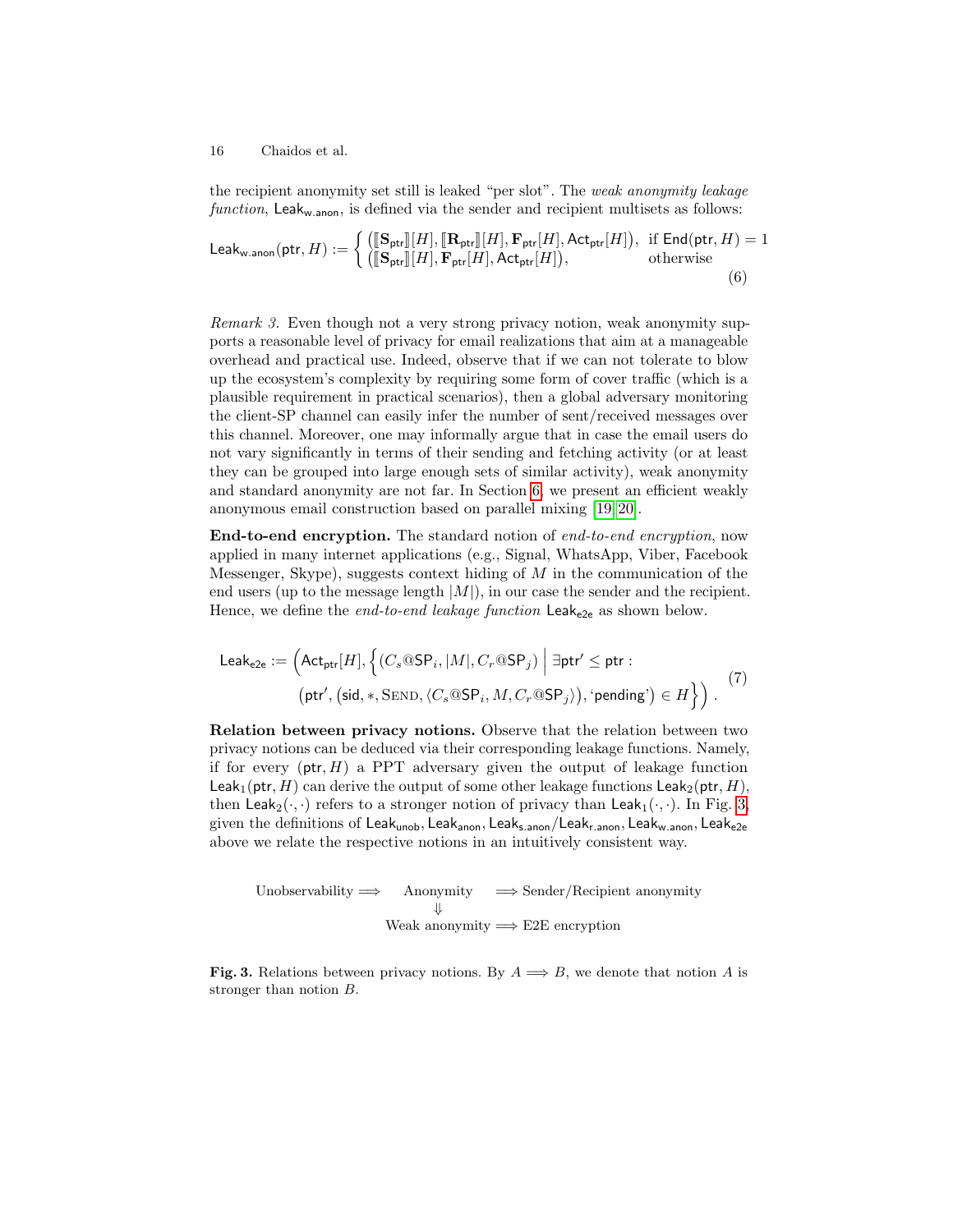Remark 4. We observe that pseudonymity can not be compared to any of the notions in Fig. [3.](#page-16-0) Indeed, even for the stronger notion of unobservability, having the set of active addresses is not enough information to derive the pseudonyms. Conversely, having the entire email activity pseudonymized, is not enough information to derive the active clients' real identities. In addition, we can combine pseudonymity with some other privacy notion and result in a new 'pseudonymized' version of the latter (e.g. pseudonymous unobservability/anonymity/etc.). It is easy to see that the new notions can also be expressed via suitable (randomized) leakage functions, by applying a random permutation on the clients' identities and then define leakage as in the original corresponding leakage function, up to this permutation. E.g., for  $\pi \stackrel{\$}{\leftarrow} \{f \mid f : \mathbf{C} \longrightarrow \mathbf{C}\},\$  "pseudonymized unobservability" could be expressed via the leakage function

$$
\mathsf{Leak}_{\mathsf{ps.unob}}(\mathsf{ptr},H) := \left\{ \pi(C_{\ell})@{\sf SP}_i \mid C_{\ell}@{\sf SP}_i \in \mathsf{Act}_{\mathsf{ptr}}[H] \right\}.
$$

Remark 5. As our E2E leakage does not cover fetch information, strictly speaking the implication from Weak anonymity to E2E encryption only holds if the fetch behavior is either known in advance (e.g. because of the system specification) or irrelevant. One could also opt to add the additional leakage to the E2E definition, but we believe there is little practical value in doing so.

## <span id="page-17-0"></span>5 An email ecosystem with optimal privacy

We present an email ecosystem, denoted by  $\mathbb{E}_{\text{comp}}$ , that achieves privacy at an optimal level at the cost of high (quadratic) communication complexity. Specifically, in each time slot all SPs in  $\mathbb{E}_{\text{comp}}$  communicate with *complete* connectivity and always pad the right amount of dummy traffic, so that the activity of their registered clients is unobservable by a third party, leaking nothing more than that they are online (logged in). In addition, end-to-end communication between the clients is done via encryption layers by utilizing a public key encryption scheme  $PKE = (KeyGen, Enc, Dec)$ . The encryption layers are structured according to the network route

$$
Sender \longrightarrowSender's \; SP \longrightarrow Receiver's \; SP \longrightarrow Receiver
$$

To support unobservability, the online clients who do not send an actual message during some round provide their SPs with a dummy ciphertext.

Even though certainly impractical,  $\mathbb{E}_{\text{comp}}$  sets a "golden standard" of privacy according to the discussion in Remark [2](#page-13-1) that efficient constructions refer to in order to balance the privacy vs. efficiency trade off.

**Description of**  $\mathbb{E}_{\text{comp}}$ **.** The email ecosystem  $\mathbb{E}_{\text{comp}}$  operates under a known delay bound  $\Delta_{\text{net}}$ . Throughout the description of  $\mathbb{E}_{\text{comp}}$ , we assume that the following simplifications: (a) all ciphertexts are of the same length. By  $\mathsf{Enc}_{[P]}(M)$ ,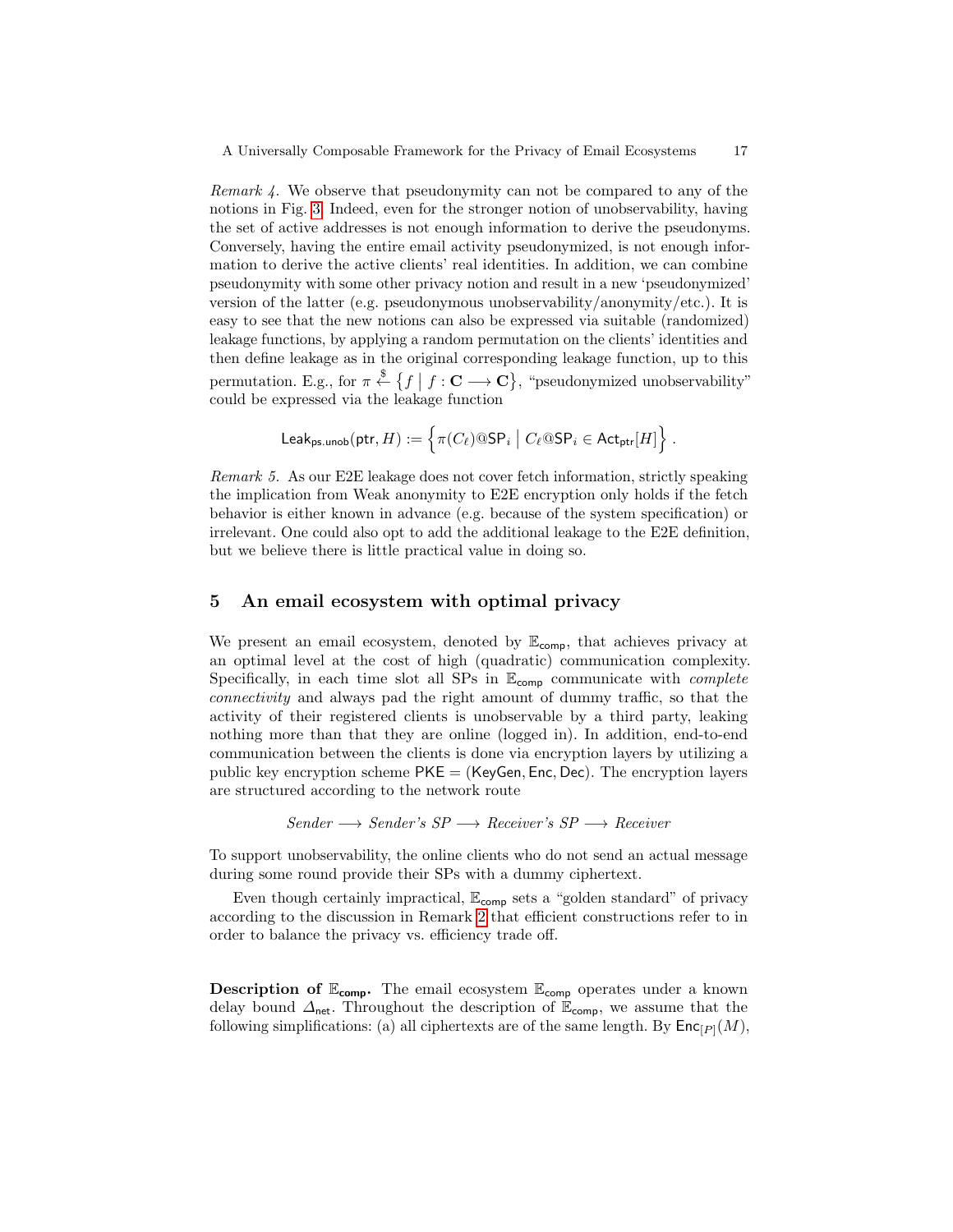we denote the encryption of  $M$  under  $P$ 's public key, and (b) all computations require one time  $slot^6$  $slot^6$ :

The phases of  $\mathbb{E}_{\text{comp}}$  are as follows:

## **I**nitialization:

- On input (sid, INIT), a service provider  $\mathsf{SP}_i$  that is not yet initialized, runs KeyGen( $1^{\lambda}$ ) to generate a private and a public key pair ( $\mathsf{sk}_{\mathsf{SP}_i}, \mathsf{pk}_{\mathsf{SP}_i}$ ). Then, it initializes its list of setup entities, denoted by  $L_{\text{setup}}^{\text{SP}_i}$ , as the pair  $(\text{pk}_{\text{SP}_i}, \text{SP}_i)$ , implying that at first  $\mathsf{SP}_i$  is only aware of itself. In addition,  $\mathsf{SP}_i$  initializes its list of valid addresses, denoted by  $\mathbf{Ad}_{\mathsf{SP}_i}$ , as empty. Finally, it broadcasts the  $\text{message (sid, CHANNEL},(\text{setup}, \text{pk}_{\text{SP}_i}), \text{SP}_j) \text{ to } \mathcal{F}^{\Delta_\text{net}}_\text{auth}(\textbf{P}) \text{ for every } j \in [N] \backslash \{i\},$ so that all other SPs receive its public key.
- Upon receiving  $\left(\mathsf{sid},\left(\mathsf{setup},\mathsf{pk}_{\mathsf{SP}_j},\mathsf{SP}_j\right)\mathsf{from}\right. \mathcal{F}^{\Delta_\mathsf{net}}_\mathsf{auth}(\mathbf{P}),\mathsf{SP}_i\; \mathsf{adds}\left(\left(\mathsf{pk}_{\mathsf{SP}_j},\mathsf{SP}_j\right)\right)$ to  $L_{\text{setup}}^{\text{SP}_i}$ . When  $L_{\text{setup}}^{\text{SP}_i}$  contains all SPs, the SP<sub>i</sub> sets its status to 'execute', and only then it processes messages of the Execution phase described below.

## **Execution:**

#### Registration:

- $\overline{\phantom{a}}$  On input (sid, REGISTER, QSP<sub>i</sub>), if  $C_{\ell}$  is not registered to any SP and has not yet sent a message (sid, ADVANCE\_CLOCK,  $C_{\ell}$ ), then:
	- 1.  $C_{\ell}$  sends the message (sid, ADVANCE\_CLOCK,  $C_{\ell}$ ) to  $\mathcal{G}_{\text{clock}}$ .

2. Upon receiving (sid, ADVANCE\_ACK,  $C_{\ell}$ ) from  $\mathcal{G}_{\text{clock}}, C_{\ell}$  runs KeyGen(1<sup> $\lambda$ </sup>) to generate a private and a public key pair  $(\mathsf{sk}_\ell, \mathsf{pk}_\ell)$ . It also initializes her list of setup entities,  $L^{\ell}_{\text{setup}}$  as the pair  $(\mathsf{pk}_{\ell}, C_{\ell})$ , and her list of valid addresses,  $\mathbf{Ad}_{\ell}$ as empty. Then, she sends the message (sid, CHANNEL, (register,  $\mathsf{pk}_\ell$ ),  $\mathsf{SP}_i)$  to  $\mathcal{F}^{\mathcal{\Delta}_{\mathsf{net}}}_{\mathsf{auth}}(\mathbf{P}).$ 

3. Upon receiving (sid, (register,  $pk_{\ell}$ ),  $C_{\ell}$ ) from  $\mathcal{F}_{\mathsf{auth}}^{\Delta_{\mathsf{net}}}(\mathbf{P}),$  SP<sub>i</sub> checks that  $(C_{\ell},\cdot) \notin L_{\text{setup}}^{\text{SP}_{i}}$  and that  $\mathsf{pk}_{\ell}$  is a valid public key, and if so, then it adds  $(\mathsf{pk}_{\ell}, C_{\ell})$ to  $L_{\text{setup}}^{\text{SP}_i}$  and  $C_{\ell}$  QSP<sub>i</sub> to  $\text{Ad}_{\text{SP}_i}$ . Next, it updates other SPs and its registered clients by broadcasting the message (sid, CHANNEL, (setup,  $\mathsf{pk}_{C_{\ell}}, C_{\ell}$ ),  $P$ ) to  $\mathcal{F}^{\Delta_{\text{net}}}_{\text{auth}}(P)$  for every  $P \in (\mathbf{SP} \setminus \{\mathsf{SP}_i\}) \cup C_i$ . It also sends the message (sid, CHANNEL, (setup,  $\{pk_p, P\}_{P \in L_{\text{setup}}^{\text{SP}_i}}, \mathbf{Ad}_{\text{SP}_i}, C_\ell$ ), updating  $C_\ell$  with all the valid public keys and addresses it knows so far. Finally, it initializes the inbox  $\mathsf{Inbox}[C_{\ell} \mathsf{QSP}_i]$  of  $C_{\ell}$ .

4. Upon receiving (sid, (setup,  $pk_{\ell}, C_{\ell}$ ), SP<sub>i</sub>) from  $\mathcal{F}_{\text{auth}}^{\Delta_{\text{net}}}(\textbf{P}),$  SP<sub>j</sub> checks that  $(C_{\ell},\cdot) \notin L_{\text{setup}}^{\text{SP}_j}$  and that  $\mathsf{pk}_{\ell}$  is a valid public key, and if so, then it, then it adds  $(pk_{\ell}, C_{\ell})$  to  $L_{\text{setup}}^{\text{SP}_j}$  and  $C_{\ell}$  QSP<sub>i</sub> to  $\text{Ad}_{\text{SP}_j}$ . It also adds it adds  $C_{\ell}$  to its set of active users, denoted by  $L_{\text{act}}^{\text{SP}_i}$  and initialized as empty. Next, it updates its registered clients by broadcasting the message (sid, CHANNEL, (setup,  $\mathsf{pk}_{C_{\ell}}, C_{\ell}$ ),  $C$ ) to  $\mathcal{F}^{\Delta_{\mathsf{net}}}_{\mathsf{auth}}(\mathbf{P})$  for every  $C \in \mathbf{C}_j$ .

<span id="page-18-0"></span> $^6$  As it will become clear by the ecosystem's description, the above simplifications do not harm generality essentially. Namely,(a) can be reached via padding, while (b) leads to similar analysis as requiring a computational time upper bound.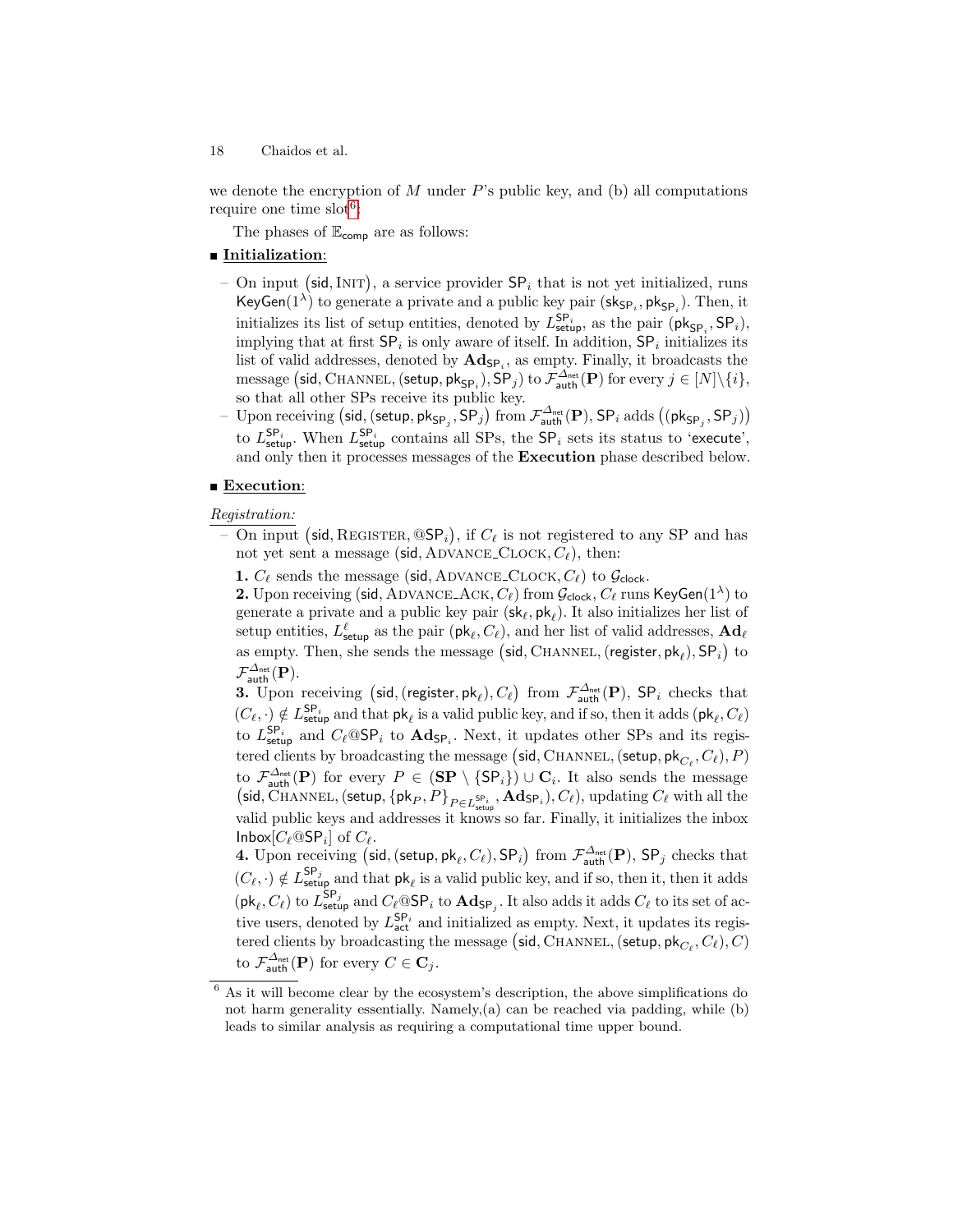A Universally Composable Framework for the Privacy of Email Ecosystems 19

**5.** Upon receiving (sid, (setup,  $\{pk_p, P\}_{P \in L_{\text{set}(n)}^{\text{SP}_i}}$ ,  $Ad_{SP_i}$ ),  $SP_i$ ) from  $\mathcal{F}_{\text{auth}}^{\Delta_{\text{net}}}(\mathbf{P})$ , the client  $C_{\ell}$ , newly registered to  $\mathsf{SP}_i$ , checks that all public keys are valid. If the check is successful, then  $C_{\ell}$  adds  $\{pk_P, P\}_{P\in L_{\text{setup}}^{\text{SP}_i}}$  to  $L_{\text{setup}}^i$  and sets  $\mathbf{Ad}_{\ell} \leftarrow \mathbf{Ad}_{\mathsf{SP}_i}$ . Thus, from this point,  $C_{\ell}$  is aware of the public information of all SPs and all registered clients up to now. In addition, it sets its status as logged in to  $SP_i$ .

**6.** Upon receiving (sid, (setup,  $pk_{C_t}$ ,  $SP_j$ ),  $SP_i$ ) from  $\mathcal{F}^{\Delta_{net}}_{auth}(P)$ , client  $C_{\ell}$  (now already registered to  $\mathsf{SP}_i$ ) checks the validity of  $\mathsf{pk}_{C_t}$ , and if so, then she adds  $(\mathsf{pk}_t, C_t)$  to  $L^{\ell}_{\mathsf{setup}}$  and  $C_t \mathsf{QSP}_j$  to  $\mathbf{Ad}_{\ell}$ .

- Log in:
- $\overline{\phantom{a}}$  On input (sid, ACTIVE, QSP<sub>i</sub>), if  $C_{\ell}$  is not logged in,  $C_{\ell}$  QSP<sub>i</sub> is her valid address, and has not yet sent a message (sid, ADVANCE\_CLOCK,  $C_{\ell}$ ), then:
	- 1.  $C_{\ell}$  sends the message (sid, ADVANCE\_CLOCK,  $C_{\ell}$ ) to  $\mathcal{G}_{\text{clock}}$ .
	- **2.** Upon receiving (sid, ADVANCE\_ACK,  $C_{\ell}$ ) from  $\mathcal{G}_{clock}$ ,  $C_{\ell}$  "logs in" by sending (sid, CHANNEL,  $\mathsf{Enc}_{[\mathsf{SP}_i]}(\mathrm{ACTIVE}), \mathsf{SP}_i)$  to  $\mathcal{F}^{\Delta_\mathsf{net}}_\mathsf{auth}(\mathbf{P})$ .

**3.** Upon receiving (sid,  $Enc_{[SP_i]}(ACTIVE), C_{\ell}$ ) from  $\mathcal{F}_{\mathsf{auth}}^{\Delta_{\mathsf{net}}}(\mathbf{P}),$  SP<sub>i</sub> decrypts as (sid, ACTIVE,  $C_{\ell}$ ) and checks that  $C_{\ell}$ <sup>®</sup>SP<sub>i</sub>  $\in$  **Ad**<sub>SP<sub>i</sub></sub>. If so, then it adds  $C_{\ell}$  to  $L_{\mathsf{act}}^{\mathsf{SP}_i}.$ 

Log out:

- $\overline{\phantom{x}}$  On input (sid, INACTIVE, @SP<sub>i</sub>), if  $C_{\ell}$  is logged in,  $C_{\ell}$ @SP<sub>i</sub> is her valid address, and has not yet sent a message (sid, ADVANCE CLOCK,  $C_{\ell}$ ), then:
	- 1.  $C_{\ell}$  sends the message (sid, ADVANCE\_CLOCK,  $C_{\ell}$ ) to  $\mathcal{G}_{\text{clock}}$ .

2. Upon receiving (sid, ADVANCE\_ACK,  $C_{\ell}$ ) from  $\mathcal{G}_{\text{clock}}$ ,  $C_{\ell}$  "logs out" by sending (sid, CHANNEL,  $\mathsf{Enc}_{[\mathsf{SP}_i]}(\text{INACTIVE}), \mathsf{SP}_i)$  to  $\mathcal{F}_{\mathsf{auth}}^{\Delta_{\mathsf{net}}}(\mathbf{P}).$ 

**3.** Upon receiving  $(\text{sid}, \text{Enc}_{[SP_i]}(\text{INACTIVE}), C_\ell)$  from  $\mathcal{F}_{\text{auth}}^{\Delta_{\text{net}}}(\textbf{P}), \text{SP}_i$  decrypts as (sid, INACTIVE,  $C_{\ell}$ ) and checks that  $C_{\ell} @{\sf SP}_i \in \mathbf{Ad}_{\mathsf{SP}_i}$ . If so, then it removes  $C_{\ell}$  from  $L_{\text{act}}^{\text{SP}_i}$ .



- On input (sid, SEND,  $\langle C_s \mathbb{QSP}_i, M, C_r \mathbb{QSP}_j \rangle$ ), if  $C_s$  is logged in to  $SP_i$  and has not yet sent a message (sid, ADVANCE CLOCK,  $C_s$ ), then:

1.  $C_s$  sends the message (sid, ADVANCE\_CLOCK,  $C_s$ ) to  $\mathcal{G}_{\text{clock}}$ .

2. Upon receiving (sid, ADVANCE ACK,  $C_s$ ) from  $\mathcal{G}_{\text{clock}}$ ,  $C_s$  encrypts the message M into layers and provides  $\mathcal{F}^{\Delta_{\text{net}}}_{\text{auth}}(\textbf{P})$  with the layered encryption

 $(\textsf{sid}, \textsf{CHANNEL}, \textsf{Enc}_{[\textsf{SP}_i]} \big(\textsf{Enc}_{[\textsf{SP}_j]} \big(C_r @ \textsf{SP}_j, \textsf{Enc}_{[C_r]}(M)\big)), \textsf{SP}_i\big)$ 

**3.** Upon receiving  $\big( \textsf{sid}, \textsf{Enc}_{[\mathsf{SP}_j]} \big( \mathsf{Enc}_{[\mathsf{SP}_j]}(C_r @ \mathsf{SP}_j, \textsf{Enc}_{[C_r]}(M) \big) \big), C_s \big) \textup{ from } \mathcal{F}_\mathsf{auth}^\mathsf{Anet}(\mathbf{P}),$  $\mathsf{SP}_i$  checks that  $C_s \mathbb{Q} \mathsf{SP}_i \in \mathbf{Ad}_{\mathsf{SP}_i}$ . If so, then it decrypts the first layer with  $\mathsf{sk}_{\mathsf{SP}_i}$  and adds  $\big( \mathsf{sid}, C_s@{\mathsf{SP}_i}, \mathsf{Enc}_{[\mathsf{SP}_j]} \big(C_r@{\mathsf{SP}_j}, \mathsf{Enc}_{[C_r]}(M) \big) \big)$  to its set of messages pending to be sent, denoted by  $L_{\text{send}}^{\text{SP}_i}$  and initialized as empty.

Fetch:

- On input (sid, FETCH,  $C_r$ <sup>®</sup>SP<sub>j</sub>), if  $C_r$  is logged in to SP<sub>j</sub> and has not yet sent a message (sid, ADVANCE\_CLOCK,  $C_r$ ):
	- 1.  $C_r$  sends the message (sid, ADVANCE\_CLOCK,  $C_{\ell}$ ) to  $\mathcal{G}_{\text{clock}}$ .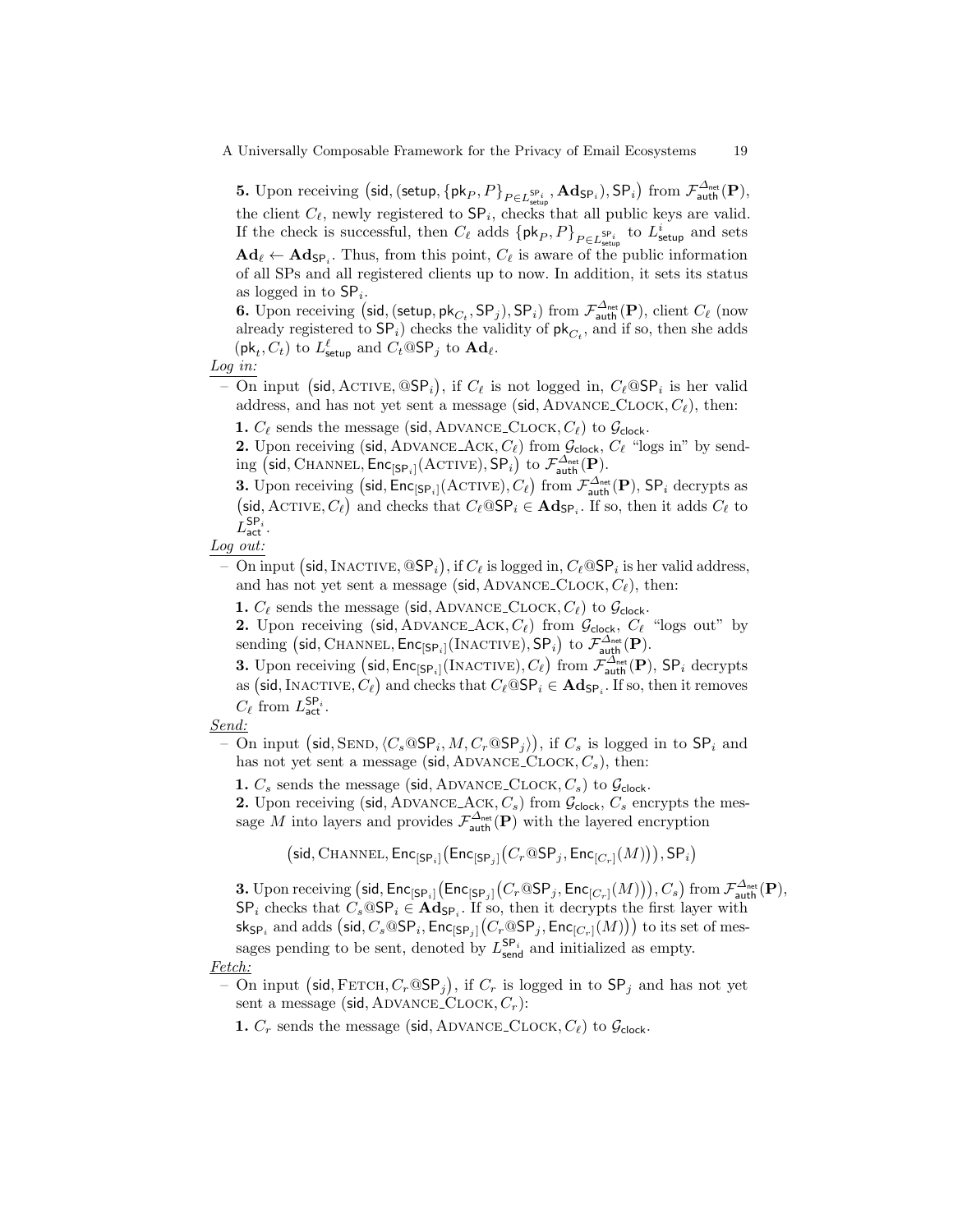**2.** Upon receiving (sid, ADVANCE\_ACK,  $C_r$ ) from  $\mathcal{G}_{clock}$ ,  $C_r$  sends the message  $(\text{sid}, \text{CHANNEL}, \text{Enc}_{\text{[SP}_j]}(\text{FETCH}), \text{SP}_j)$  to  $\mathcal{F}^{\Delta_\text{net}}_\text{auth}(\textbf{P})$ .

**3.** Upon receiving  $(\text{sid}, \text{Enc}_{\text{[SP}_j]}(\text{FETCH}), C_r)$  from  $\mathcal{F}_{\text{auth}}^{\Delta_{\text{net}}}(\textbf{P}), C_r$  checks that  $C_r@{\sf SP}_j \in \mathbf{Ad}_{\mathsf{SP}_j}$ . If so, then she decrypts and adds  $\mathsf{Inbox}[C_r@{\sf SP}_j]$  to her set of inboxes which messages are pending to be pushed, denoted by  $L_{\text{push}}^{\text{SP}_j}$ . 4. Upon receiving (sid,  $E_{r,1}, \ldots, E_{r,n}$ , SP<sub>j</sub>) from  $\mathcal{F}_{\mathsf{auth}}^{\Delta_{\mathsf{net}}}(\mathbf{P})$  (see below), if  $C_r$ is registered to  $\overline{\text{SP}_j}$  and has sent a (sid, FETCH,  $C_r \overset{\sim}{\otimes} \text{SP}_j$ ) request, then she decrypts all ciphertexts and stores the ones that are not dummy, i.e. they correspond to actual mail messages with her as recipient. Otherwise, she discards (sid,  $E_{r,1}, \ldots, E_{r,n}$ , SP<sub>j</sub>).

- Clock reading:
- On input (sid, READ\_CLOCK), the entity  $P \in \mathbb{C} \cup \mathbb{SP}$  sends the message (sid, READ\_CLOCK) to  $G_{clock}$ . Upon receiving (sid, READ\_CLOCK, Cl) from  $\mathcal{G}_{\text{clock}}$ , P stores Cl as its local time.
- Clock advance (for clients):
	- On input (sid, ADVANCE\_CLOCK), if the client  $C_{\ell}$  is logged in to  $\mathsf{SP}_i$  and has not yet sent a message (sid, ADVANCE\_CLOCK,  $SP_i$ ), then she executes the following steps:

1.  $C_{\ell}$  sends the message (sid, ADVANCE\_CLOCK,  $C_{\ell}$ ) to  $\mathcal{G}_{\text{clock}}$ .

2. Upon receiving (sid, ADVANCE\_ACK,  $C_{\ell}$ ) from  $\mathcal{G}_{\text{clock}}$ , then she sends a dummy message  $\bar{\textsf{(sid, Enc}}_{[\textsf{SP}_i]}(\textsf{null})\text{) to \textsf{SP}_i \text{ via } \mathcal{F}_\textsf{auth}^{\Delta_\textsf{net}}(\textbf{P}) \text{ (in turn, \textsf{SP}_i \text{ will} }$ discard the received null upon decryption).

Clock advance (for SPs):

- On input (sid, ADVANCE\_CLOCK), if  $\mathsf{SP}_i$  has not yet sent a message (sid, ADVANCE\_CLOCK,  $SP_i$ ), then it executes the following steps:
	- 1.  $SP_i$  sends the message (sid, ADVANCE\_CLOCK,  $SP_i$ ) to  $G_{clock}$ .
	- 2. Upon receiving (sid, ADVANCE\_ACK,  $SP_i$ ) from  $G_{clock}$ , for every address  $C_s@{\sf SP}_i\in {\bf Ad}_{\mathsf{SP}_i}\colon$ 
		- If there is a message  $(\text{sid}, C_s@SP_i, \text{Enc}_{[SP_j]}(C_r@SP_j, \text{Enc}_{[C_r]}(M)))$  in  $L_{\sf send}^{\sf SP_i}$ , then  $\sf SP_i$  broadcasts  $\bigl(\sf sid,Enc_{[SP_j]}\bigl(C_r@{\sf SP}_j, \sf Enc_{[C_r]}(M)\bigr)\bigr)$  to all  $\rm SPs$ via  $\mathcal{F}_{\text{auth}}^{\Delta_{\text{net}}}(\mathbf{P})$ , and removes the message from  $L_{\text{send}}^{\text{SP}_{i}}$ .
		- If there is no such message for  $C_s \otimes \mathsf{SP}_i$  but  $C_s \in L^i_{\text{act}}$ , then  $\mathsf{SP}_i$  broadcasts a dummy message  $(\mathsf{sid}, \mathsf{Enc}_{[\mathsf{SP}_i]}(\mathsf{null}))$  under its own key.

**3.** Upon receiving a message  $(\text{sid}, \tilde{E}, \text{SP}_i)$  from  $\mathcal{F}^{\Delta_{\text{net}}}_{\text{auth}}(\textbf{P}), S\text{P}_j$  checks whether  $\tilde{E}$  is a ciphertext under its public key that decrypts as a pair of a valid address  $C_r$  QSP<sub>i</sub> along with an (encrypted) message E. If so, then it adds E to  $Inbox[C_r@SP_i].$ 

- **4.** When  $L_{\text{fin},k}^{\text{SP}_j}$  contains all SPs, then for every address  $C_r@{\text{SP}_j}$ :
- If  $\text{Inbox}[C_r \overset{\frown}{\omega} \text{SP}_j] \in L^{\text{SP}_j}_{\text{push}}$ , then  $\text{SP}_j$  forwards all messages  $E_{r,1}, \ldots E_{r,n_r}$ in Inbox $[C_r \otimes \mathsf{SP}_j]$  to  $C_r$  along with  $n - n_r$  dummy ciphertexts under  $C_r$ 's public key, empties  $\textsf{Inbox}[C_r@SP_j]$  and removes it from  $L^{\textsf{SP}_j}_{\textsf{push}}$ .
- If  $\text{Infox}[C_r \overset{\text{op}}{\otimes} \text{Sp}_j] \notin L_{\text{push}}^{\text{Sp}_j}$  but  $C_r \in L_{\text{act}}^{\text{Sp}_j}$ , then  $\text{SP}_j$  forwards n dummy encryptions of 'null' to  $C_r$ , under her public key.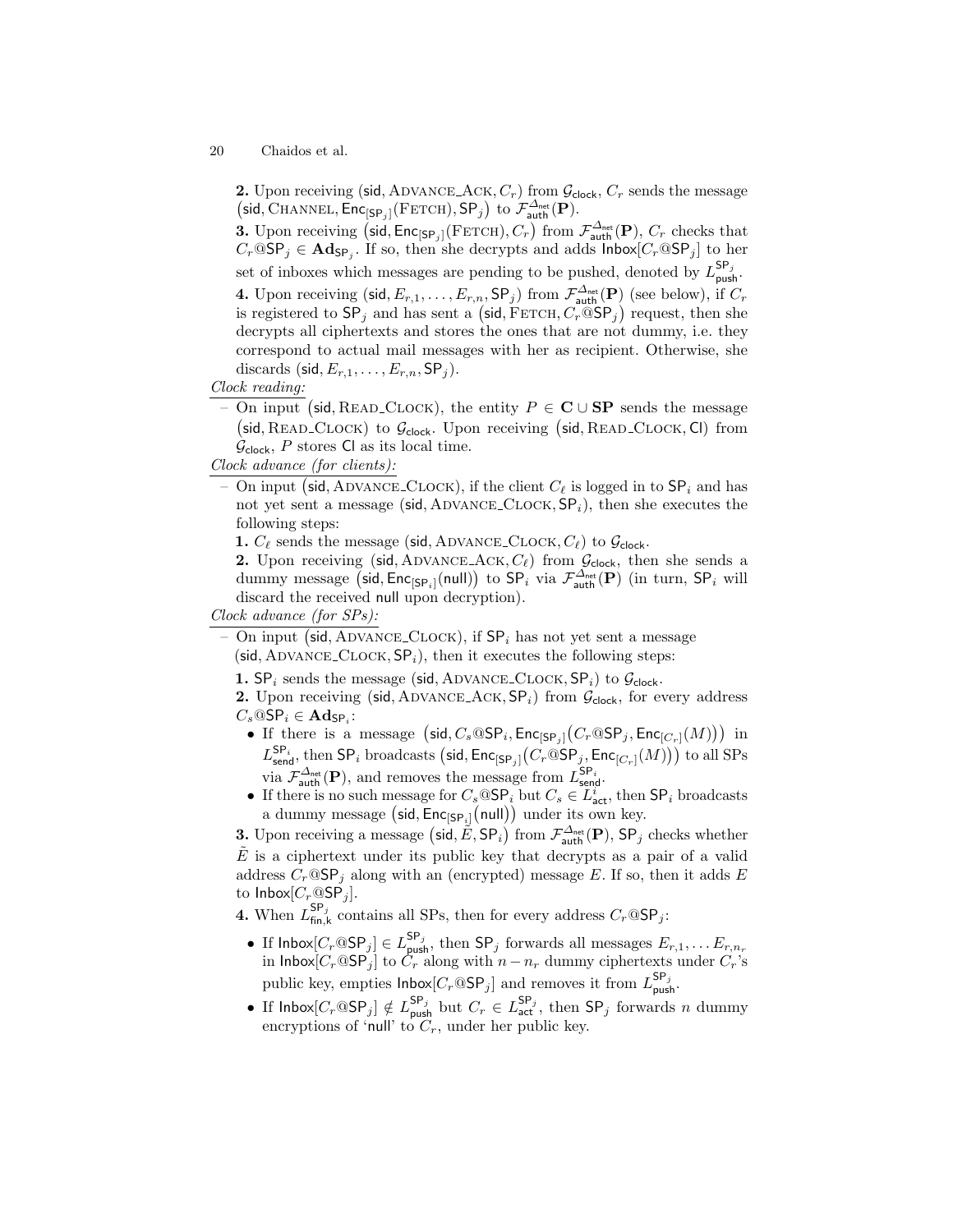A Universally Composable Framework for the Privacy of Email Ecosystems 21

Thus, in any case, if  $C_r$  is active, then  $\text{SP}_i$  sends a message of the form (sid,  $E_{r,1}, \ldots, E_{r,n}$ ) to  $C_r$  via  $\mathcal{F}_{\mathsf{auth}}^{\Delta_{\mathsf{net}}}(\mathbf{P})$ .

**Privacy of**  $\mathbb{E}_{\text{comp}}$ **.** To prove the privacy of  $\mathbb{E}_{\text{comp}}$ , we require that the underlying public key encryption scheme PKE = (KeyGen, Enc, Dec) satisfies m-IND-CPA, as specified in Section [2.2.](#page-4-0) In the following theorem, we prove that  $\mathbb{E}_{\text{comp}}$  only leaks the "activity bit" of the clients formally expressed by the leakage function Leak<sub>unob</sub> $(\cdot, \cdot)$  defined in Eq. [\(1\)](#page-13-0).

<span id="page-21-0"></span>**Theorem 1.** Let  $\mathbb{E}_{\text{comp}}$  with clients  $\mathbf{C} = \{C_1, \ldots, C_n\}$  and service providers  $SP = SP_1, \ldots, SP_N$  be implemented over the PKE scheme PKE = (KeyGen, Enc, Dec) that achieves m-IND-CPA security with error  $\epsilon(\lambda)$ . Then,  $\mathbb{E}_{\text{comp}}^{\mathcal{G}_{\text{clock}}, \mathcal{F}_{\text{auth}}^{\Delta_{\text{net}}} }$  achieves computational  $2(n+N)\epsilon(\lambda)$ -privacy for message delay  $\Delta_{\text{net}}$  with respect to the unobservability leakage function defined below

$$
\mathsf{Leak}_{\mathsf{unob}}(\mathsf{ptr}, H) := \mathsf{Act}_{\mathsf{ptr}}[H] .
$$

*Proof.* Let A be a global passive PPT adversary against  $\mathbb{E}^{\mathcal{G}_{clock},\mathcal{F}_{auto}^{\mathcal{G}_{note}}$ . We begin by constructing a simulator  $\mathsf{Sim}$  for  $\mathcal A$  as shown below.

Constructing a simulator for  $\mathcal{A}$ . The ideal adversary Sim for  $\mathcal{A}$  that for any environment  $\mathcal{Z}$ , simulates an execution of  $\mathbb{E}_{\text{comp}}$  as follows: Simulating interaction between  $\mathcal Z$  and  $\mathcal A$ .

- Upon receiving a message (sid, M) from  $\mathcal{Z}$ , it forwards (sid, M) to A playing the role of a simulated environment.
- Upon receiving a message (sid, M) from  $A$  intended for the environment, it forwards (sid,  $M$ ) to  $Z$ .

Achieving synchronicity.

– Upon receiving any message from  $\mathcal{F}_{\text{priv}}^{\text{Leak}_{\text{unob}},\Delta_{\text{net}}}(\mathbf{P}),$  Sim sends the message (sid, READ\_CLOCK) to Gclock. Upon receiving (sid, READ\_CLOCK, Cl) from  $\mathcal{G}_{\text{clock}}$ , it stores Cl as the global time of the real-world simulation. This way, Sim simulates an execution where the simulated entities are synchronized with respective actual ones in the ideal-world.

Simulating real-world message delivery.

- Upon receiving a leakage message of the form  $(\text{sid}, (\text{ptr}, M))$  (possibly  $M = \perp$ ) from  $\mathcal{F}_{\text{priv}}^{\text{Leakunob},\Delta_{\text{net}}}(\mathbf{P}),$  Sim knows that this message refers to some command (register/active/inactive/send/fetch) that in the real-world protocol is realized via communication between a client and her SP. Since in the simulation Sim also plays the role of  $\mathcal{F}_{\text{auth}}^{\Delta_{\text{net}}}(\mathbf{P})$  in the eyes of  $\mathcal{A}$ , it must be consistent with the bounded delays (up to  $\Delta_{\text{net}}$ ) that A imposes on message communication. To achieve this consistency,  $Sim$  keeps record of the simulated message  $M$ that sends to the simulated  $\mathcal{F}_{\text{auth}}^{\Delta_{\text{net}}}(\mathbf{P})$  and is associated with ptr. Whenever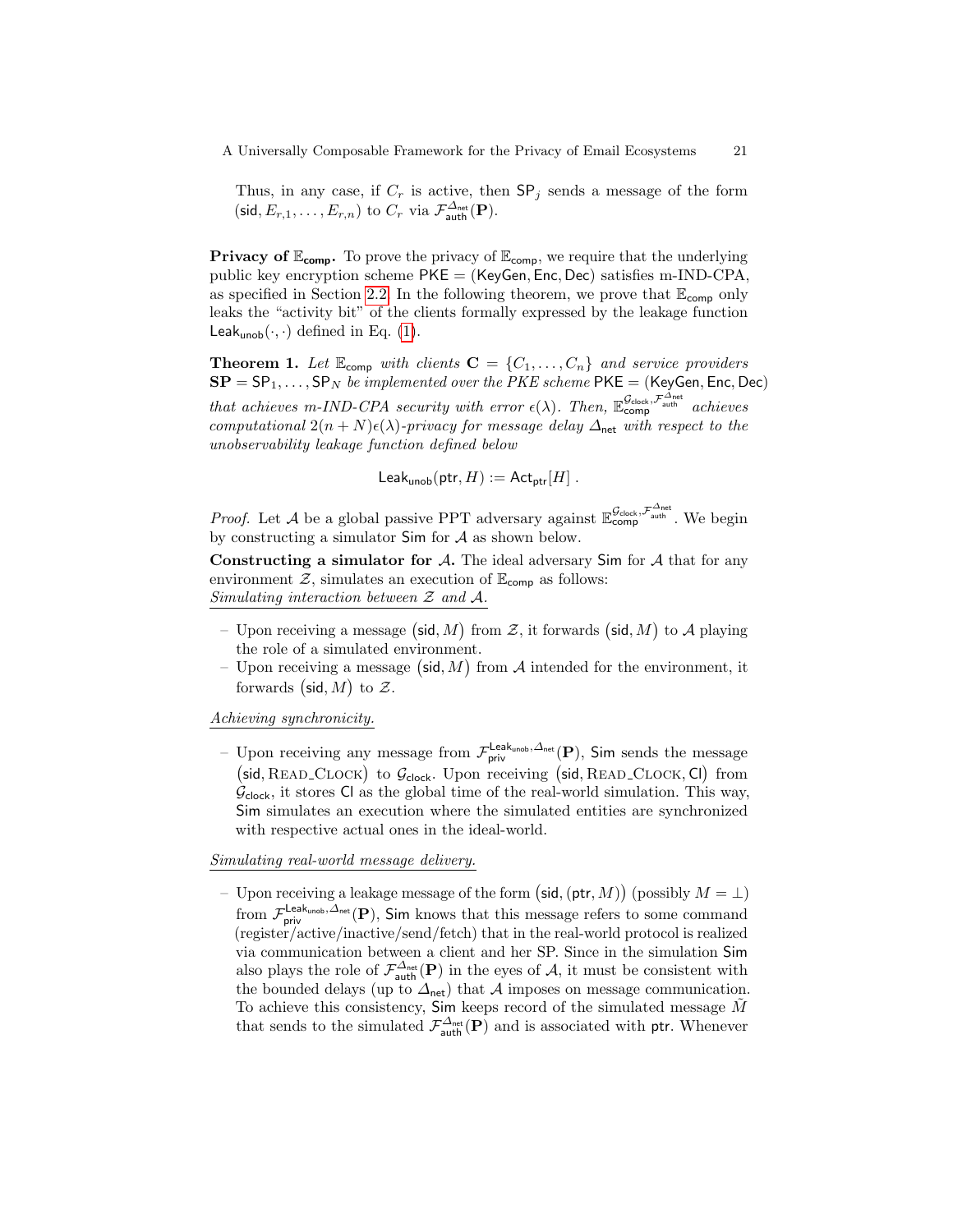the message delivery of  $M$  is allowed, either by  $A$  or automatically when  $\Delta_{\text{net}}$  delay has passed, Sim sends the message (sid, ALLOW\_EXEC, ptr) to  $\mathcal{F}_{\mathsf{priv}}^{\mathsf{Leak}_{\mathsf{unob}},\mathcal{ \Delta}_{\mathsf{net}} }(\mathbf{P}).$ 

Simulating Initialization.

- $-$  Upon receiving  $(\textsf{sid},\text{INIT},\textsf{SP}_i)$  from  $\mathcal{F}^\textsf{Leak_unob},\Delta_\textsf{net}(\mathbf{P}),$  it runs  $\textsf{Gen}(1^\lambda)$  on behalf of  $\mathsf{SP}_i$  to generate a pair of a private and a public key pair  $(\mathsf{sk}_{\mathsf{SP}_i}, \mathsf{pk}_{\mathsf{SP}_i})$ . Then, it broadcasts the message (sid, CHANNEL, (setup,  $pk_{SP_i}$ ),  $SP_j$ ) to every  $j \in [N] \setminus \{i\}$ , also simulating the role of  $\mathcal{F}^{\Delta_{\text{net}}}_{\text{auth}}(\mathbf{P})$ . Observe that since A is global and passive, the execution will always initiate upon  $\mathcal{Z}$ 's request. Then, Sim sends the message (sid, ALLOW\_INIT,  $\text{SP}_i$ ) to  $\mathcal{F}_{\text{priv}}^{\text{Leak}_{\text{unob}},\Delta_{\text{net}}}(\textbf{P})$ .
- Upon receiving (sid, ready) from  $\mathcal{F}_{\text{priv}}^{\text{Leak}_{\text{unob}},\Delta_{\text{net}}}(\mathbf{P}),$  if all simulated SPs have initialized by generating and broadcasting their keys, then it sends (sid, EXECUTE) to  $\mathcal{F}_{\text{priv}}^{\text{Leak}_{\text{unob}},\Delta_{\text{net}}}(\mathbf{P})$ . Otherwise, it aborts simulation.

## Simulating Execution.

Whenever the environment sends a register/active/inactive/send/fetch/clock advance command to a dummy party P that forwards it to  $\mathcal{F}_{\text{priv}}^{\text{Leak}_{\text{unob}},\Delta_{\text{net}}}(\mathbf{P}),$ Sim obtains (i) an (sid, ADVANCE\_CLOCK, P) notification from  $\mathcal{G}_{\text{clock}}$ , and (ii) the leakage of the form  $({\sf sid}, \mathsf{ptr}, \mathsf{Act}_{\mathsf{ptr}}[H])$  from  $\mathcal{F}^{\mathsf{Leak}_{\mathsf{unob}},\Delta_{\mathsf{net}}}(\mathbf{P})$ . Namely, Sim obtains the sequence of clock advances and the transcript of activations/deactivations. We describe how using this information, Sim simulates execution:

- Upon receiving (sid, ADVANCE<sub>-CLOCK</sub>,  $C_{\ell}$ ) and (sid, ptr, Act<sub>ptr</sub>[H]), then:
	- ∙ Playing the role of the global clock, Sim sends a simulated notification (sid, ADVANCE\_CLOCK,  $C_{\ell}$ ) to  $A$ .
	- If  $C_{\ell} \mathbb{Q} \mathsf{SP}_i$  is in Act<sub>ptr</sub> $[H]$  and (sid, ptr, Act<sub>ptr</sub> $[H]$ ) is the first entry that  $C_{\ell}$ @SP<sub>i</sub> is activated, then Sim deduces that this refers to a registration command (Recall that for simplicity we included the pending registration commands in the set of active addresses). In this case, Sim runs the registration protocol between  $C_{\ell}$  and  $\mathsf{SP}_i$  exactly as in the description of  $\mathbb{E}_{\text{comp}}$ , except that it replaces the ciphertext contents with 'null' messages. When  $\mathcal{F}_{\text{auth}}^{\Delta_{\text{net}}}$  delivers the message, Sim sends the message  $(\text{sid}, \text{ALLOW\_EXEC}, \text{ptr})$  to  $\mathcal{F}_{\text{priv}}^{\text{Leak}_{\text{unob}}, \Delta_{\text{net}}}(\textbf{P}).$
	- If  $C_{\ell}$ ©SP<sub>i</sub> is in Act<sub>ptr</sub>[H] and is registered but not yet logged in, then Sim deduces that this refers to an active or a clock advance command. In either of these cases, Sim simulates execution by sending a dummy ciphertext (sid, CHANNEL,  $\mathsf{Enc}_{\mathsf{[SP}_i]}(\mathsf{null}), \mathsf{SP}_i)$  to the simulated  $\mathcal{F}_{\mathsf{auth}}^{\Delta_{\mathsf{net}}}$ . When  $\mathcal{F}_{\mathsf{auth}}^{\Delta_{\mathsf{net}}}$ delivers the message, Sim sends the message (sid, ALLOW\_EXEC, ptr) to  $\mathcal{F}_{\mathsf{priv}}^{\mathsf{Leak}_{\mathsf{unob}},\mathcal{ \Delta}_{\mathsf{net}} }(\mathbf{P}).$
	- If  $C_{\ell} \otimes \mathsf{SP}_i$  is in  $\mathsf{Act}_{\mathsf{ptr}}[H]$  and is registered and already logged in, then Sim deduces that this refers to either a inactive, send, fetch or a clock advance command. In either of these cases, Sim simulates execution by sending a dummy ciphertext (sid, CHANNEL,  $\mathsf{Enc}_{[\mathsf{SP}_i]}(\mathsf{null}), \mathsf{SP}_i)$  as above.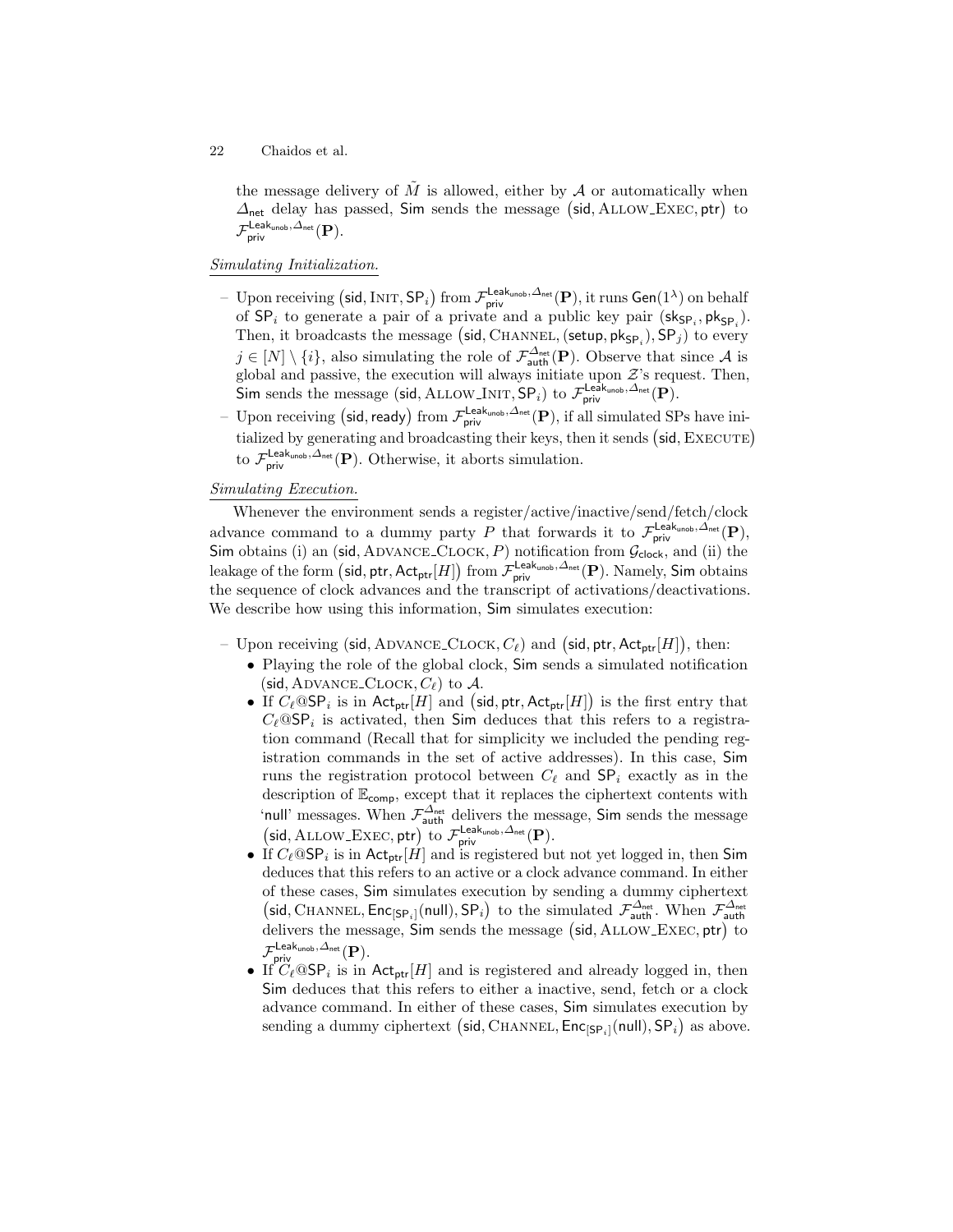- A Universally Composable Framework for the Privacy of Email Ecosystems 23
	- If  $C_{\ell} \mathbb{Q} \mathsf{SP}_i$  is not in Act<sub>ptr</sub>[H], then Sim deduces that  $C_{\ell} \mathbb{Q} \mathsf{SP}_i$  is inactive and takes no further action.
- Upon receiving (sid, ADVANCE\_CLOCK,  $SP_i$ ) and (sid, ptr, Act<sub>ptr</sub>[H]):
	- ∙ Playing the role of the global clock, Sim sends a simulated notification (sid, ADVANCE\_CLOCK,  $SP_i$ ) to A.
	- For every address  $C_s$ @SP<sub>i</sub> ∈ Ad<sub>SP<sub>i</sub></sub>, it broadcasts a dummy message  $(\text{sid}, \text{CHANNEL}, \text{Enc}_{\text{[SP}_i]}(\text{null}), \text{SP}_i)$  to all other SPs. Then, it sends the message (sid, ALLOW\_EXEC, ptr) to  $\mathcal{F}_{\textsf{priv}}^{\textsf{Leak}_{\textsf{unrob}},\Delta_{\textsf{net}}}(\textbf{P}).$

 ${\bf Reducing\ privacy\ to\ m-IND-CPA\ security.}$  We prove the privacy of  $\mathbb{E}^{\mathcal{G}_{clock},\mathcal{F}^{\Delta_{net}}_{auth}}$ via a reduction to the m-IND-CPA security with error  $\epsilon$  of the underlying public key encryption scheme  $PKE = (KeyGen, Enc, Dec)$ , which is assumed in the theorem's statement. Our reduction works as follows: Let  $A$  be a real-world adversary and  $\mathcal Z$  be an environment. First, we order the clients and servers as parties  $P_1, \ldots, P_{n+N}$ . Then, we construct a sequence of "hybrid" m-IND-CPA adversaries  $\mathcal{B}_1, \ldots, \mathcal{B}_{n+N}$ , where  $\mathcal{B}_{j^*}$  executes the following steps:

- 1. It receives a public key pk from the m-IND-CPA challenger.
- 2. It generates the parties  $P_1, \ldots, P_{n+N}$  and simulates an execution of  $\mathbb{E}_{\text{comp}}^{\mathcal{G}_{\text{clock}}, \mathcal{F}_{\text{auth}}^{\Delta_{\text{net}}}$ conducted by  $Z$  and under the presence of  $A$ , also playing the role of  $\mathcal{G}_{clock}, \mathcal{F}_{\text{auth}}^{\Delta_{\text{net}}}$ . The simulation differs from an actual execution as shown below: (a) Upon initialization of a party  $P_j$ : if  $P_j \neq P_{j^*}$ , then  $\mathcal{B}_{j^*}$  honestly generates
	- a fresh key pair  $(\mathsf{sk}_j, \mathsf{pk}_j)$ . If  $P_j = P_{j^*}$ , then it sets  $\mathsf{pk}_{j^*} := \mathsf{pk}$ .
	- (b) When a party  $P_i$  must send an encrypted message  $M$  under the public key of  $P_j$  (note it may be the case that  $P_i = P_j$ ) via  $\mathcal{F}_{\text{auth}}^{\Delta_{\text{net}}}$ :
		- If  $j < j^*$ , then  $\mathcal{B}_{j^*}$  sends an encryption of M under  $\mathsf{pk}_j$ .
		- If  $j = j^*$ , then it sends a challenge pair  $(M_0, M_1) := (\text{null}, M)$  to the m-IND-CPA challenger. Upon receiving a ciphertext  $\mathsf{Enc}_{[P_{<^*}]}(M_b)$ , where b is the m-IND-CPA challenge bit, it sends  $\mathsf{Enc}_{[P_{i^*}]}(M_b)$  to  $P_{j^*}$ .
		- If  $j > j^*$ , then it sends an encryption of null under  $pk_j$ .
	- (c) Since A is passive, all parties are honest, thus  $\mathcal{B}_{j^*}$  is completely aware of the plaintext-ciphertext correspondence. Therefore, when  $P_i$  encrypts M under  $P_j$ 's public key to a ciphertext  $\mathsf{Enc}_{[P_j]}(M), \mathcal{B}_{j^*}$  proceeds as if  $P_j$ had indeed decrypted this ciphertext to  $M$ .
- 3. It returns the output of  $Z$ .

Given the description of  $\mathcal{B}_{j^*}, j^* = 1, \ldots, n+N$ , we make the following observations:

- The limit case  $j^* = 1$ : if  $b = 0$ , then  $\mathcal{B}_1$  replaces all real-world communication with encryptions of 'null', exactly as  $Sim$  does in its simulation. Thus, we have that

<span id="page-23-0"></span>
$$
\Pr\left[\mathcal{B}_1 = 1 \mid b = 0\right] = \text{EXEC}_{\text{Sim}, \mathcal{Z}, \mathcal{G}_{\text{clock}}}^{\mathcal{F}_{\text{priv}}^{\text{Leak}_{\text{unobs}}, \Delta_{\text{net}}}}[\mathbf{P}](\lambda) \,. \tag{8}
$$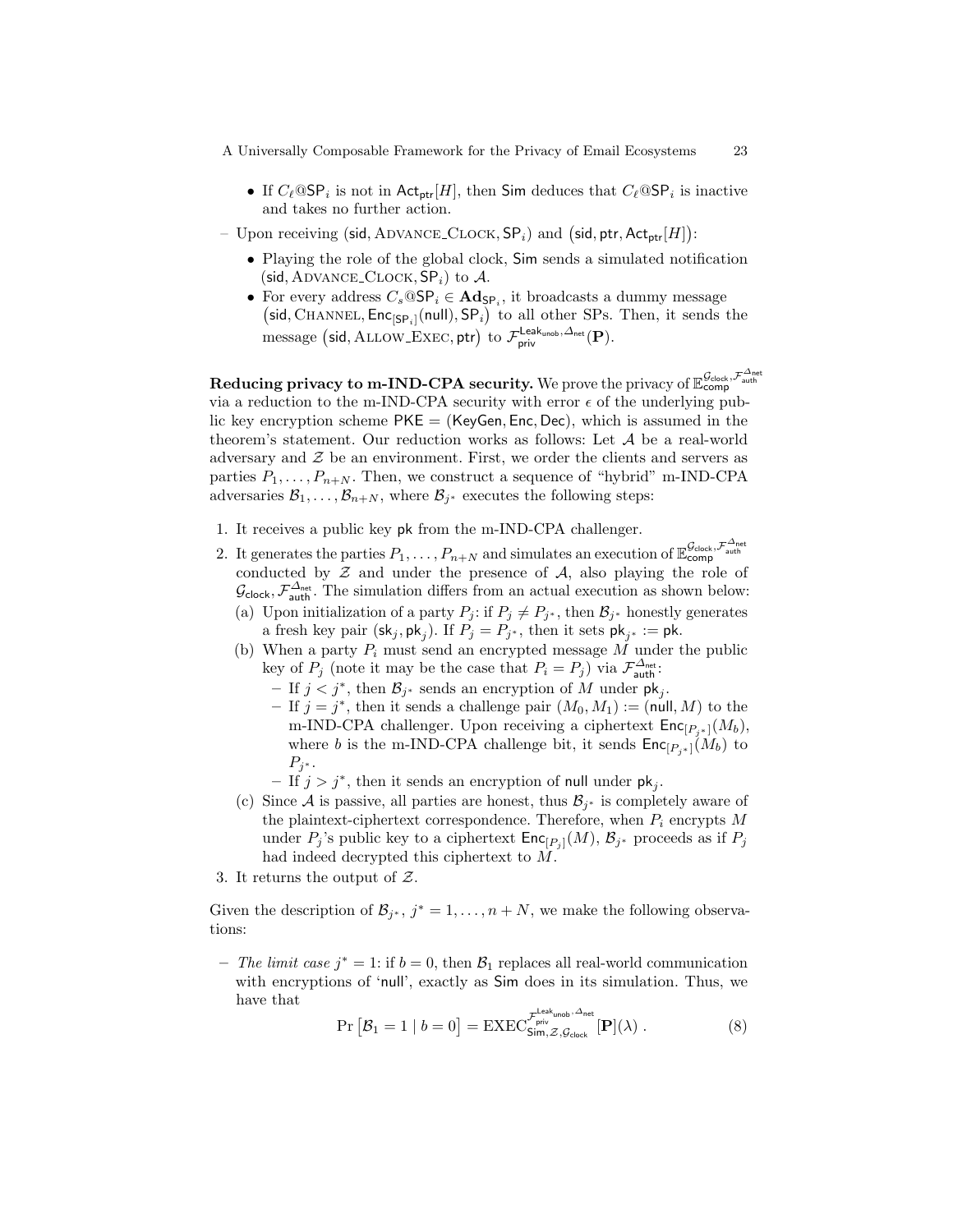- 24 Chaidos et al.
	- The hybrid step: for every  $1 \leq j^* < n + N$ , the adversaries  $\mathcal{B}_{j^*}$  and  $\mathcal{B}_{j^*+1}$ have the same behavior regarding the parties  $P_j$ , where  $j \neq j^*, j^* + 1$ . In addition, if the m-IND-CPA challenge bit *b* is 1, then  $\mathcal{B}_{j^*}$  (i) respects the encryptions of  $P_j^*$  (hence, of every  $P_j$ , for  $j \leq j^*$ ) and (ii) replaces with null any plaintext intended for  $P_j$ , for  $j \geq j^* + 1$ . Observe that this is exactly the behavior of  $\mathcal{B}_{j^*+1}$ , if  $b=0$ . Therefore, it holds that

<span id="page-24-1"></span>
$$
\Pr\left[\mathcal{B}_{j^*} = 1 \mid b = 1\right] = \Pr\left[\mathcal{B}_{j^*+1} = 1 \mid b = 0\right].\tag{9}
$$

<span id="page-24-2"></span>- The limit case  $j^* = n + N$ : if  $b = 1$ , then  $\mathcal{B}_{n+N}$  executes real-world communication respecting the environments' instructions and inputs. Thus, we have that

<span id="page-24-3"></span>
$$
\Pr\left[\mathcal{B}_{n+N} = 1 \mid b = 1\right] = \text{EXEC}_{\mathcal{A},\mathcal{Z},\mathcal{G}_{\text{clock}}}^{\mathbb{E}^{\mathcal{G}_{\text{clock}},\mathcal{F}_{\text{auth}}^{\Delta_{\text{net}}}}}[P](\lambda) \,. \tag{10}
$$

Consequently, by Eq. [\(8\)](#page-23-0) and the m-IND-CPA security of PKE, we have that for every  $j^* \in [n+N]$ , it holds that

$$
\begin{aligned}\n\left| \Pr\left[\mathcal{B}_{j^*} = 1 \mid b = 1\right] - \Pr\left[\mathcal{B}_{j^*} = 1 \mid b = 0\right] \right| &= \\
&= \left| \Pr\left[\mathcal{B}_{j^*} = 1 \mid b = 1\right] - \left(1 - \Pr\left[\mathcal{B}_{j^*} = 0 \mid b = 0\right]\right) \right| &\le \\
&\le \left| 2 \cdot \Pr\left[\left(\mathcal{B}_{j^*} = 1\right) \land \left(b = 1\right)\right] + 2 \cdot \Pr\left[\left(\mathcal{B}_{j^*} = 0\right) \land \left(b = 0\right)\right] - 1 \right| \\
&= \left| 2 \cdot \Pr\left[\mathcal{B}_{j^*}(1^\lambda) \text{ breaks PKE}\right] - 1 \right| &\le \left| 2 \cdot \left(1/2 + \epsilon(\lambda)\right) - 1 \right| = 2\epsilon(\lambda)\n\end{aligned}\n\tag{11}
$$

Finally, by Eq.  $(8)$ ,  $(9)$ ,  $(10)$ , and  $(11)$ , we get that

$$
\Big|\mathrm{EXEC}_{\mathsf{Sim},\mathcal{Z},\mathcal{G}_{\mathsf{clock}}}^{\mathcal{F}_{\mathsf{priv}}^{\mathsf{Leak}_{\mathsf{unob}},\Delta_{\mathsf{net}}}}[ \mathbf{P}](\lambda) - \mathrm{EXEC}_{\mathcal{A},\mathcal{Z},\mathcal{G}_{\mathsf{clock}}}^{\mathbb{E}^{\mathcal{G}_{\mathsf{clock}},\mathcal{F}_{\mathsf{aut}}^{\Delta_{\mathsf{net}}}}}[ \mathbf{P}](\lambda) \Big| \leq 2(n+N) \epsilon(\lambda)
$$

which completes the proof.

$$
\Box
$$

## <span id="page-24-0"></span>6 A parallel mix email ecosystem with  $t$  strata

We will now describe a design to be used for routing messages between various clients, based on parallel mixing [\[19,](#page-32-10) [20\]](#page-32-18). A parallel mix is a design that borrows characteristics from stratified mixes i.e mixes where servers are grouped in sets called strata, and routing is restricted so that each stratum except the first only receives messages from the previous one and each stratum except the last only forwards messages to the next (the first and last strata operate as the entry and exit points respectively). In parallel mixing routing is determined by the servers themselves in the interest of symmetry and predictability in performance and security. All t strata consist of  $\sigma$  nodes each. We use  $\mathsf{MX}_{i,j}$  to indicate the j-th server in stratum i, and let  $MX = \{MX_{i,j} | i \leq t, j \leq \sigma\}$ . We use  $\mathbf{P} = (\mathbf{C} \cup \mathbf{S} \mathbf{P} \cup \mathbf{M} \mathbf{X})$  to denote the set of all involved parties. We use a set of assumptions similar to those of section [5,](#page-17-0) specifically: (a) all communication is executed via  $\mathcal{F}^{\Delta_{\text{net}}}_{\text{auth}}(\mathbf{P})$  as described in Fig. [2;](#page-11-0) (b) all messages have the same size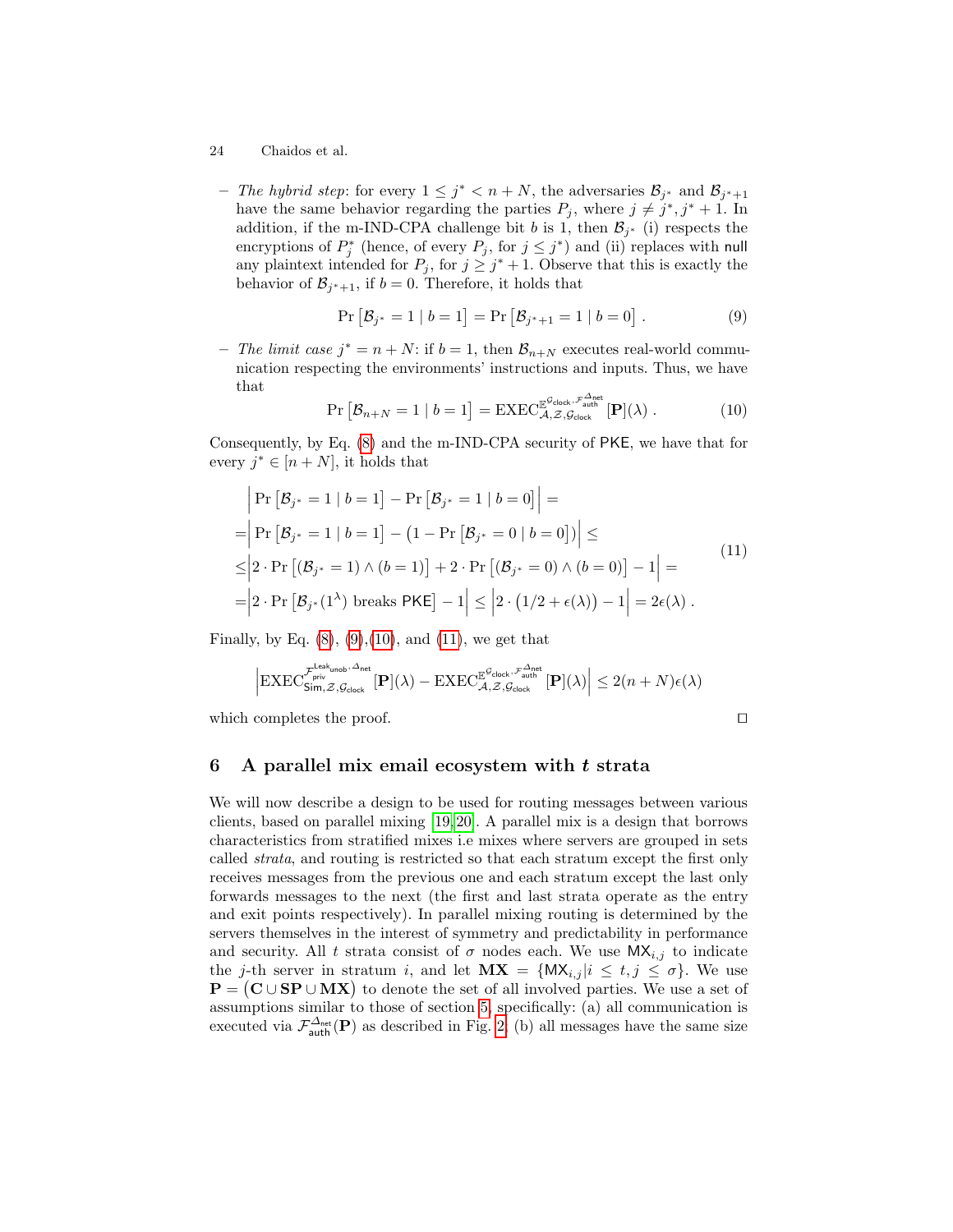(i.e messages are padded ahead of time); (c) all computations complete within one unit slot; (d) each client is assigned to exactly one address.

As we assume a passive adversary and no corruptions, we are able to use a simple layering of encryptions instead of a more complex onion scheme. In practice one may wish to use a scheme such as Sphinx [\[15\]](#page-32-19) or a variant thereof.

**Initialization:** Nodes of the same stratum share stratum-specific keying material. In practice, because of the long structure of the mixnet, and the large number of nodes involved, we might have that the same entities will be running multiple servers across different strata. We can thus regain some robustness by excluding some entities from each stratum so that each entity is absent from at least one stratum. Alternatively, we may use per-node keys and allow free routing, at the cost of slower (in terms of rounds) convergence to a random permutation .

- On input (sid, INIT), a party  $P \in \mathbf{P}$  that is not yet initialised, runs  $Gen(1^{\lambda})$ to generate a pair of a private and a public key pair  $(\mathsf{sk}_P, \mathsf{pk}_P)$ . Then, it broadcasts the message  $(\text{sid}, (\text{init}, \text{pk}_P), P)$  to all clients and SPs by sending  $(\mathsf{sid},(\mathsf{init}, \mathsf{pk}_P), P') \text{ to } \mathcal{F}^{\Delta_{\mathsf{net}}}_{\mathsf{auth}}(\mathbf{G}[\mathbb{P}]), \text{ for every } P' \in \mathbf{P} \setminus \{P\}.$
- − When  $\mathsf{SP}_i$  has received (sid,(init,  $\mathsf{pk}_{\mathsf{SP}_j}, \mathsf{SP}_j$ ) for every  $i \in [N] \setminus \{j\}$ , then begins the engagement in the email message exchange with its assigned clients and the other SPs.
- When  $\mathsf{MX}_{i,1}$  has received (sid, (init,  $\mathsf{pk}_S$ , S) for every  $\mathsf{MX}_{i,j}, j > 1$ , it runs Gen( $1^{\lambda}$ ) to generate stratum key pair (sk<sub>i</sub>, pk<sub>i</sub>). Then, it broadcasts the message (sid, (init,  $pk_i$ ),  $MX_{i,1}$ ) to all parties  $P'$  outside stratum i by sending (sid, (init,  $pk_i$ ),  $P'$ ) to  $\mathcal{F}_{\mathsf{auth}}^{\Delta_{\mathsf{net}}}(\mathbf{G}[\mathbf{P}]).$  For parties  $P''$  in stratum i it sends  $\big(\textsf{sid},(\textsf{init},(\textsf{pk}_i,\textsf{sk}_i)), P^{\prime\prime}\big)$  instead.

Execution: Our mixnet operates in rounds. A round consists of  $t+2$  subrounds, each consisting of  $t_{sub} \geq \Delta_{net} + 1$  timeslots. We assume timing information is publicly available. During each subround, messages are only sent during the first timeslot. The remaining timeslots exist to ensure that even delayed messages are delivered before the next subround. To simplify notation we will introduce three functions on the clock value Cl:

Namely, we define (i)  $round(C) := \left| \frac{C}{t_{sub}(t+2)} \right|$ , (ii)  $sub(C) := \left| \frac{C}{t_{sub}} \right|$ , and (iii)  $slot(C) := C1 \mod t_{sub}$ . Essentially, at clock Cl we are in slot  $slot(\overline{C})$  of subround  $sub(C)$ . We also assume that using the above functions use READ\_CLOCK to determine the current value of Cl.

Registration is handled as in Section [5.](#page-17-0) Messages are routed through the mixnet as follows:

- Messages from clients are queued by their SPs until the round begins.
- Once a round begins, in sub-round 0, clients send their messages to the SPs. In sub-round 1, each SP uniformly randomly selects a server in the first stratum to receive each message.
- In the sub-round 2 (3), first-stratum (second) servers tally up their incoming messages and pad them to a multiple of  $\sigma$ . They shuffle them and send  $\frac{1}{\sigma}$  of them to each 2nd-stratum (3rd) server. No padding is required afterwards.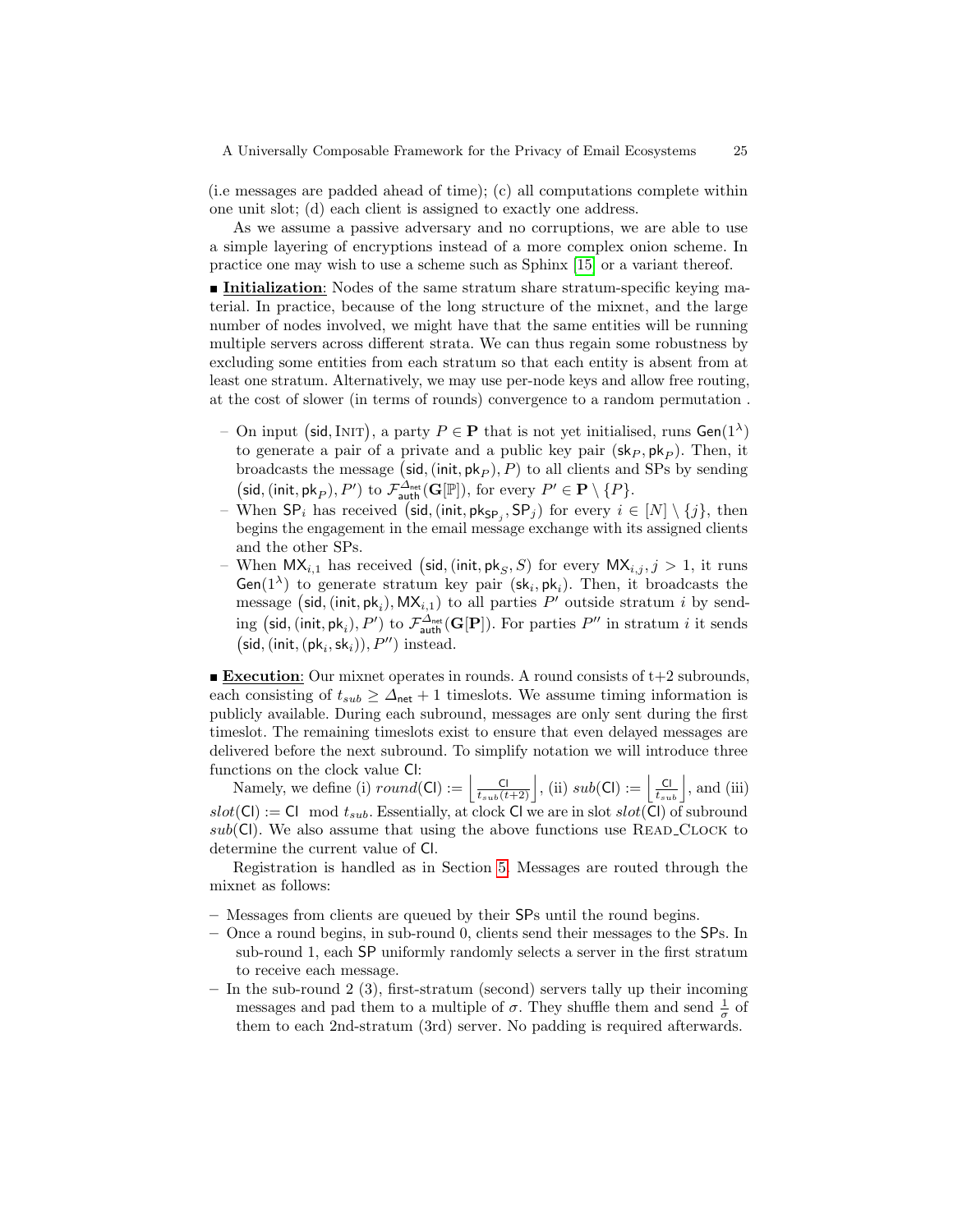- 26 Chaidos et al.
- In sub-round i, where  $4 \leq i \leq t+1$ , the servers of stratum  $i-1$  shuffle their received messages and send  $\frac{1}{\sigma}$  of them to each server in stratum i+1.
- At the end of sub-round  $t + 2$ , the SPs move messages from their input buffers to client inboxes. .

We will now formally describe our system. Note that some inputs will only have effect when given during particular sub-rounds or when given to certain parties (e.g. only Clients). As in the previous section,  $\mathsf{Enc}_{[X]}(Y)$  denotes the encryption of Y under X's public key. For brevity, we use  $\mathsf{Enc}_{[x,y]}(m)$  to denote  $\mathsf{Enc}_{[x]}(\mathsf{Enc}_{[y]}(m)).$ 

- $C_s \in \mathbb{C}$  On input (sid, SEND,  $\langle C_s \mathbb{QSP}_i, M, C_r \mathbb{QSP}_j \rangle$ ), if  $C_s$  is not registered with an  $\mathsf{SP}_i$  and subround( $\mathsf{Cl}$ ) = 0 and slot( $\mathsf{Cl}$ ) = 0, the client sets  $req = round(\mathsf{Cl})$ and runs the registration operation from Section [5.](#page-17-0)
- $C_s \in \mathbb{C}$  On input (sid, SEND,  $\langle C_s \mathbb{QSP}_i, M, C_r \mathbb{QSP}_j \rangle$ ), if  $C_s$  is logged in to  $\mathsf{SP}_i$ , she prepares the message  $({\sf sid}, \mathsf{Enc}_{[\mathsf{SP}_i]}(C_s@{\mathsf{SP}_i}, \mathsf{Enc}_{[\mathsf{SP}_j]}(C_r@{\mathsf{SP}_j}, \mathsf{Enc}_{[C_r]}(M)))$ to be sent to  $\mathsf{SP}_i$ . If, in addition the sub(Cl) and slot(Cl) are both 0 and round(Cl) > reg, all prepared messages are sent to  $SP_i$ .
- $C_r \in \mathbb{C}$  On input (sid, FETCH,  $C_r \widehat{\otimes} \mathsf{SP}_j$ ), if  $C_r$  is logged in to  $\mathsf{SP}_j$ , it sends the message  $(\text{sid}, C_r \text{@SP}_j, \text{Enc}_{\text{[SP}_j]}(\text{FETCH}))$  to  $\text{SP}_j$  which, if  $C_r \text{@SP}_j$  is a valid address, it decrypts and forwards all messages  $E_{r,1}, \ldots E_{r,n_r}$  in  $\textsf{Inbox}[C_r@{\sf SP}_j]$  to  $C_r$ , and empties  $lnbox[C_r@SP_j]$ .
- $C_r \in \mathbb{C}$  Upon receiving (sid,  $E_{r,1}, \ldots, E_{r,n}$ ) from  $\mathsf{SP}_j$  and if  $C_r$  has sent a (sid, FETCH,  $C_r$ <sup>®</sup>SP<sub>j</sub>) request,  $C_r$  decrypts all ciphertexts and stores the ones that are not 0, i.e. they correspond to non-dummy mail messages.
- $P \in \mathbf{P}$  On input (sid, READ\_CLOCK), the entity  $P \in \mathbf{P}$  sends the message (sid, READ\_CLOCK) to  $\mathcal{G}_{clock}$ . Upon receiving (sid, READ\_CLOCK, Cl) from  $\mathcal{G}_{clock}$ ,  $P$  stores Cl as its local time and forwards the message (sid, READ\_CLOCK, Cl) to the environment.
- $\mathsf{SP}_i \in \mathbf{SP}$  On input  $\big(\mathsf{sid}, \mathsf{Enc}_{\mathsf{[SP}_i]}(C_s@\mathsf{SP}_i, \mathsf{Enc}_{\mathsf{[SP}_j]}(C_r@\mathsf{SP}_j, \mathsf{Enc}_{[C_r]}(M))\big)\big),$  it checks that  $C_s \t{Q} \t{S} P_i \t{A} d$  and if so, then it decrypts and adds  $(\text{sid}, C_s \t{Q} \t{S} P_i,$  $\mathsf{Enc}_{\mathsf{[SP}_j]}(C_r \mathsf{QSP}_j, \mathsf{Enc}_{[C_r]}(M)))$  to its set of messages pending to be sent, denoted by  $L^i_{\text{send}}$ .
- $\mathsf{SP}_j \in \mathbf{SP}$  Upon receiving a message (sid,  $\mathsf{Enc}_{\mathsf{SP}_j}(\cdot, \cdot)$ ) from some  $\mathsf{MX}_{x,y}$ ,  $\mathsf{SP}_j$  checks whether  $x = t$ , and if the content is a ciphertext under its public key that decrypts as a valid address  $C_r@SP_i$  along with a ciphertext E. If so, then it adds E to  $B[C_r@SP_i]$ .
- $\mathsf{MX}_{1,j} \in \mathbf{S}$  On receiving  $(\mathsf{sid}, \mathsf{Enc}_{[1,...,t]}(C_r \mathbf{QSP}_j, \mathsf{Enc}_{[C_r]}(M)), X),$  it checks that  $X \in \mathsf{SP}$ and if so, it decrypts it and adds  $\left(\textsf{sid}, \textsf{Enc}_{[2,...,t]}(C_r \text{@SP}_j, \textsf{Enc}_{[C_r]}(M)\right)$  to its set of messages pending to be sent, denoted by  $L^i_{\text{send}}$ .
- $\mathsf{MX}_{k+1,j} \in \mathbf{S}$  On receiving  $(\mathsf{sid}, \mathsf{Enc}_{[k,...,t]}(C_r \mathbb{QSP}_j, \mathsf{Enc}_{[C_r]}(M)), X),$  it checks that  $X =$  $\mathsf{MX}_{k,x}$  for some x and if so, it decrypts it and adds (sid,  $\mathsf{Enc}_{[k+2,\ldots,t]}(C_r \mathsf{QSP}_j)$ ,  $\mathsf{Enc}_{[C_r]}(M)$  to its set of messages pending to be sent, denoted by  $L^i_{\mathsf{send}}$ . If  $k = t - 1$ , it instead adds (sid,  $\mathsf{Enc}_{[SP_j]}(C_r \mathbb{QSP}_j, \mathsf{Enc}_{[C_r]}(M))$  to the list.
	- $P \in \mathbf{P}$  On input (sid, ADVANCE CLOCK), the entity  $P \in \mathbf{P}$  sends the message (sid, ADVANCE\_CLOCK) to  $\mathcal{G}_{clock}$ .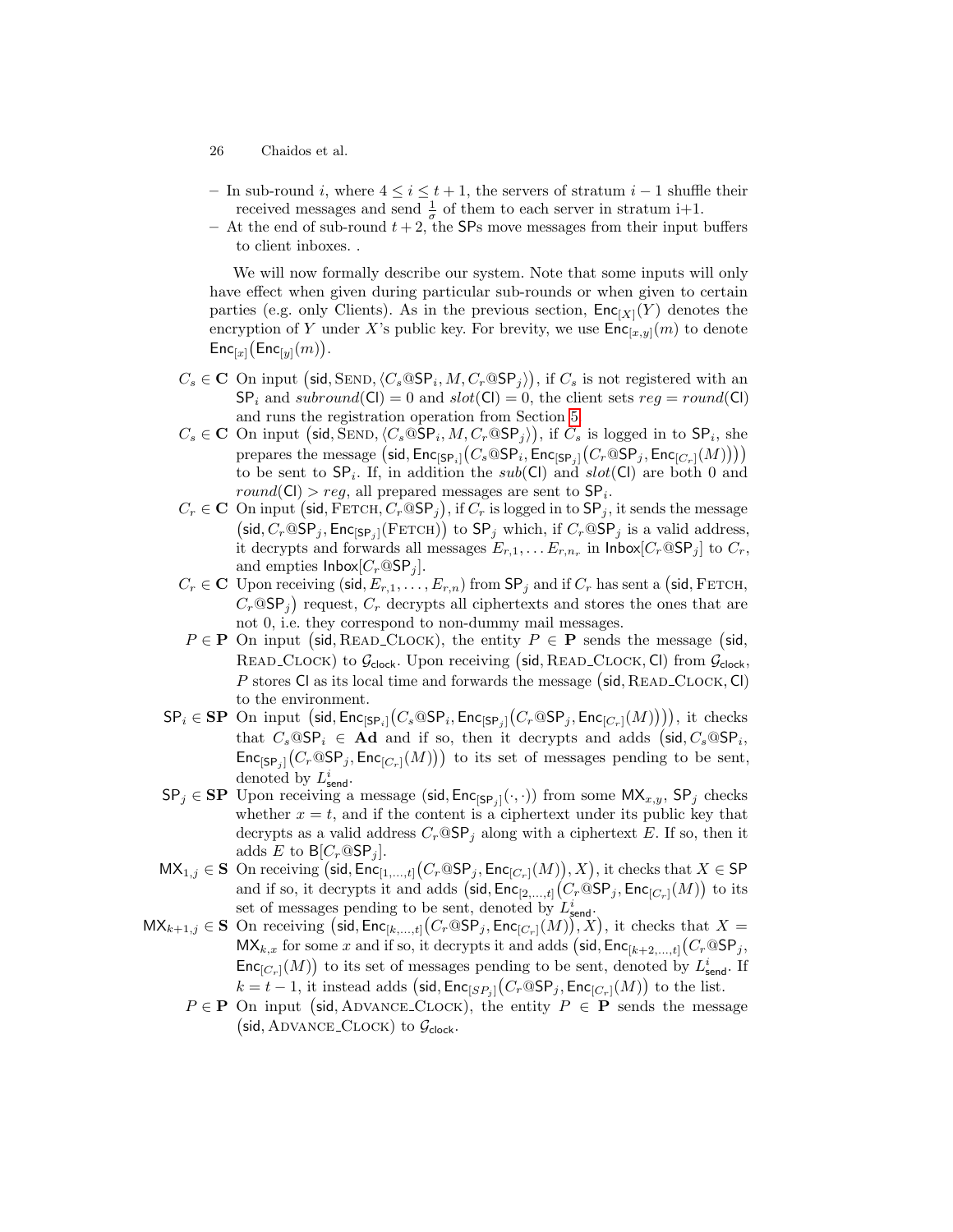- $\mathsf{SP}_i \in \mathbf{SP}$  On input (sid, ADVANCE\_CLOCK), If  $sub(\mathsf{CI}) = 1$  and  $slot(\mathsf{CI}) = 0$ , for each message  $(\textsf{sid}, C_s@SP_i, \textsf{Enc}_{[SP_j]}(C_r@SP_j, \textsf{Enc}_{[C_r]}(M)))$  in  $L^i_{\textsf{send}}$ , then  $\mathsf{SP}_i$  sends  $\big(\mathsf{sid},\mathsf{SP}_i,\mathsf{Enc}_{[1,...,t]}(C_r@\mathsf{SP}_j,\mathsf{Enc}_{[C_r]}(M)\big)\big)$  to a randomly selected  $\mathsf{MX}_{1,j}$  and removes the message from  $L^i_{\text{send}}$ . Finally, it sends the message (sid, ADVANCE\_CLOCK) to  $\mathcal{G}_{clock}$ .
- $\mathsf{MX}_{k,j} \in \mathbf{S}$  On input (sid, ADVANCE\_CLOCK), If  $sub(\mathsf{CI}) \neq k+1$  or  $slot(\mathsf{CI}) \neq 0$ , send the message (sid, ADVANCE\_CLOCK) to  $\mathcal{G}_{\text{clock}}$  and return. Otherwise, if  $k = 1$ or  $k=2, \ \mathsf{MX}_{k,j}$  pads the list  $L^i_\mathsf{send}$  with  $\big(\mathsf{sid}, \mathsf{Enc}_{[k+1,...,t]}(0)\big)\big)$  so that its length is a multiple of  $\sigma$ . The list is then shuffled randomly. For each mes- ${\rm stage}\ \big({\sf sid}, {\sf Enc}_{[k+1,...,t]}\big(C_r@{\sf SP}_j, {\sf Enc}_{[C_r]}(M)\big)\big)$  in  $L^i_{\sf send},$  then  ${\sf MX}_{k,j}$  sends  $\big({\sf sid},$  $\mathsf{MX}_{k,j}, \mathsf{Enc}_{[k+1,...,t]}(C_r@\mathsf{SP}_j, \mathsf{Enc}_{[C_r]}(M)))$  to server  $\mathsf{MX}_{k+1,j \mod \sigma},$  where  $j$ is the message's position on the list, and removes the message from  $L^i_{\text{send}}$ . Finally, it sends the message (sid, ADVANCE\_CLOCK) to  $\mathcal{G}_{\text{clock}}$ .
- $\mathsf{MX}_{t,j} \in \mathbf{S}$  On input (sid, ADVANCE\_CLOCK), If  $sub(\mathsf{CI}) = t + 1$  and  $slot(\mathsf{CI}) = 0$ , for each message  $\big(\textsf{sid}, \textsf{Enc}_{[\textsf{SP}_j]}(C_r@{\textsf{SP}_j}, \textsf{Enc}_{[C_r]}(M))\big)$  in  $L^i_\mathsf{send}, \textsf{MX}_{t,j}$  forwards it to  $\mathsf{SP}_j$ . Finally it sends the message (sid, ADVANCE\_CLOCK) to  $\mathcal{G}_{\text{clock}}$ .
- $\mathsf{SP}_j \in \mathbf{SP}$  On input (sid, ADVANCE\_CLOCK), If  $sub(\mathsf{CI}) = t + 2$  and  $slot(\mathsf{CI}) = 0$ , it moves the contents of every buffer  $B[C_r@SP_i]$  to the corresponding inbox  $\textsf{Inbox}[C_r@SP_j]$ . Finally it sends the message (sid, ADVANCE\_CLOCK) to  $\mathcal{G}_{\textsf{clock}}$ .

**Efficiency & Delivery times.** The overhead of the padding is an  $O\left(\frac{\sigma^2}{m}\right)$  $\frac{\sigma^2}{m}$ multiplicative increase in the messages sent, where  $m$  is the number of messages sent, which we expect to be low for typical use cases. Disregarding padding messages, the cost to deliver a single email, is  $3 + t$  messages compared to 3 in the insecure case (sender to  $SP_s$  to  $SP_r$  to receiver) or  $1 + s \cdot n$  for the "golden" standard" solution of Section [5.](#page-17-0) While in principle this is identical to a cascade (i.e. single server per stratum) solution, in practice a parallel mix requires a larger t value. The load per mix server is  $\frac{m}{\sigma}$  messages, compared to m in a cascade.

The encryption overhead depends on the specifics of the cryptosystem. While naive encryption might cause an exponential blow-up, solutions based on hybrid encryption, or onioning solutions such as Sphinx can reduce the overhead to a small linear factor. Delivery latency is also directly proportional to the length of the mixnet. We note that latency can be significantly reduced by pipelining (i.e. allowing messages to be sent at the end of every subround rather than at the end of the first round only), but we opt to describe the base version for clarity.

Privacy. Here, we will show that the system described above is secure under the weak anonymity definition and leakage function  $\textsf{Leak}_{w\ldots mn}(\textsf{ptr}, H)$ , defined in Eq. [\(6\)](#page-16-1). For convenience, we will assume that one timeslot maps to one round.

**Theorem 2.** Let  $PKE = (KeyGen, Enc, Dec)$  be a PKE scheme that achieves m-IND-CPA security with error  $\epsilon_E(\lambda)$ . Then, the parallel mix email ecosystem of Section [6](#page-24-0) over PKE and  $\mathcal{G}_{clock}$ ,  $\mathcal{F}_{auth}^{\Delta_{net}}$ , using t strata of  $\sigma$  servers to deliver m  $\emph{messages achieves computational} \ m^{1-\lfloor \frac{t-1}{2} \rfloor \frac{1}{4}} 4^{\lfloor \frac{t-1}{2} \rfloor \frac{1}{2}} \log m^{\lfloor \frac{t-1}{2} \rfloor \frac{1}{4}} + 2 |\mathbf{P}| \epsilon_E \text{-} \emph{pivacy}$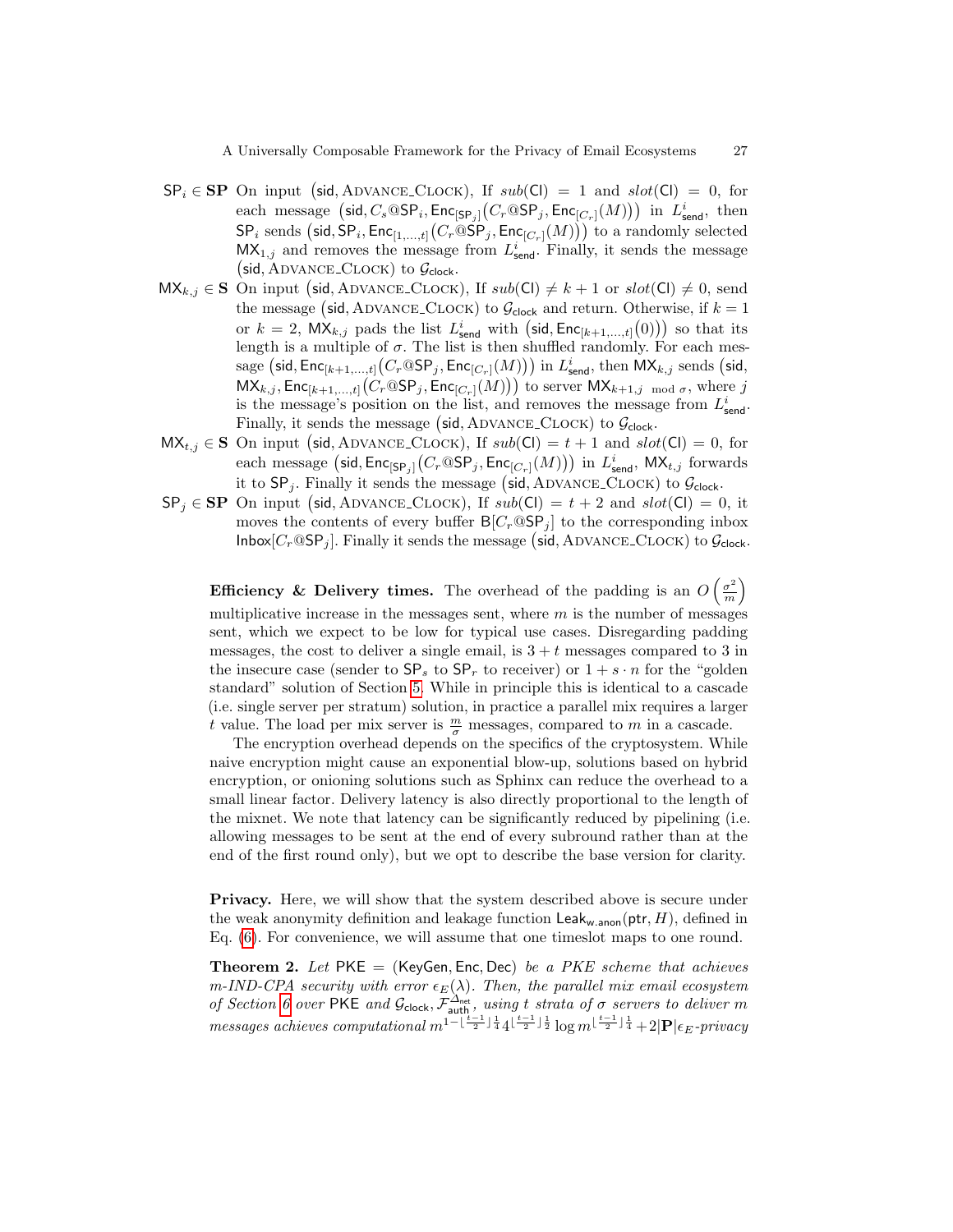for message delay  $\Delta_{\text{net}}$  with respect to the weak anonymity leakage function defined below

$$
\mathsf{Leak}_{\mathsf{w.} \mathsf{anon}}(\mathsf{ptr}, H) := \begin{cases} ([\mathbb{S}_{\mathsf{ptr}}][H], [\mathbb{R}_{\mathsf{ptr}}][H], \mathbf{F}_{\mathsf{ptr}}[H], \mathsf{Act}_{\mathsf{ptr}}[H]), & \text{if } \mathsf{End}(\mathsf{ptr}, H) = 1 \\ ([\mathbb{S}_{\mathsf{ptr}}][H], \mathbb{F}_{\mathsf{ptr}}[H], \mathsf{Act}_{\mathsf{ptr}}[H]), & \text{otherwise} \end{cases}
$$

Proof. We begin by describing the simulator, Sim. The handling of messages to , timing, message delays and initialization are identical to those in Theorem [1.](#page-21-0) We note that the adversary's decisions with regard to delays are irrelevant: all externally observable operations are timed to succeed even if all preceding messages are maximally delayed. In addition the simulator stores an internal tally of the sender multiset initialized as  $S = \{ \emptyset, \emptyset, \emptyset \}$ , and pending send pointers P initialized to  $\emptyset$ .

We now describe how Sim handles the different kinds of leakage it may receive.

- $-$  Upon receiving (sid, ptr, (REGISTER,  $C_{\ell}@\mathsf{SP}_i)$ ) from  $\mathcal{F}_{\mathsf{priv}}^{\mathsf{Leak}_{\mathsf{w}.\mathsf{anon}},\Delta_{\mathsf{net}}}(\mathbf{C},\mathbf{SP},\mathbf{Ad}),$ Sim runs the registration protocol between  $C_{\ell}$  and  $SP_i$  exactly as in the description of  $\mathbb{E}_{\text{comp}}$ , also setting  $C_{\ell}$  as active. Then, it sends the message (sid, ALLOW\_EXEC, ptr) to  $\mathcal{F}_{\text{priv}}^{\text{Leak}_{w. \text{anon}}, \Delta_{\text{net}}}(\mathbf{C}, \mathbf{SP}, \mathbf{Ad}).$
- When Sim receives leakage  $([\mathbf{S}_{\text{ptr}}][H], \mathbf{F}_{\text{ptr}}[H], \mathsf{Act}_{\text{ptr}}[H])$ , it compares it with its stored list S. If it differs in the first component then a gliont with its stored list  $S$ . If it differs in the first component, then a client  $C_l = \mathbb{S}_{\text{ptr}}[H] \setminus S_1$  is attempting to send a message. First, the simulator will check if the client is registered, and if so, sends a dummy message (sid, CHANNEL,  $\mathsf{Enc}_{\{SP_i\}}(0), SP_i$ ) to the simulated  $\mathcal{F}_{\mathsf{auth}}^{\Delta_{\mathsf{net}}}$ , and updates  $S_1$ , while also adding the handle ptr to P. Otherwise, it simply replies (sid, ALLOW\_EXEC, ptr).

If the leakage differs in the second component, then a client  $C_l = \mathbf{F}_{\text{ptr}}[H]\backslash S_2$  is attempting to fetch her messages. First, the simulator will check if the client is registered, and if so, sends a dummy message  $M = (\text{sid}, \text{CHANNEL}, \text{Enc}_{[\text{SP}_i]}(0),$  $SP_i$ ) to the simulated  $\mathcal{F}_{\text{auth}}^{\Delta_{\text{net}}}$ , and updates  $S_2$ , while also keeping record of M, ptr. Whenever the message delivery of M is allowed, either by  $\mathcal A$  or automatically when  $\Delta_{\text{net}}$  delay has passed, Sim allows execution of ptr by sending (sid, ALLOW\_EXEC, ptr). Otherwise, it simply replies (sid, ALLOW\_EXEC, ptr). If the leakage differs in the third component, then a client  $C_l = \mathsf{Act}_{\mathsf{ptr}}[H] \triangle S_3$ is attempting to register, login or logout. This is handled as in the simulator of Theorem [1.](#page-21-0)

- When a client  $C_l$  registers at  $\mathsf{SP}_j$  the simulator will receive (sid, ptr, (REGISTER,  $C_{\ell}$ <sup>(a</sup>SP<sub>i</sub>)). Sim records this, and simulates the rest of the registration protocol. Then, it sends (sid, ALLOW\_EXEC, ptr) to  $\mathcal{F}^{\mathsf{Leak}_{\mathsf{w}.\mathsf{anon}},\Delta_{\mathsf{net}}}(\mathbf{C},\mathbf{SP},\mathbf{Ad}).$
- When the timeslot advances, Sim receives leakage  $([\mathbf{S}_{\text{ptr}}][H], [\mathbf{R}_{\text{ptr}}][H], \mathbf{F}_{\text{ptr}}[H],$ <br>Act.  $[H]$ , If the receiver multiset is non-empty, the simulator stans hath  $\mathsf{Act}_{\mathsf{ptr}}[H]$ . If the receiver multiset is non-empty, the simulator stores both multisets (potentially overriding their previous values). Note that this only happens during timeslot 0 of subround 0. If  $slot(C) = 0$  then the simulator needs to simulate the corresponding subround  $sub(C)$ .
	- For subround 0, the simulator looks at  $[\mathbf{S}_{\text{ptr}}][H]$  to determine the number of messages originating from each SP. The messages,  $(\text{sid}, \text{SP}_i,$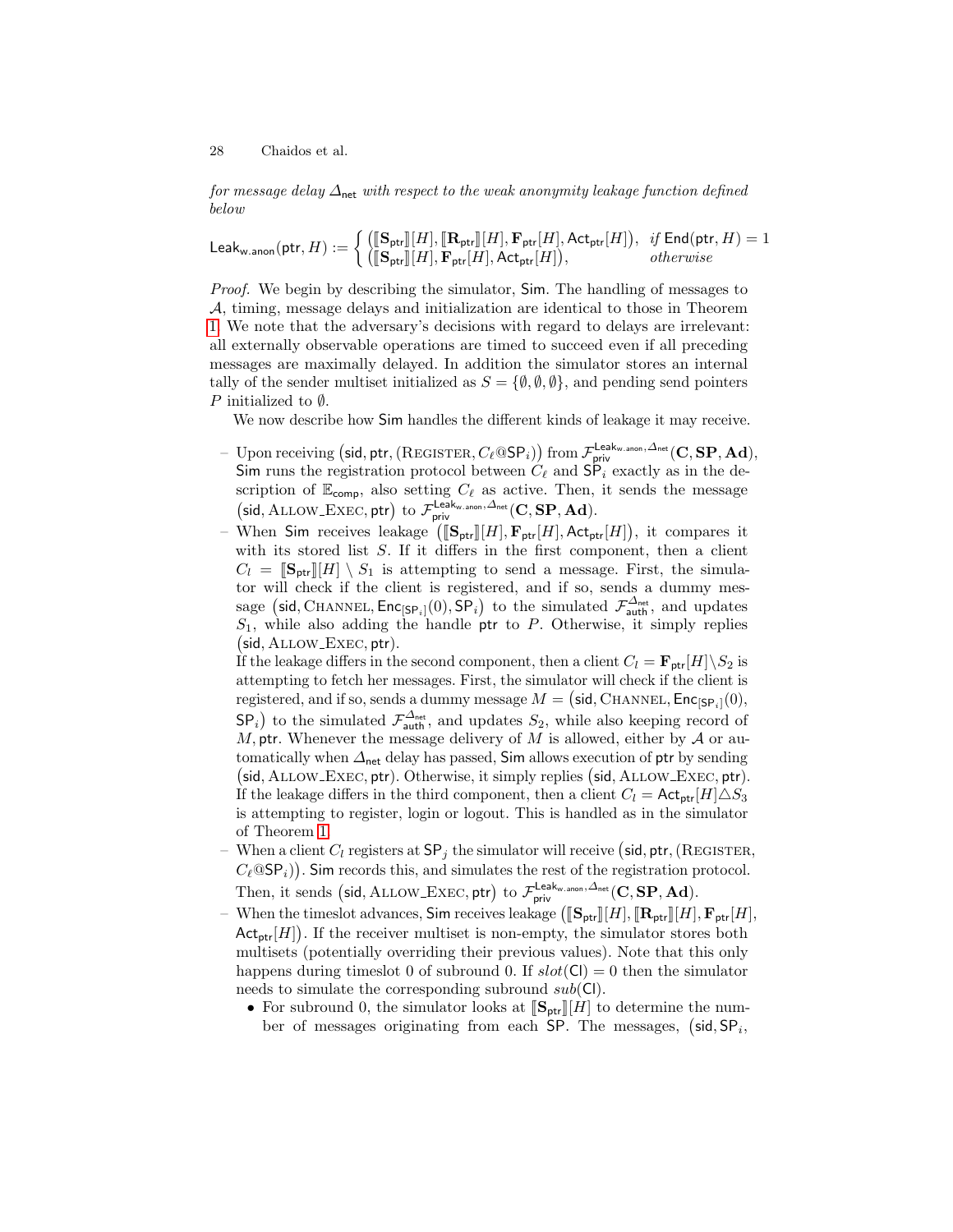#### A Universally Composable Framework for the Privacy of Email Ecosystems 29

 $Enc_{[1,...,t]}(0)$  are each sent to a uniformly randomly selected first stratum server via the simulated  $\mathcal{F}^{\Delta_{\text{net}}}_{\text{auth}}$ . The simulator then notes the messages stored in each server  $MX_{1,i}$ .

- ∙ For subrounds 1 to t-1, the simulator knows the messages stored in each server and is able to simply follow the protocol (including padding) by processing the messages and routing them through the simulated  $\mathcal{F}^{\Delta_{\text{net}}}_{\text{auth}}$ .
- For subround t, the simulator replaces  $\left|\left[\mathbf{R}_{\text{ptr}}\right]\right|$  and  $\left|\mathbf{R}\right|$  randomly selected messages in  $M_{t}$  with  $[\mathbf{R}_{\text{ptr}}][H]$  and sends dummy messages to the corresponding SPs following the protocol. At the same time, it allows execution of all pending sends in  $P$ , and resets it to empty.

For the next part, we will use a series of  $|\mathbf{P}| + 1$  hybrid games,  $H_0$  to  $H_{|\mathbf{P}|}$ .  $H_0$  represents a real execution of the protocol.  $H_i$ , for  $i \in \{1, |\mathbf{P}|\}$  is identical to  $H_{i-1}$  but includes a challenger who embeds an m-IND-CPA challenge in the messages addressed to the *i*-th party, and encrypts only zeroes for parties  $j > i$ . For this, we order the parties so that the stratum order is reversed (i.e servers in the last stratum appear first). It also internally labels dummy ciphertexts with their corresponding message and uses the labels when the challenge and dummy messages are supposed to be decrypted. We note here, that the challenger in  $H_i$  cannot be used to instantiate a simulator as it requires full knowledge of the messages and metadata in addition to the specified leakage.

By the m-IND-CPA security of the encryption scheme, games  $H_i, H_{i-1}$  are computationally indistinguishable, as they only differ in the contents of ciphertexts addressed to party  $i$ .

The only difference between  $H_{|\mathbf{P}|}$  and the simulation is that  $H_{|\mathbf{P}|}$  is able to shuffle the messages that would pass through each server (using the labels and side input), whereas the simulation routes zeroed out messages throughout the network, and decides randomly which server a received message will be delivered from.

To complete the proof, we use Theorem [3](#page-30-0) (based on [\[21\]](#page-32-20)) which shows that for large  $t$  the distribution of messages in game  $H_p$  is statistically indistinguishable from that of the simulation. Accounting for the computational security of Enc, we obtain that  $H_0$  is computationally indistinguishable to the (efficient) simulator.

The adversary's advantage in distinguishing between games  $H_i$  and  $H_{i+1}$  is  $2\epsilon_E$ , so the total advantage is bounded by  $2|\mathbf{P}|\epsilon_E$ . The adversaries advantage in distinguishing  $H_p$  from the simulation is bounded by the statistical difference between the two distributions, which is bounded by  $N^{1-\lfloor \frac{t-1}{2} \rfloor \frac{1}{4}} 4^{\lfloor \frac{t-1}{2} \rfloor \frac{1}{2}} \log N^{\lfloor \frac{t-1}{2} \rfloor \frac{1}{4}}$ . Thus the total advantage is bounded by  $N^{1-\lfloor \frac{t-1}{2} \rfloor \frac{1}{4}} 4^{\lfloor \frac{t-1}{2} \rfloor \frac{1}{2}} \log N^{\lfloor \frac{t-1}{2} \rfloor \frac{1}{4}} + 2|\mathbf{P}| \epsilon_E$ . ⊓⊔

## <span id="page-29-0"></span>7 The Combinatorics of Parallel Mixing

Many of the works analysing parallel mixing investigate the probability distribution of a single message traversing the network. This is satisfactory for some definitions of anonymity but not for our modelling of a global adversary under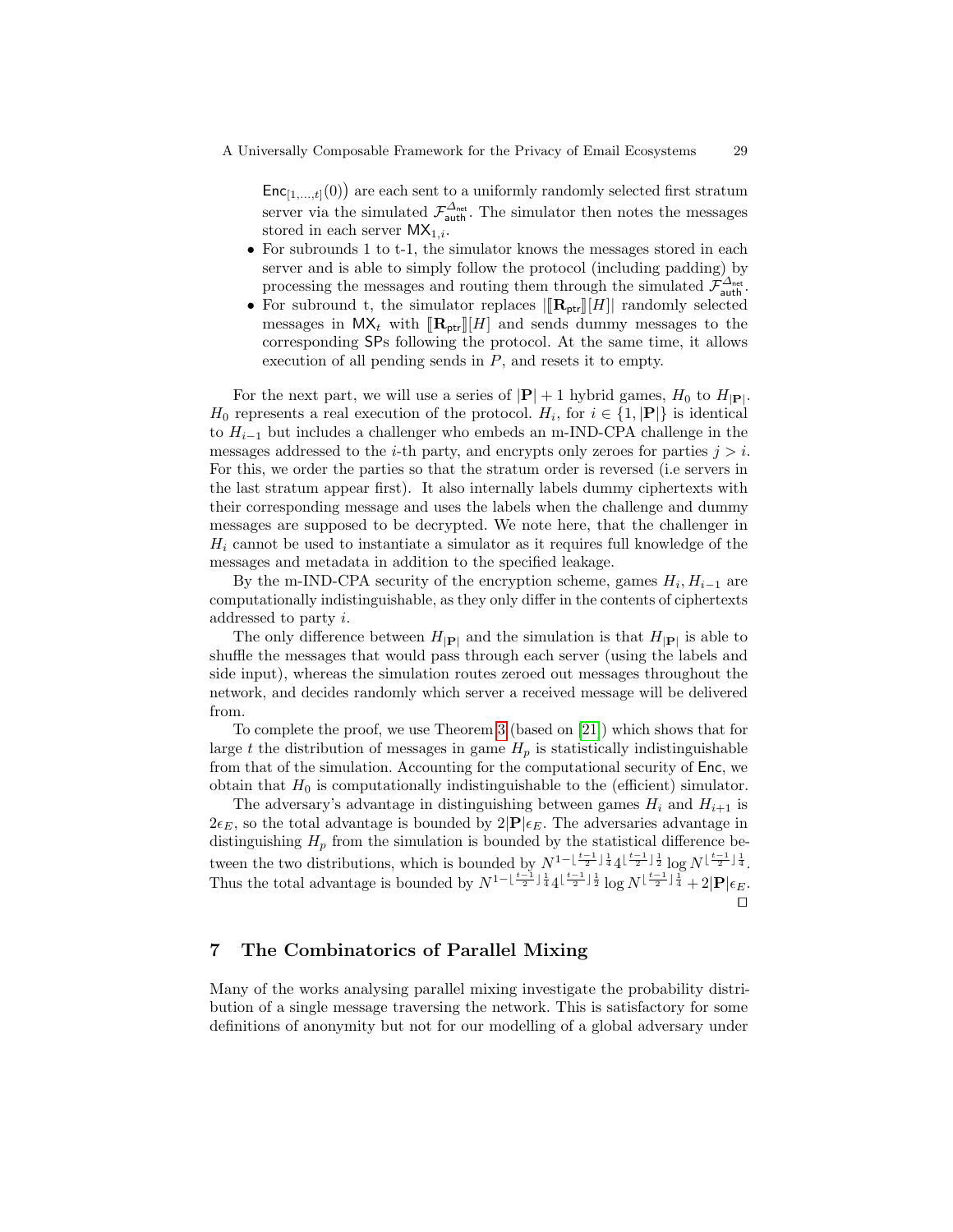universal composability. In our model, the environment determines the sender and receiver of each message, so it is not sufficient to argue that any one message is successfully shuffled (i.e has a uniformly random exit point from the network).

To illustrate, assume messages are represented by a deck of  $n$  playing cards, and further assume that our mixnet operates by simply "cutting" the deck once, in secret (i.e choosing  $k \in \{0..n-1\}$ , and placing the first k cards at the bottom of the deck in their original order). It is trivial to simulate drawing a single card from a deck shuffled this way, by sampling a random card. However, once a card has been drawn, subsequent draws are determined by the initial order. The environment knows the initial order because it set it, but the simulator does not, and the simulation fails.

Our approach will be to show that parallel mixing after a number of rounds produces a random permutation on the list of input messages, thus allowing the simulator to produce the list of output messages by sampling a random permutation of the recipients, independent of the senders (which is crucial as it does not know the relation between the two).

We will model parallel mixing as a generalisation of the square lattice shuffle of Håstad [\[21\]](#page-32-20). In a square lattice shuffle,  $n = m^2$  cards are arranged in an  $m \times m$  matrix, and shuffled as follows: in odd rounds each row is shuffled by an independently uniformly random sampled permutation. In even rounds, the same happens to columns. It is simple to check that  $t$  iterations of this process map directly to a  $t$ -stratum parallel mix with  $m$  servers per stratum, each with capacity  $m:$  we label odd strata as "rows" and even strata as "columns", where the  $i$ -th server corresponds to the  $i$ -th row (column). The mapping is then completed by noting the result of an odd round is that each row randomly contributes one of its elements to each column, and vice-versa for even rounds.

Thus Håstad's results are applicable to parallel mixing. A second observation is that because parties are assumed honest, we can assign multiple rows or columns to one party without invalidating the bounds. We thus reproduce Theorem 3.6 from [\[21\]](#page-32-20) and explain how it applies in our construction.

<span id="page-30-0"></span>**Theorem 3 (Håstad [\[21\]](#page-32-20), Theorem 3.6).** Let  $\Pi_t$  be the distribution defined by  $t$  iterrations of lattice shuffling on  $m$  objects. Then

$$
\Delta(\Pi_t, U_m) \le O(m^{1 - \lfloor \frac{t-1}{2} \rfloor \frac{1}{4}} \log m^{\lfloor \frac{t-1}{2} \rfloor \frac{1}{2}})
$$

Closer examination of the proof, and assuming  $m > 81$  enables us to dismiss the big-O and obtain:

$$
\Delta(\Pi_t, U_m) \le m^{1 - \lfloor \frac{t-1}{2} \rfloor \frac{1}{4}} 1.5^{\lfloor \frac{t-1}{2} \rfloor} \log m^{\lfloor \frac{t-1}{2} \rfloor \frac{1}{2}}
$$

This in turn implies

**Corollary 1.** For  $m > 10^6$ , 31 rounds of lattice shuffling are statistically  $\frac{1}{m}$ close to uniform.

The theorem's proof also gives us insight in the effect of compromised servers in a stratum: as coupling takes place over 3 iterations (or 2 with the assumption that another honest iteration will follow), we must allow that a single compromised stratum essentially shortens our network by 3 strata at the worst case.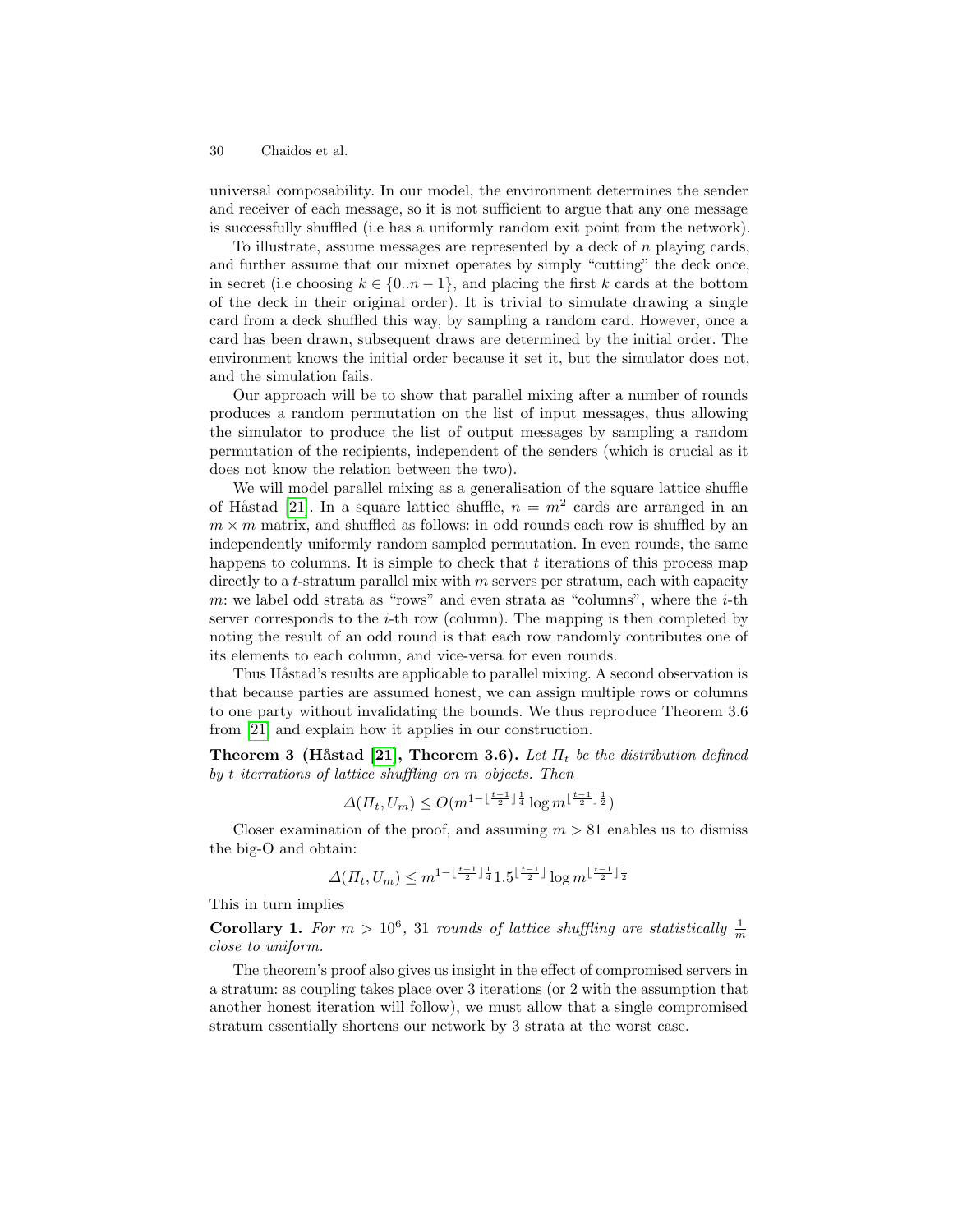#### 7.1 A brief discussion on convergence speed

The bounds stated above describe a parallel mix with many small servers. One would expect the situation to improve when examining fewer, larger servers. In that direction, we expect a generalization of Håstad's result to yield a tighter bound. That would be of value as there are few competing designs for random permutation networks suited to anonymous communication [\[26\]](#page-32-8).

The core of Håstad's analysis is about the probability of "coupling" two permutations that start out differing by a single transposition, after 2 rounds of shuffling. A first observation is that with "large" servers, the probability that the transposition lies in one server (and thus the coupling is immediate) becomes significant, improving convergence. A second, is that the probability of a missed coupling is inversely proportional to the number of elements per server which again implies improved convergence. We believe that a bound of  $m^{1-\lfloor\frac{t-1}{2}\rfloor\frac{1}{2}}1.5^{\lfloor\frac{t-1}{2}\rfloor}\log m^{\lfloor\frac{t-1}{2}\rfloor}\frac{\sigma-1}{\sqrt{\sigma}}$  $\lfloor \frac{t-1}{2} \rfloor$  is possible, which would approximately halve the rounds required for the bound to reach  $\frac{1}{m}$ , when  $\sigma$  is small, e.g. 17 rounds for  $\sigma = 4$ ,  $m > 300.000$ . However, we consider the specifics outside the scope of this work, and leave the question of statistical bounds for parallel mixing open for further research.

### References

- <span id="page-31-6"></span>1. Alexopoulos, N., Kiayias, A., Talviste, R., Zacharias, T.: MCMix: Anonymous messaging via secure multiparty computation. In: USENIX (2017)
- <span id="page-31-3"></span>2. Angel, S., Setty, S.: Unobservable communication over fully untrusted infrastructure. In: OSDI (2016)
- <span id="page-31-8"></span>3. Backes, M., Kate, A., Manoharan, P., Meiser, S., Mohammadi, E.: Anoa: A framework for analyzing anonymous communication protocols. In: CSF (2013)
- <span id="page-31-11"></span>4. Badertscher, C., Maurer, U., Tschudi, D., Zikas, V.: Bitcoin as a transaction ledger: A composable treatment. In: CRYPTO (2017)
- <span id="page-31-9"></span>5. Camenisch, J., Lysyanskaya, A.: A formal treatment of onion routing. In: CRYPTO. pp. 169–187. Springer (2005)
- <span id="page-31-7"></span>6. Canetti, R.: Universally composable security: A new paradigm for cryptographic protocols. In: Foundations of Computer Science. IEEE (2001)
- <span id="page-31-10"></span>7. Canetti, R., Dodis, Y., Pass, R., Walfish, S.: Universally composable security with global setup. In: TCC (2007)
- <span id="page-31-0"></span>8. Chaidos, P., Fourtounelli, O., Kiayias, A., Zacharias, T.: A universally composable framework for the privacy of email ecosystems. In: ASIACRYPT (2018)
- <span id="page-31-2"></span>9. Chaum, D.: The dining cryptographers problem: Unconditional sender and recipient untraceability. Journal of cryptology  $1(1)$ , 65–75 (1988)
- <span id="page-31-4"></span>10. Chaum, D., Das, D., Javani, F., Kate, A., Krasnova, A., de Ruiter, J., Sherman, A.T.: cmix: Mixing with minimal real-time asymmetric cryptographic operations. In: ACNS. pp. 557–578 (2017)
- <span id="page-31-1"></span>11. Chaum, D.L.: Untraceable electronic mail, return addresses, and digital pseudonyms. Communications of the ACM  $24(2)$ , 84-90 (1981)
- <span id="page-31-5"></span>12. Corrigan-Gibbs, H., Boneh, D., Mazières, D.: Riposte: An anonymous messaging system handling millions of users. In: Security and Privacy (2015)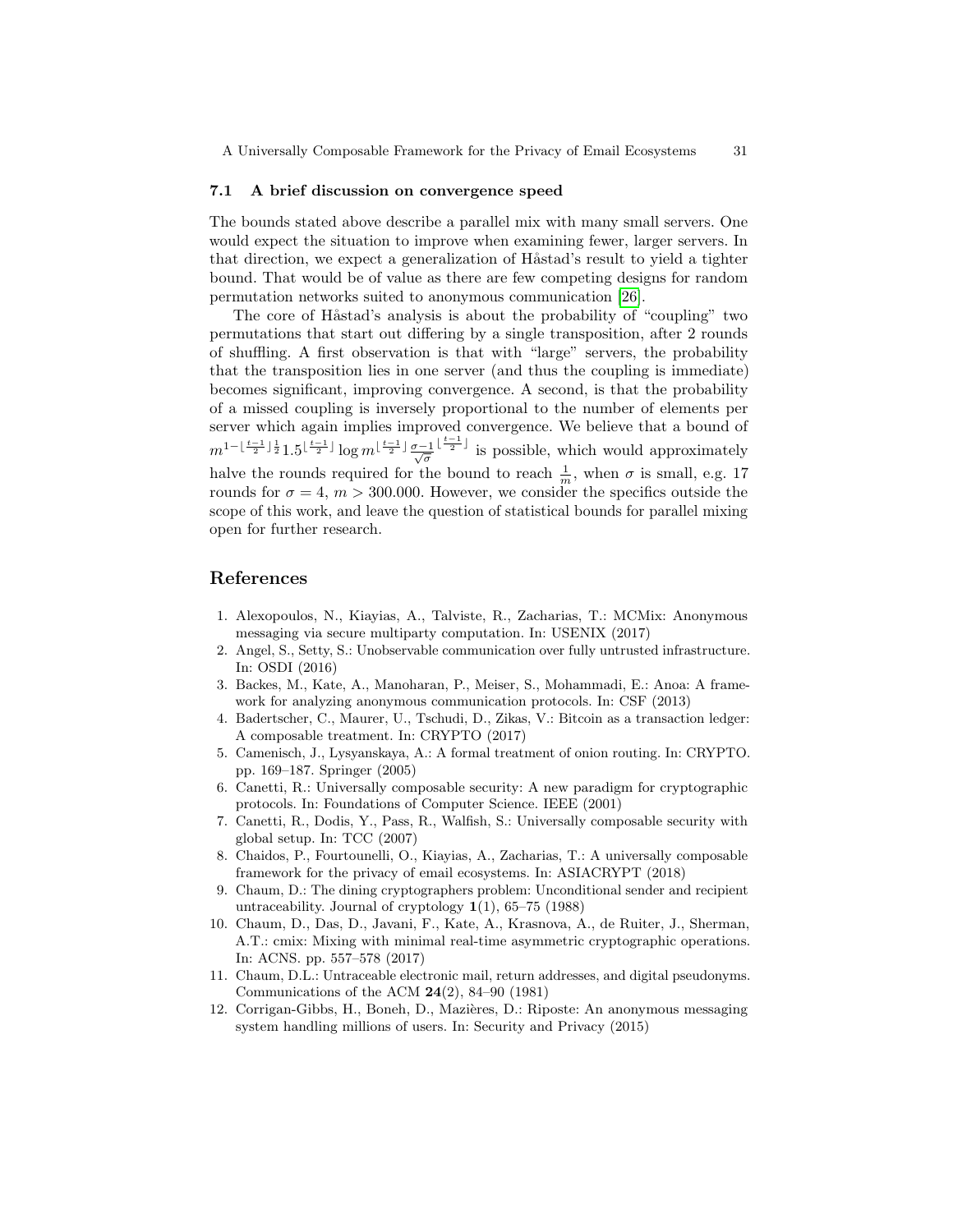- 32 Chaidos et al.
- 13. Corrigan-Gibbs, H., Ford, B.: Dissent: accountable anonymous group messaging. In: CCS. pp. 340–350 (2010)
- <span id="page-32-4"></span>14. Danezis, G., Dingledine, R., Mathewson, N.: Mixminion: Design of a type III anonymous remailer protocol. In: Security and Privacy. pp. 2–15 (2003)
- <span id="page-32-19"></span>15. Danezis, G., Goldberg, I.: Sphinx: A compact and provably secure mix format. In: Security and Privacy (2009)
- <span id="page-32-13"></span>16. Díaz, C., Seys, S., Claessens, J., Preneel, B.: Towards measuring anonymity. In: PETS (2002)
- <span id="page-32-1"></span>17. Dingledine, R., Mathewson, N., Syverson, P.: Tor: The second-generation onion router. Tech. rep., DTIC Document (2004)
- <span id="page-32-16"></span>18. Dwork, C.: Differential privacy. In: Automata, Languages and Programming. pp. 1–12 (2006)
- <span id="page-32-10"></span>19. Golle, P., Juels, A.: Parallel mixing. In: CCS. pp. 220–226. ACM (2004)
- <span id="page-32-18"></span>20. Goodrich, M.T., Mitzenmacher, M.: Anonymous card shuffling and its applications to parallel mixnets. In: Automata, Languages, and Programming. pp. 549–560. Springer (2012)
- <span id="page-32-20"></span>21. Håstad, J.: The square lattice shuffle. Random Structures & Algorithms  $29(4)$ , 466–474 (2006)
- <span id="page-32-2"></span>22. Johnson, A., Wacek, C., Jansen, R., Sherr, M., Syverson, P.: Users get routed: Traffic correlation on tor by realistic adversaries. In: CCS. pp. 337–348 (2013)
- <span id="page-32-17"></span>23. Katz, J., Maurer, U., Tackmann, B., Zikas, V.: Universally composable synchronous computation. In: TCC (2013)
- <span id="page-32-15"></span>24. Kesdogan, D., Egner, J., Büschkes, R.: Stop-and-go-mixes providing probabilistic anonymity in an open system. In: International Workshop on Information Hiding. pp. 83–98. Springer (1998)
- <span id="page-32-5"></span>25. Kotzanikolaou, P., Chatzisofroniou, G., Burmester, M.: Broadcast anonymous routing (BAR): scalable real-time anonymous communication. Int. J. Inf. Sec. 16(3), 313–326 (2017)
- <span id="page-32-8"></span>26. Kwon, A., Corrigan-Gibbs, H., Devadas, S., Ford, B.: Atom: Horizontally scaling strong anonymity. In: SOSP. ACM (2017)
- <span id="page-32-6"></span>27. Kwon, A., Lazar, D., Devadas, S., Ford, B.: Riffle: An efficient communication system with strong anonymity. PoPETS 2016(2), 115–134 (2015)
- <span id="page-32-9"></span>28. Pfitzmann, A., Hansen, M.: A terminology for talking about privacy by data minimization: Anonymity, Unlinkability, Undetectability, Unobservability, Pseudonymity, and Identity Management. Version v0.34 [http://dud.inf.tu-dresden.de/literatur/](http://dud.inf.tu-dresden.de/literatur/Anon_Terminology_v0.34.pdf) Anon<sub>-[Terminology](http://dud.inf.tu-dresden.de/literatur/Anon_Terminology_v0.34.pdf)-v0.34.pdf</sub> (August 2010)
- <span id="page-32-11"></span>29. Pfitzmann, A., Köhntopp, M.: Anonymity, unobservability, and pseudonymity—a proposal for terminology. In: Designing privacy enhancing technologies. Springer (2001)
- <span id="page-32-7"></span>30. Piotrowska, A., Hayes, J., Elahi, T., Danezis, G., Meiser, S.: The loopix anonymity system. In: USENIX (2017)
- <span id="page-32-12"></span>31. Samarati, P., Sweeney, L.: Protecting privacy when disclosing information: kanonymity and its enforcement through generalization and suppression. In: Security and Privacy (1998)
- <span id="page-32-14"></span>32. Serjantov, A., Danezis, G.: Towards an information theoretic metric for anonymity. In: Privacy Enhancing Technologies. pp. 41–53. Springer (2002)
- <span id="page-32-3"></span>33. Shmatikov, V., Wang, M.: Timing analysis in low-latency mix networks: Attacks and defenses. In: ESORICS. pp. 18–33 (2006)
- <span id="page-32-0"></span>34. Syverson, P.F., Goldschlag, D.M., Reed, M.G.: Anonymous connections and onion routing. In: Security and Privacy. pp. 44–54 (1997)